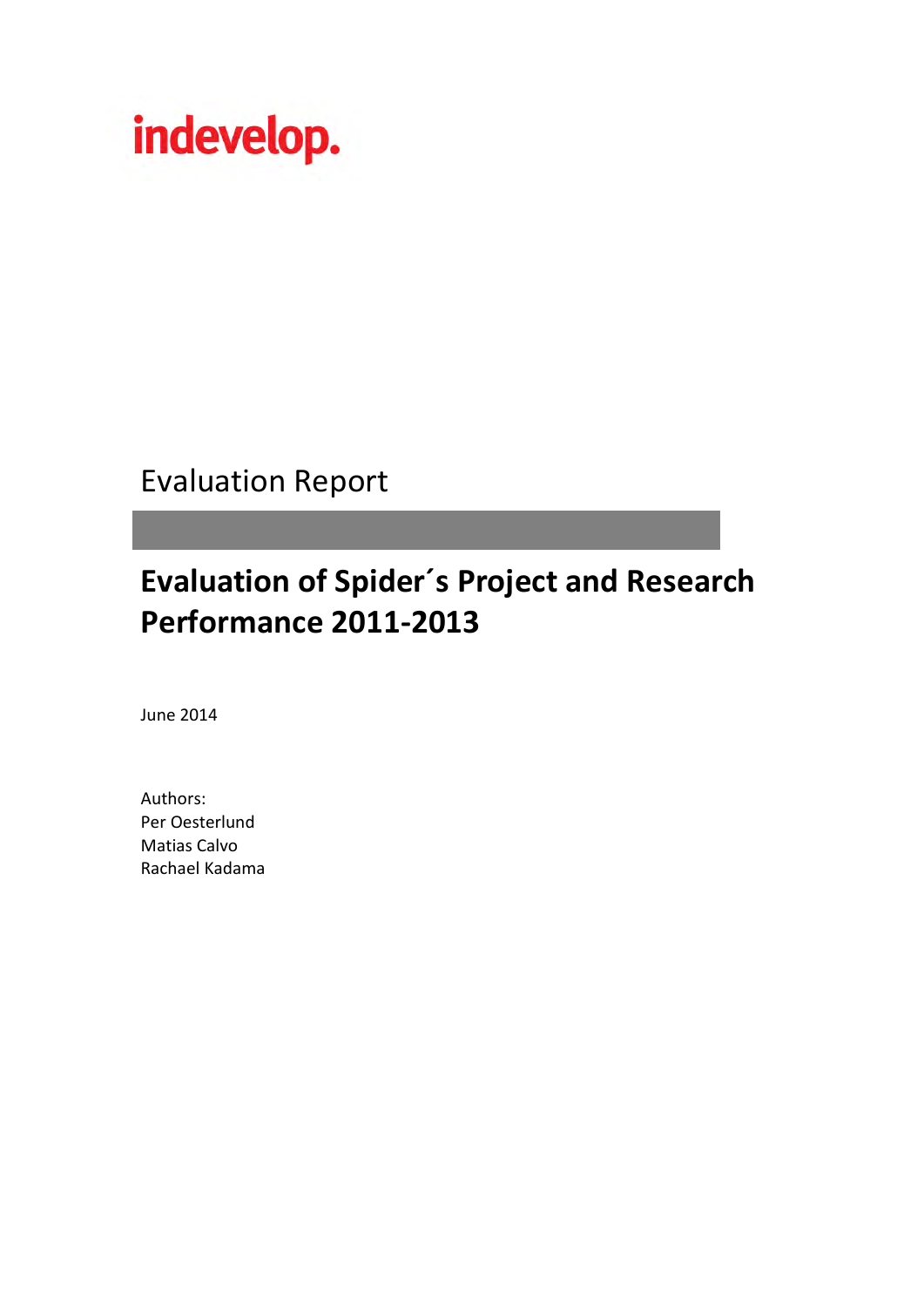| 1. |      |  |
|----|------|--|
| 2. |      |  |
| 3. |      |  |
|    | 3.1. |  |
|    | 3.2. |  |
|    | 3.3. |  |
|    | 3.4. |  |
| 4. |      |  |
|    | 4.1. |  |
|    | 4.2. |  |
|    | 4.3. |  |
|    | 4.4. |  |
|    | 4.5. |  |
| 5. |      |  |
|    |      |  |
|    |      |  |
|    |      |  |
|    |      |  |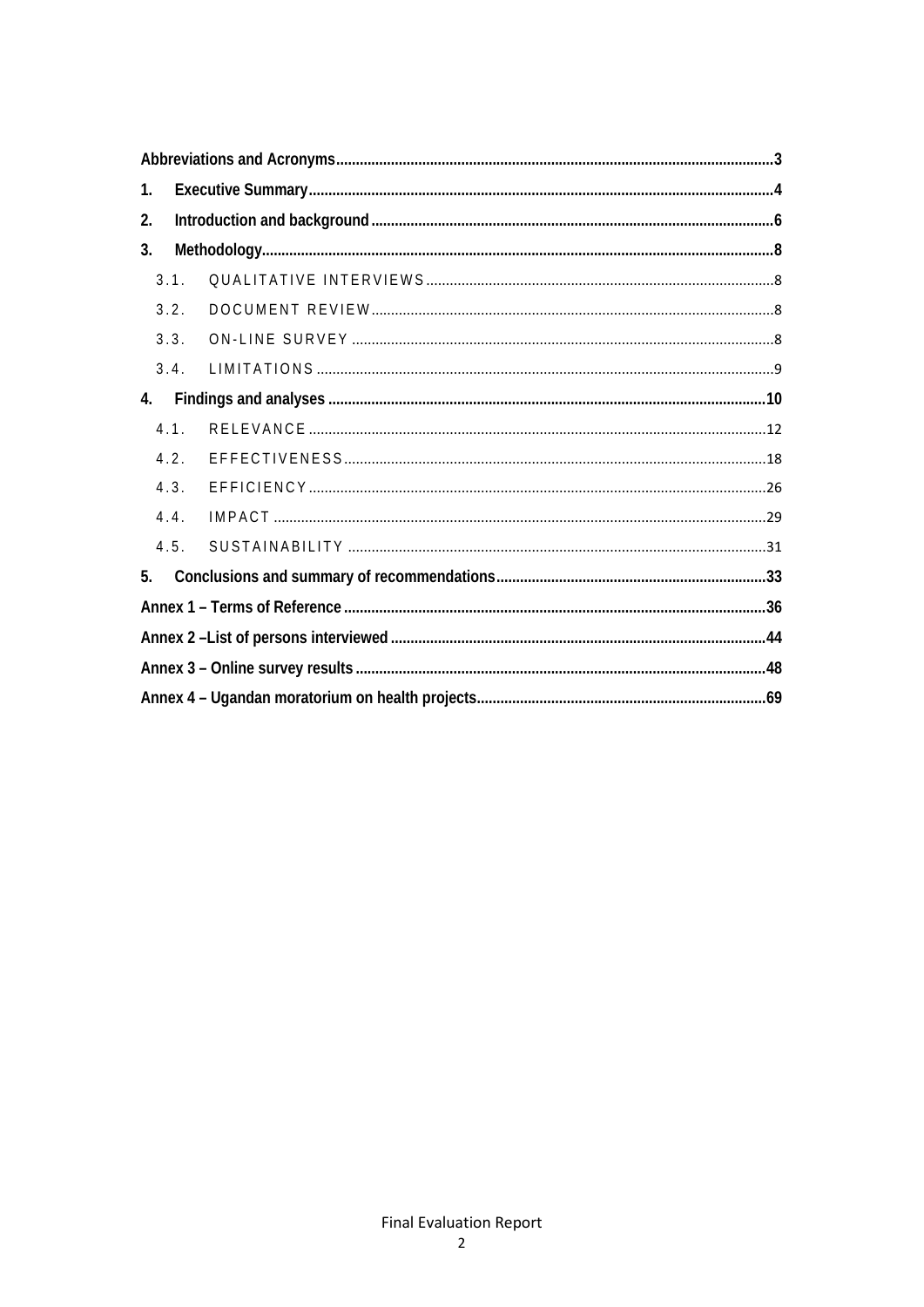## <span id="page-2-0"></span>**Abbreviations and Acronyms**

| 0ECD          | The Organisation for Economic Co-operation and Development            |
|---------------|-----------------------------------------------------------------------|
| <b>CIPESA</b> | Collaboration on International ICT Policy in East and Southern Africa |
| DAC.          | Development Assistance Committee (OECD)                               |
| DGF           | Democratic Governance Facility (Uganda)                               |
| <b>DSV</b>    | Department of Computer and Systems Sciences, Stockholm University     |
| <b>HIVOS</b>  | Humanist Institute for Cooperation (Netherlands)                      |
| ICT           | Information and Communication Technology                              |
| ICT4D         | Information and Communication Technology for Development              |
| IT            | Information Technology                                                |
| <b>KTH</b>    | Kungliga Tekniska Högskolan - Royal Institute of Technology           |
| NGO           | Non-governmental Organisation                                         |
| NIMC.         | Not In My Country                                                     |
| <b>SEK</b>    | Swedish Kronor                                                        |
| <b>SIDA</b>   | Swedish International Development Cooperation Agency                  |
| <b>SPIDER</b> | Swedish Programme for ICT in Developing Regions                       |
| <b>SU</b>     | Stockholm University                                                  |
| TIU           | Transparency International Uganda                                     |
| <b>UNICEF</b> | United Nations Children's Fund                                        |
| WOUGNET       | Women of Uganda Network                                               |
| <b>WSIS</b>   | World Summit on the Information Society                               |
|               |                                                                       |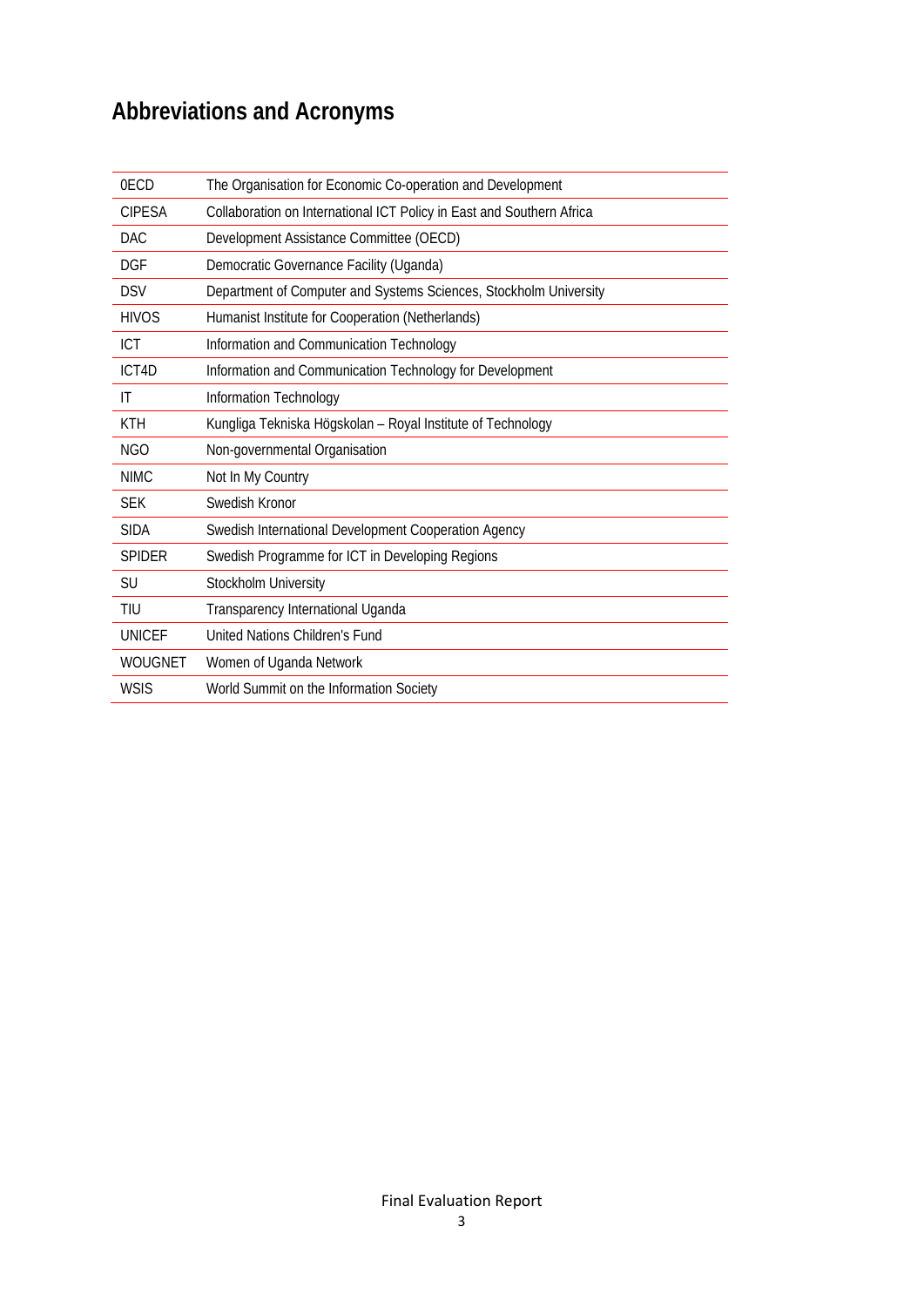## <span id="page-3-0"></span>**1. Executive Summary**

This report contains the findings, conclusions and recommendations from an evaluation performed in April/May 2014 by an international team from the Swedish company Indevelop. The findings and recommendations are based on an online survey, a review of selected project and programme documentation, qualitative interviews with Spider staff, project partners and other stakeholders, which included a field mission to Uganda.

The Swedish Programme for ICT in Developing Regions – Spider - was established in 2004 as a resource centre for ICT for Development (ICT4D) with the aim of supporting innovative use of ICT for poverty reduction and development. The programme is based at the Department of Computer and Systems Sciences (DSV) at Stockholm University, The thematic focus areas of SPIDER are democracy, education and health, and the emphasis is on low cost and high quality technology; free and open source software and mobile technology. Special attention is given to projects with youth empowerment and cultural creativity elements. The geographical focus is on the following countries: Bangladesh, Bolivia, Burkina Faso, Cambodia, Ethiopia, Kenya, Mali, Mozambique, Rwanda, Tanzania, Uganda, and Zambia.

For the period 2004 – 2014 Spider has received a total of 132 Mio SEK in support from Sida, and Spider is still fully dependent on the Sida grant despite efforts to seek core funding from other sources.

The evaluation shows that the overall strategy is well aligned with the Swedish priorities for international development, and the project partners find the cooperation with Spider extremely relevant. But the majority of the projects, which have been examined in more detail as part of the evaluation, have difficulties in living up to the desired standards of innovation and scalability. The strategy document Spider 2.0. describes the strategy as follows:

*"Spider will support projects with catalytic seed funding of 1-2 years of duration to generate long-term growth, up-scaling, and lasting impact. Projects will be organised into thematic and/or geographic networks, to ensure synergistic collaboration and cross-breeding."*

The majority of the projects examined as part of the field mission to Uganda are more general development projects than ICT projects and both the previous Spider management and the project partners explain that the local development components are more important for the projects than the technology aspects. That means that the projects are still valuable for the end-beneficiaries, but generally they do not contribute to ground-breaking new solutions or approaches in ICT4D.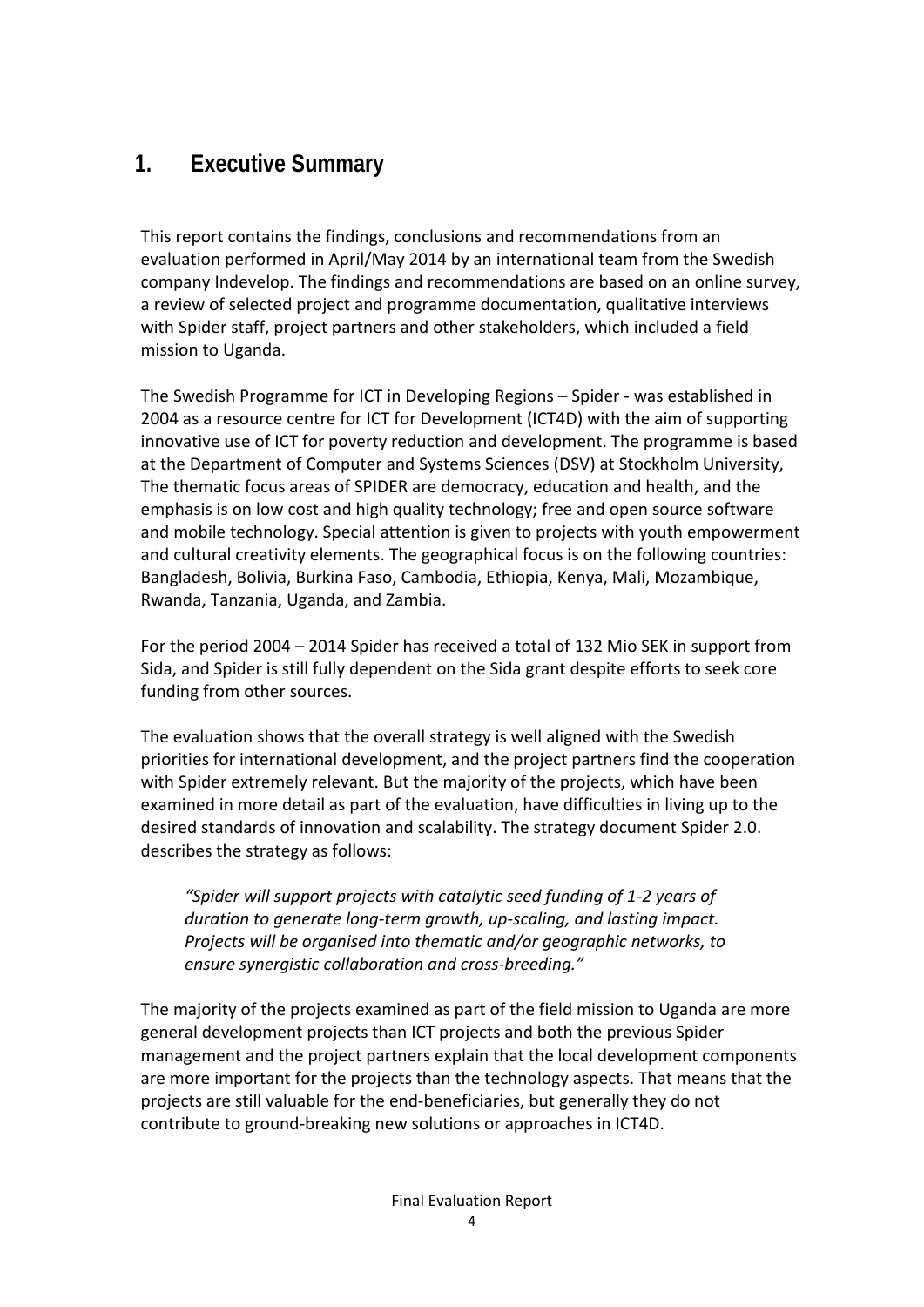At the project management and implementation level, Spider still needs to improve its performance. One issue is the administration and overhead expenses of Spider, where half of the total budget is spent on staff, office rent and other administrative costs. It can be argued that a substantial part of the staff resources are spent on actual project implementation and not on administration – there is no clear border between project implementation and administration, but 50 % of the budget spent on these budget lines is far more than the standard in other development organisations, which receive public funds. The recommendation is to make a clear distinction between administration and project implementation.

Spider is also in a process of improving its procedures for project design and implementation. Sida has repeatedly asked the organisation to start using a results based approach, which would improve the quality of the projects and the reporting on outcomes and impact. Spider has taken serious measures to improve in this field by organising training for all staff, but the on-going projects are still generally focusing on activities instead of impact. Spider should also look critically at its procedures for selection of project partners and for disbursement of funds.

Finally, Spider also needs to boost its visibility and do more to disseminate relevant information on ICT4D. It is one of the ambitions to be a significant knowledge broker, but according to the external experts Spider has not yet reached that position. A summary of conclusions and recommendations is found in chapter 5 of this report.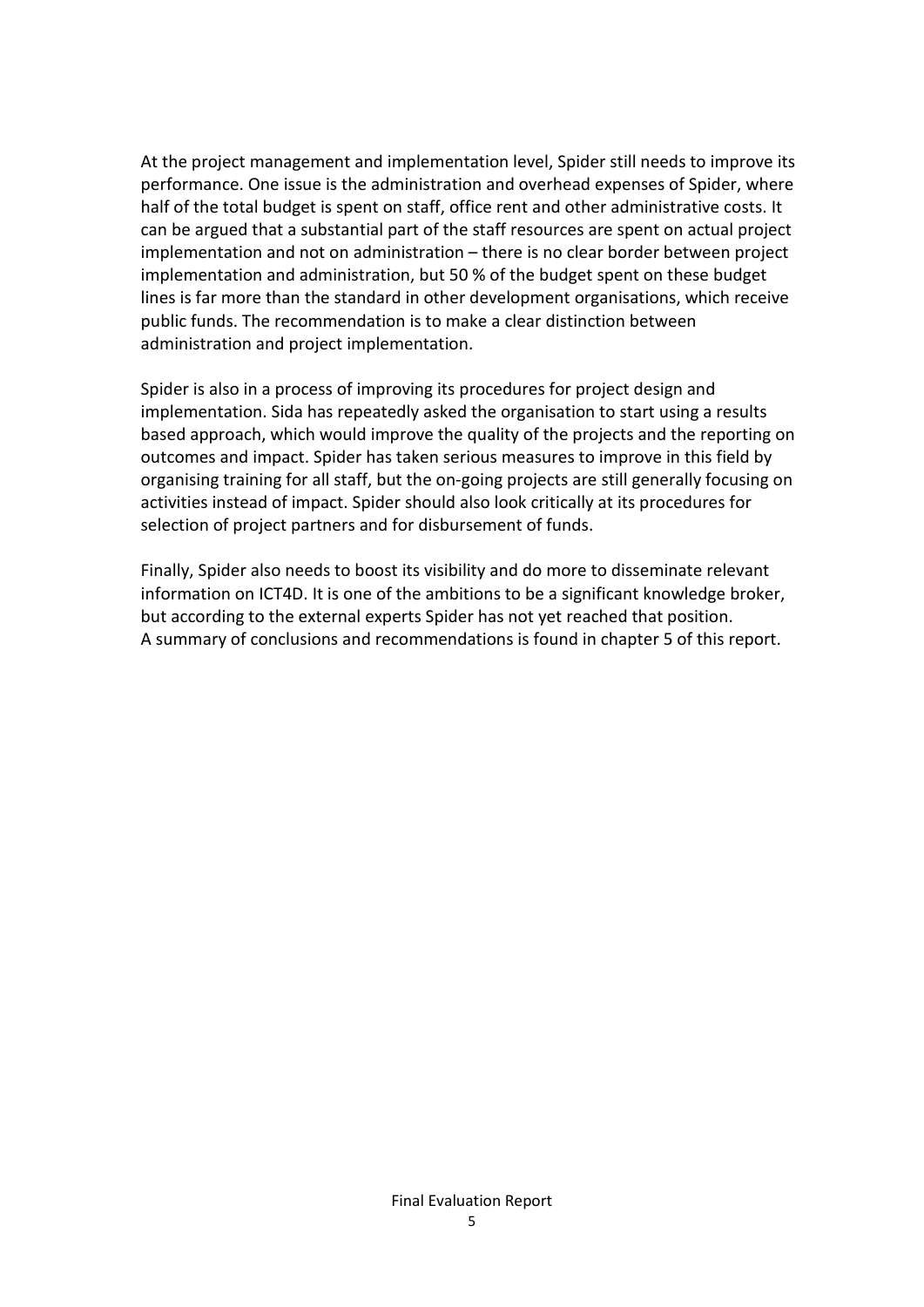## <span id="page-5-0"></span>**2. Introduction and background**

The Swedish Programme for ICT in Developing Regions – Spider - was established in 2004 as a resource centre for ICT for Development (ICT4D) with the aim of supporting innovative use of ICT for poverty reduction and development.

In the application for funds for the period 2010-2014, this history of Spider is described in this way:

*"SPIDER was created in 2004 in collaboration with ten Swedish Universities on the initiative of the Swedish International Development Cooperation Agency (Sida) and the Royal Institute of Technology (KTH). The first phase (July 2004 – December 2006) was financed with a grant from Sida of SEK 31 million and an allocation of SEK 3 million from KTH. In a second phase for 2007-2009, Sida has financed SPIDER with SEK 56 million matched by SEK 5 million from KTH.*

*The idea behind the creation of SPIDER was to have a national resource centre to pool ICT resources in Swedish society to assist developing countries in bridging the digital divide by supporting capacity building and applications of ICT4D. The mission of SPIDER has been "to promote and diffuse Information and Communication Technology by building human capacity and enhancing knowledge for societal sustainability and progress in developing regions."* 

Presently, Spider describes its vision as "an interconnected world built in the spirit of digital solidarity for future generations", and the mission of the organisation is "to support the innovative use of ICT for development and poverty reduction through synergistic partnerships, while strengthening the global ICT4D knowledge base through networking, brokering, and open sharing of information."

The programme is based at the Department of Computer and Systems Sciences (DSV) at Stockholm University, Spider receives an annual support of approximately 15 Mio SEK from the Swedish International Development Cooperation Agency (Sida), which corresponds to 75 % of the total budget. Other funders include Stockholm University and local partner organisations.

The thematic focus areas of SPIDER are democracy, education and health, and the emphasis is on low cost and high quality technology; free and open source software and mobile technology. Special attention is given to projects with youth empowerment and cultural creativity elements. The geographical focus is on the following countries: Bangladesh, Bolivia, Burkina Faso, Cambodia, Ethiopia, Kenya, Mali, Mozambique, Rwanda, Tanzania, Uganda, and Zambia.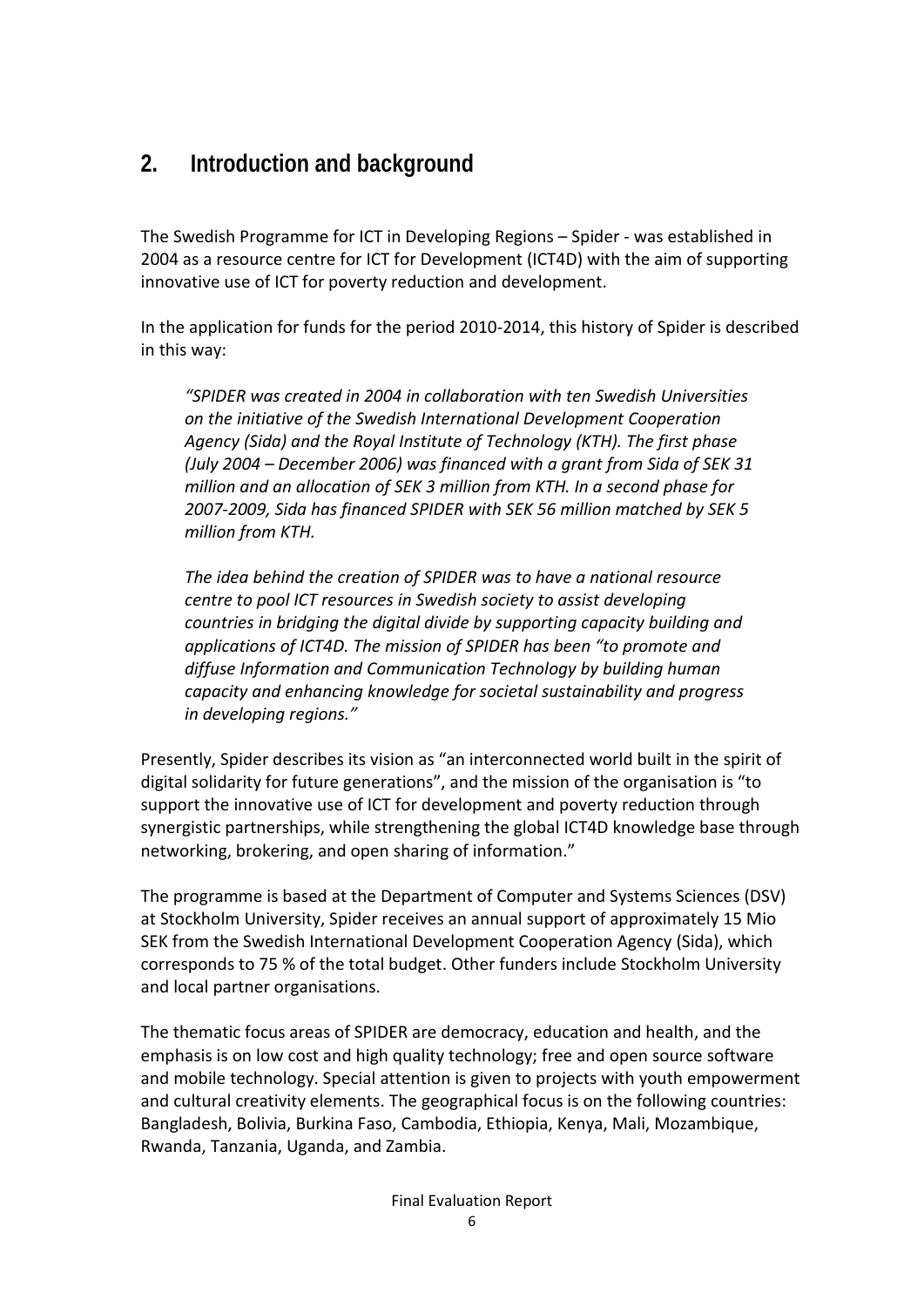Spider is presently developing a long-term, sustainable Strategic Vision and a Master Plan of Operations for 2015-2019. The future plans will be based on the lessons learnt from the previous programme phases, so the present evaluation should feed into this planning process.

The main evaluation questions as formulated in the Terms of Reference (attached as Annex 1) are:

- 1. Which expected and unexpected outcomes has Spider funded development projects contributed to? Please, also comment upon their relevance and effectiveness from a policy perspective (Swedish development cooperation policies, strategies and Spider's strategy 2.0) and upon the relevance and success of the catalytic seed funding model as such.
- 2. In which ways have the outcomes of Spider's research projects resulted in ICT4D knowledge (techniques and methodology) useful for: a) direct beneficiaries of development projects, b) policy-makers, c) development of local research capacity, d) ICT4D research?
- 3. How has Spider's ICT4D knowledge either directly or indirectly (by the use of networks) contributed to the capacity building of the development projects and research projects and their mutual interaction? (Please, focus particularly on relevance, efficiency and sustainability aspects.)
- 4. How has Spider developed over the period as a visible ICT4D centre/broker/agent? (Baseline: 2009 Evaluation and programme document.) Please, also comment on Spider's abilities to attract other funders than Sida and on Spider's normative influence on policy level
- 5. In what ways have Spider's projects generated generally applicable information on: Gender, youth and ICT (techniques and methodologies)? Is there any generally applicable information, systemised or not systemised, which can serve as a knowledge base? (Please, focus particularly on efficiency and effectiveness.)

The evaluation has been carried out during April and May 2014 by the Swedish consulting company Indevelop with a team consisting of Mr Per Oesterlund (Team Leader), Ms Sarah Gharbi (Project Manager), Ms Rachael Kadama (IT Consultant, Uganda) and Mr Matias Calvo (Online survey expert).

The evaluation team wishes to express its gratitude to all the institutions and individuals who provided essential information during the evaluation. It should be noted that this report contains the views of the team, which do not necessarily correspond to the views of Spider or Sida. All recommendations are subject to approval by Spider.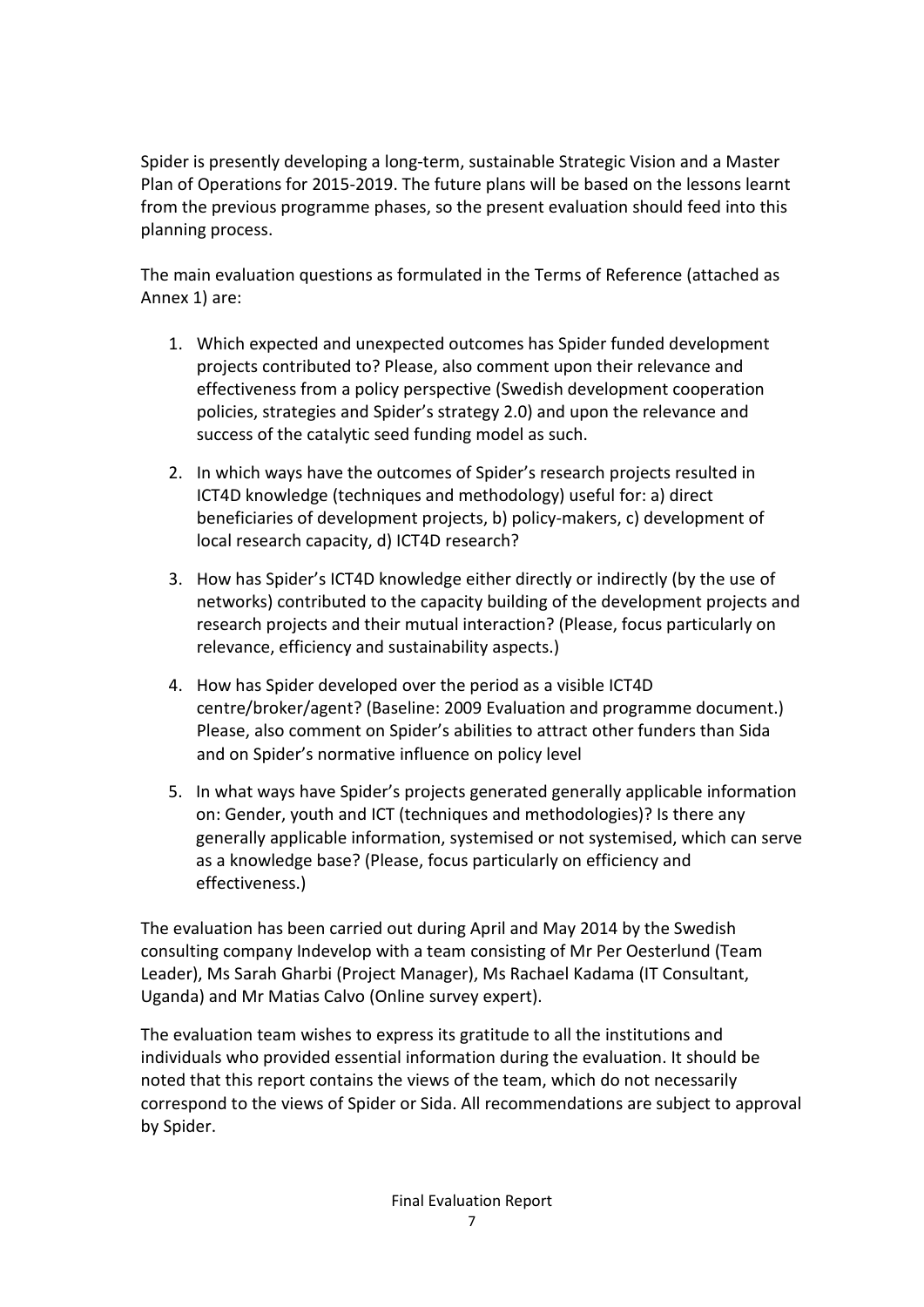## <span id="page-7-0"></span>**3. Methodology**

Three main methods have been applied for this evaluation: Qualitative interviews with Spider staff, beneficiaries and other stakeholders; a review of selected Spider documents and an online survey. These elements are described in more detail below.

## <span id="page-7-1"></span>3.1. QUALITATIVE INTERVIEWS

The evaluation team has conducted semi-structured interviews with a broad variety of stakeholders including

- Spider staff, management (current and past) and the chairman of the Spider board
- Researchers, who have worked with Spider
- Project partners and end beneficiaries of projects
- ICT4D experts not affiliated with Spider

A full list of persons interviewed is attached as Annex 2. Some interviews in Sweden and all in Uganda have been face-to-face, while others have been via Skype or telephone. The team interviewed stakeholders in Uganda during a field visit from 21 to 30 April 2014.

## <span id="page-7-2"></span>3.2. DOCUMENT REVIEW

All Spider projects submit a monthly written report about all activities, which means that the amount of documentation in relation to projects is considerable, and the team has not managed to read all documentation from all projects but has focused mainly on the reports from the projects in Uganda, which were visited by the evaluation team. Other documents reviewed include:

- Biståndspolitisk Plattform
- Sida's Strategy for capacity development and collaboration 2011–2013
- Spider applications and annual reports
- Agreement Sida Spider
- Spider 2.0 Strategy and roadmap 2011-2015
- Research publications, funded by the Sida-budget
- Spider Evaluation 2009
- Selected Spider stories 2011-2013

## <span id="page-7-3"></span>3.3. ONLINE SURVEY

An online survey was developed by the evaluation team in close consultation with the Spider secretariat and distributed to 1.101 persons. At total of 125 full responses were returned corresponding to a response rate of 11,4 percent. This is better than normal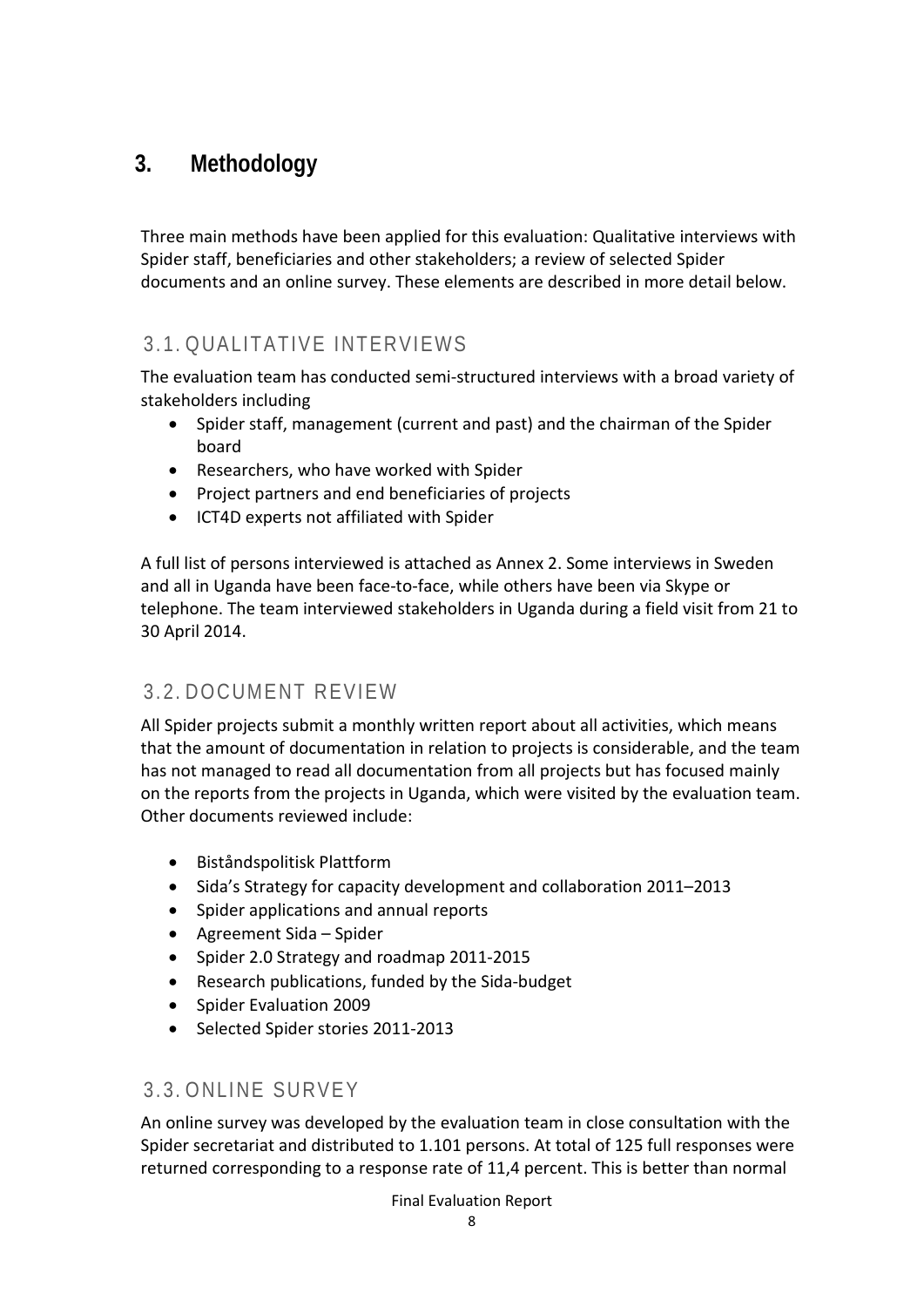for this type of online survey, where a 6-10 percent response rate is considered satisfactory. One could however have expected an even higher response rate in this case given that the persons in the Spider database could be assumed to be active members of the Spider network and not just passive recipients of newsletters and other publications. All responses are included in Annex 3.

## <span id="page-8-0"></span>3.4. LIMITATIONS

The results of the online survey are quite clear and valid as a reflection of the views of Spider's partners. The responses may have a positive bias as those individuals who have taken time to respond may be those with the closest links to the organisation and potentially the persons with the most positive views. Very positive feedback should be taken with a certain degree of reservation, while critical remarks should be taken seriously, because respondents might be closely affiliated with Spider. The survey results should not be taken as the final and only truth about the perceptions of Spider – but they are indications of the strengths and weaknesses and not least the potential of Spider.

In order to collect alternative views and opinions, the team has interviewed a number of external ICT4D experts, who are not part of the Spider network. These external experts have been identified via Internet searches on Google, Twitter, LinkedIn, Infodev and other sources, so the selection cannot be regarded as representative for the individuals and organisations working with ICT4D at a global level - but they represent some of the most active organisations.

During the field mission to Uganda, the team managed to meet almost all project partners, but it was not possible due to time constraints to meet more than two-three end-beneficiaries of the projects. The assessments of the Ugandan projects are based on the document review and the interviews with the implementing partners.

As described above, the working procedures of Spider results in monthly written reports from all projects, which amounts to a considerable amount of material. Within the time constraints of the evaluation, it has not been possible to read all progress reports from all projects, but the team has read a sufficient number to assess the general reporting pattern.

In fact, the design of the project proposals and the subsequent reporting constitute serious challenges for the evaluation, but even more so for Spider: the project proposals are very general in their description of expected outcomes - they are more focused on activities than on outcome or impact, and so is the reporting. Hence, it is very difficult to assess the degree to which Spider has contributed to lasting improvements of the living conditions of the populations in the countries of operation.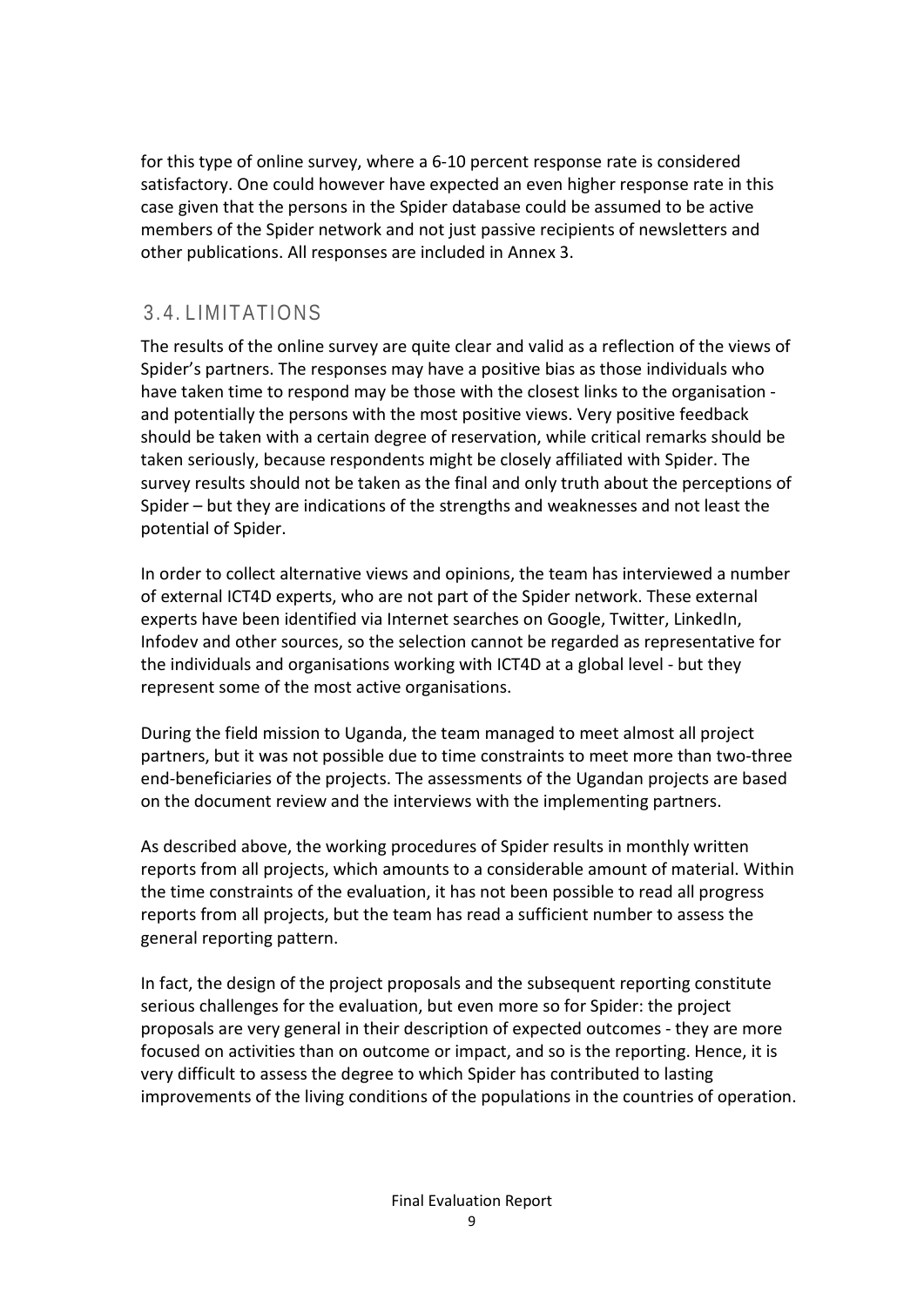## <span id="page-9-0"></span>**4. Findings and analyses**

This chapter will be structured according to the DAC criteria of relevance, effectiveness, efficiency and sustainability<sup>[1](#page-9-1)</sup>. Recommendations regarding each of the themes will be included in this chapter in direct connection with the findings in order to facilitate the reading of the report, but the recommendations will also be repeated in the chapter "Conclusions and recommendations".

In order to understand the present challenges of Spider, it is necessary to look back at the history of the organisation. When Spider was formed it was against the backdrop of the preparations for and the implementation of the World Summit on the Information Society (WSIS), which had its first gathering in Geneva in December 2003.

The summit adopted a joint declaration in which the first article reads:

*"We, the representatives of the peoples of the world, assembled in Geneva from 10-12 December 2003 for the first phase of the World Summit on the Information Society, declare our common desire and commitment to build a people-centred, inclusive and development-oriented Information Society, where everyone can create, access, utilize and share information and knowledge, enabling individuals, communities and peoples to achieve their full potential in promoting their sustainable development and improving their quality of life, premised on the purposes and principles of the Charter of the United Nations and respecting fully and upholding the Universal Declaration of Human Rights."* 

Sida and the Swedish government wanted to support these initiatives, and Spider was created as a joint initiative of Sida and the Royal Institute of Technology (KTH) in collaboration with ten Swedish universities. The idea was to create a national resource centre to pool ICT resources in Swedish society to assist developing countries in bridging the digital divide by supporting capacity building and applications of ICT4D.

The first phase (July 2004 – December 2006) was financed with a grant from Sida of SEK 31 million and an allocation of SEK 3 million from KTH. In the second phase, 2007-2009, Sida financed Spider with SEK 56 million matched by SEK 5 million from KTH.

By 2009 the management and the board of Spider felt that it was time for the organisation to grow seriously bigger and an application for a grant of 150 Mio SEK for the period 2010 to 2014 was submitted to Sida. By that time, however, Sida's interest in Spider had decreased significantly. There was a feeling at Sida that the relations with Spider had become too close – for instance Sida could not ask for technical assistance by Spider without conflicting with general procedures of tendering, and the Sida

**.** 

<span id="page-9-1"></span><sup>&</sup>lt;sup>1</sup> See<http://www.oecd.org/dac/evaluation/daccriteriaforevaluatingdevelopmentassistance.htm> for details regarding each of the DAC criteria.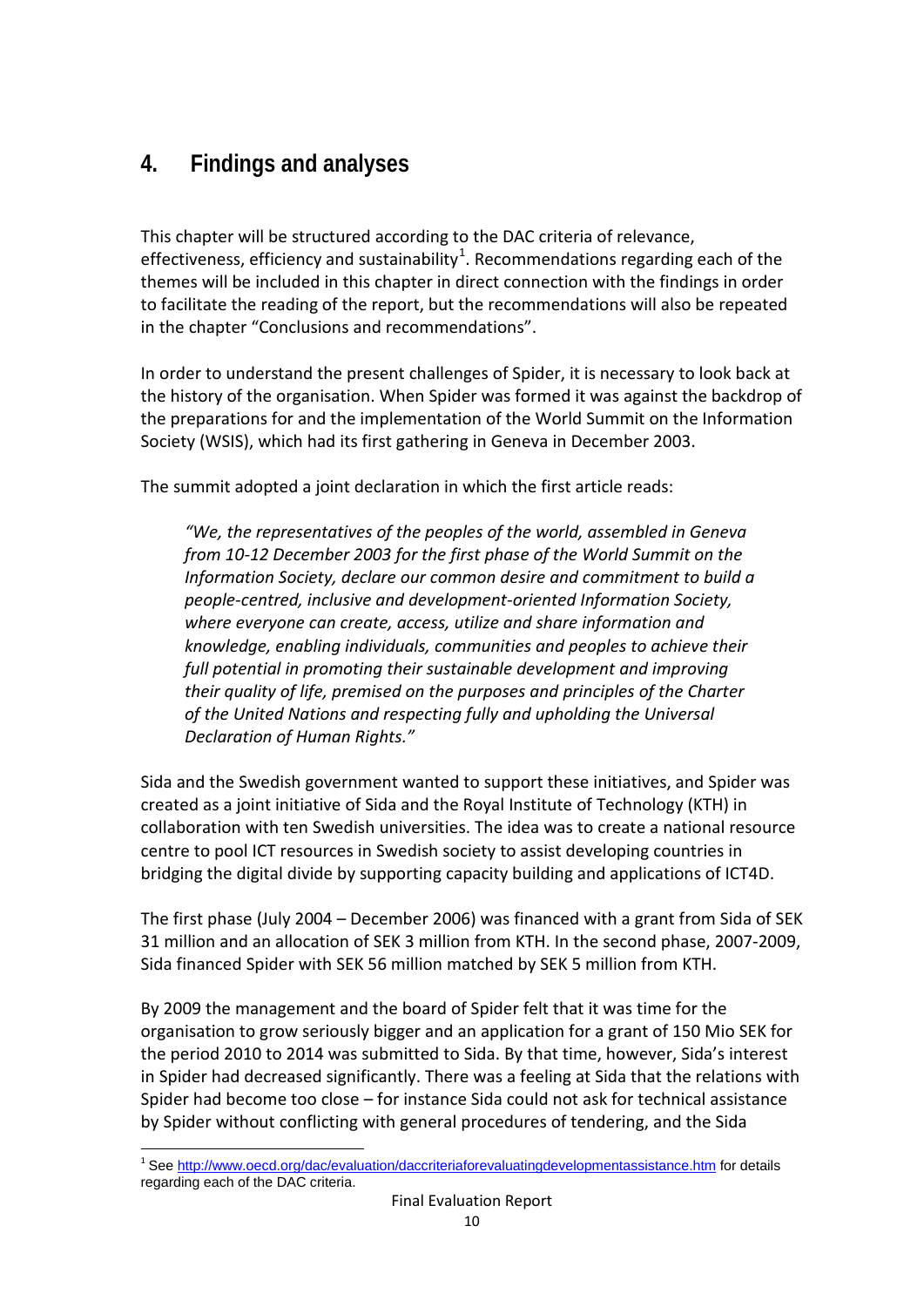experts also felt that Spider was not adapting to the new results oriented approaches, which had become the norm in mainstream development work. Also, Spider's application was not considered sufficiently well documented.

At the same time, Sida commissioned an external evaluation of Spider, which turned out to be very critical of the organisation. Although the report is highly diplomatic in its language, it revealed that the organisation had serious problems defining its goals and strategies, and the implementation modalities and procedures were not adequate.

The result of these circumstances was that Sida granted 45 Mio SEK for the period 2010-2014 instead of 150 Mio as applied for by Spider. The support was only given on a number of specific conditions as written in the agreement between Sida and Spider:

- Spider must continue to try to broaden the funding base. It is important to decrease the dependency on Sida and to diversify the sources of funding.
- Spider must continue to develop its role and objectives.
- Spider must continue to specify and structure its ways of operating.
- Spider must continue to operate as a demand-driven organisation, which focuses on poverty reduction in the least developed countries, where Sida is already present.
- Spider must continue to broaden its network by including other actors.
- Spider must continue to develop methods for reporting measurable results corresponding to indicators and to document the effect of the activities/projects, which have received support. It should be possible for Spider to work with Result Based Management (RBM).

This meant that Spider had to fundamentally rethink its strategy while at the same time changing directors. The first director of Spider returned to work at Sida in February 2010, and his successor was only able to keep the position for seven months before she had to retire due to health problems, and her successor only took over in January 2011.

The situation in Spider at that time has been described to the evaluation team as very chaotic with administrative procedures being very problematic or missing entirely, , making it a major task to structure the daily operations. Some new procedures such as standard grants and project initiation without public calls for proposals are no longer suitable, but they were considered necessary at the time.

While Spider experienced lack of continuity at management level, there were also different opinions at board level about the overall strategies. This seems resolved by now, but Spider once again has a new director, who has only held the position since February 2014. Only 2-3 of the secretariat staff members have worked with Spider for more than a year, but the organisation is working hard to improve all procedures including project design, project management, monitoring and accounting. Since 2013 staff members have been trained in Results Based Monitoring and Spider has engaged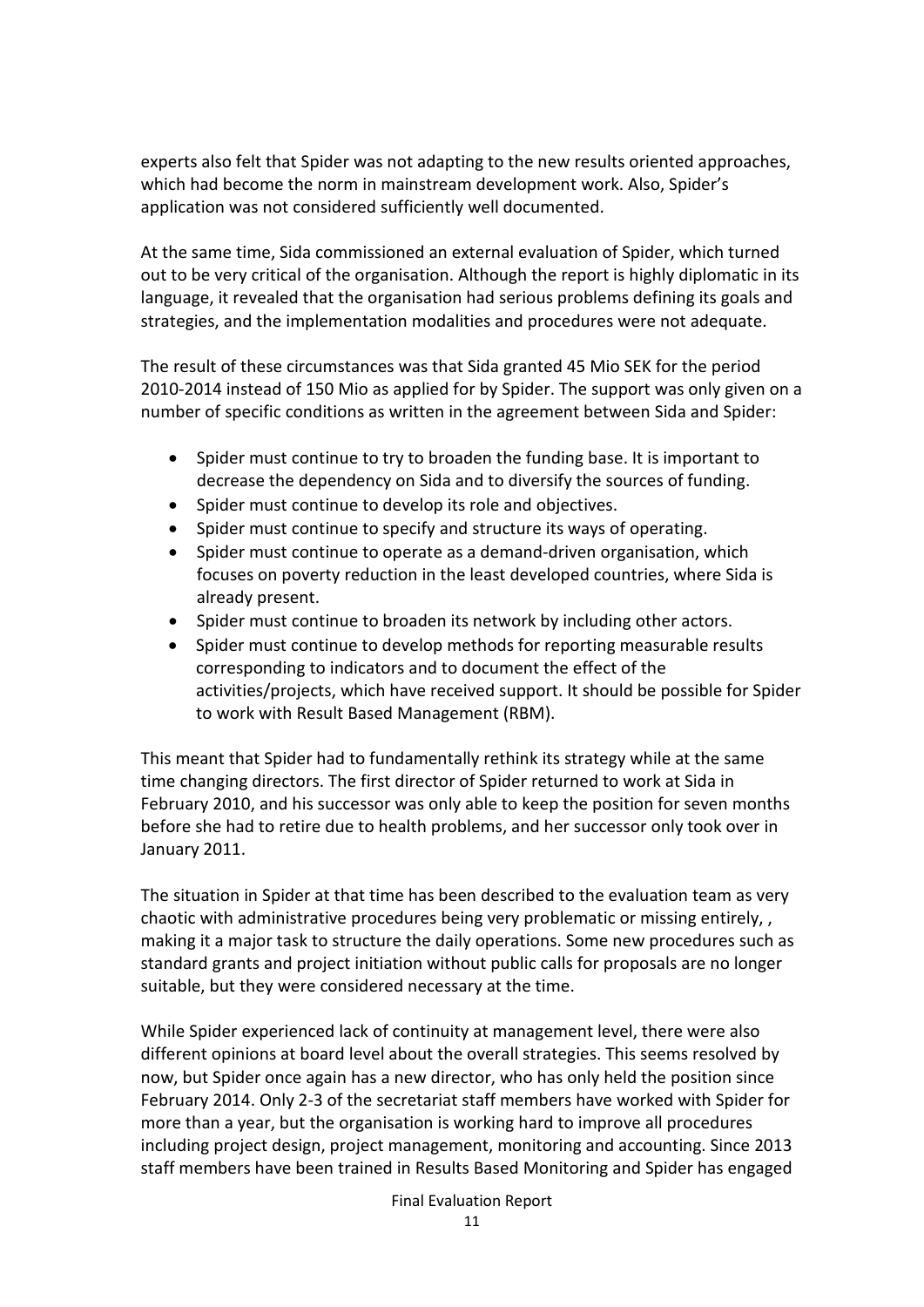a full time consultant to improve and expand relations with partners and possible external funders. Both management and staff are very much aware of the weaknesses and steps are being taken to improve the efficiency of Spider.

This brief description of the history of Spider is very simplified - but the bottom line is that Spider has been through a turbulent time on many fronts, and the achievements and challenges should be seen in that light.

## <span id="page-11-0"></span>4.1. RELEVANCE

The criterion of relevance has many levels: Overall relevance in relation to Swedish government strategies; programme relevance in relation to Spider's own stated objectives and relevance in relation to project partners and end-beneficiaries.

Regarding Information and communication technology for development (ICT4D) the Swedish "Strategy for capacity development and collaboration [2](#page-11-1)011–2013<sup>2</sup>" states:

*The objective of the area of activity is:*

• *good skills and high capacity among various actors to facilitate the effective use of, and access to, Information and Communication Technology for Development (ICT4D).*

*To achieve the objective, Sida will:*

- *provide support to strategic ICT4D activities with an innovative approach. Access to, and the use of, new technology by women and girls in particular should be highlighted.*
- *support national and international actors regarding capacity and methods development, as well as experience surveys.*
- *stimulate collaboration between new and more established actors in the area.*

*Sida is also to work for ICT solutions that promote human rights and democracy, and counteract corruption. ICT4D contributions within the framework of the present strategy should be seen as part of overall support in this area.*

The recent government document "Biståndspolitisk Plattform<sup>[3](#page-11-2)</sup>" from March 2014 also contains priorities, which are in line with Spider's mission. The chapter on "Improved access to open and safe information and communication technology" reads:

*Den globala digitaliseringen bidrar till den ekonomiska tillväxten och ger människor som lever i fattigdom tillgång till information, kunskap och möjligheter att själva påverka sin situation. Tillgången till ett öppet och fritt* 

 $\overline{a}$  $^2$  Annex to Government Decision UF2010/46581/USTYR<br> $^3$  http://www.regeringen.se/sb/d/18423/a/

<span id="page-11-2"></span><span id="page-11-1"></span>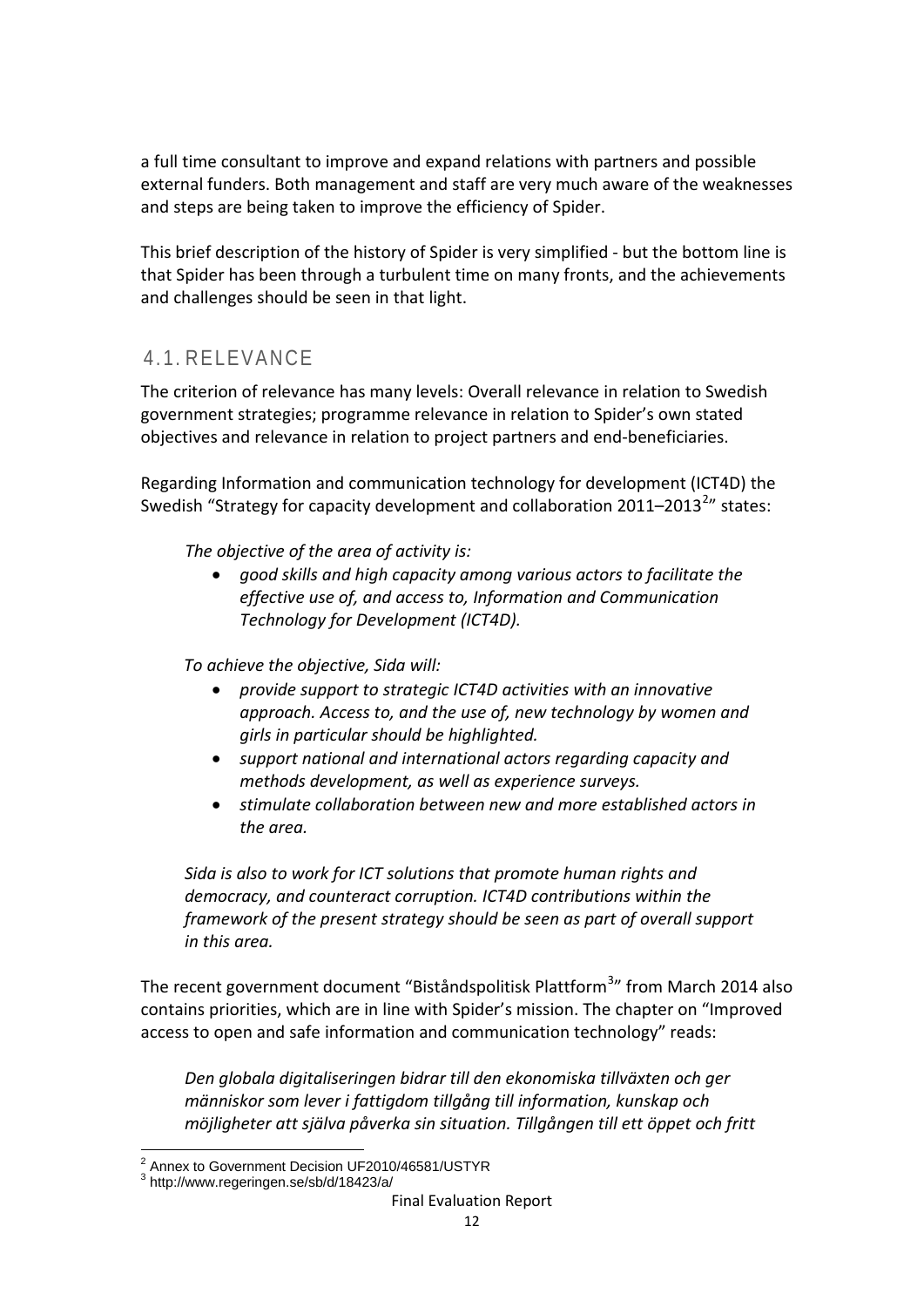*internet har en betydande roll i skapandet av ekonomisk tillväxt och bidrar till uppbyggnad av öppna, innovativa och motståndskraftiga samhällsstrukturer. Den bredare användningen av informations- och kommunikationsteknologi (ICT) spelar en allt viktigare roll för entreprenörskap, forskning, obbskapande och fattigdomsbekämpning.*

*Samtidigt står stora delar av världens befolkning utanför det globala informationssamhället. Det svenska biståndet ska bidra till att minska det digitala utanförskapet genom att förbättra fattiga människors – särskilt kvinnors och ungdomars – tillgång till och användande av öppen och säker ICT. Biståndet ska bidra till att stärka kapaciteten hos låg- och medelinkomstländer i fråga om infrastruktur, institutioner och säkerhet på ICTområdet.*

After the dramatically reduced support (in relation to the application - but not in relation to the previous Sida support), Spider had to revisit the strategy, and that resulted in the document "Spider 2.0 - Strategy and roadmap 2011 - 2015", which is well aligned with the Swedish government strategies. Spider 2.0 describes the objectives as to:

- *Become an internationally recognised resource and competence centre in ICT4D.*
- *Function as a central node in a network of actors from universities, government, business, and civil society.*
- *Serve as a reliable source of trusted and scientifically grounded knowledge about ICT4D, based on a unique mix of project support and research.*
- *Combine networking and brokering of knowledge and expertise with support to innovative ICT4D projects in partner countries.*
- *Broaden ICT4D collaboration and funding.*

Regarding thematic focus Spider 2.0. reads:

*Reflecting the priorities of Swedish development cooperation in ICT4D, Spider's work focuses primarily on the thematic areas democracy, education, and health. Spider follows a rights-based approach to development, with human rights, gender equality, and environment as crosscutting perspectives. This conceptual alignment ensures that Spider actively contributes to the realisation of Swedish development policies, especially the Policy for Global Development (PGD), which emphasises closer cooperation between actors in all sectors of society.*

At project level, the partners interviewed in connection with this evaluation also state that Spider's interventions have been relevant to their work. Several organisations state that they would not have worked with ICT if it had not been for the support from Spider.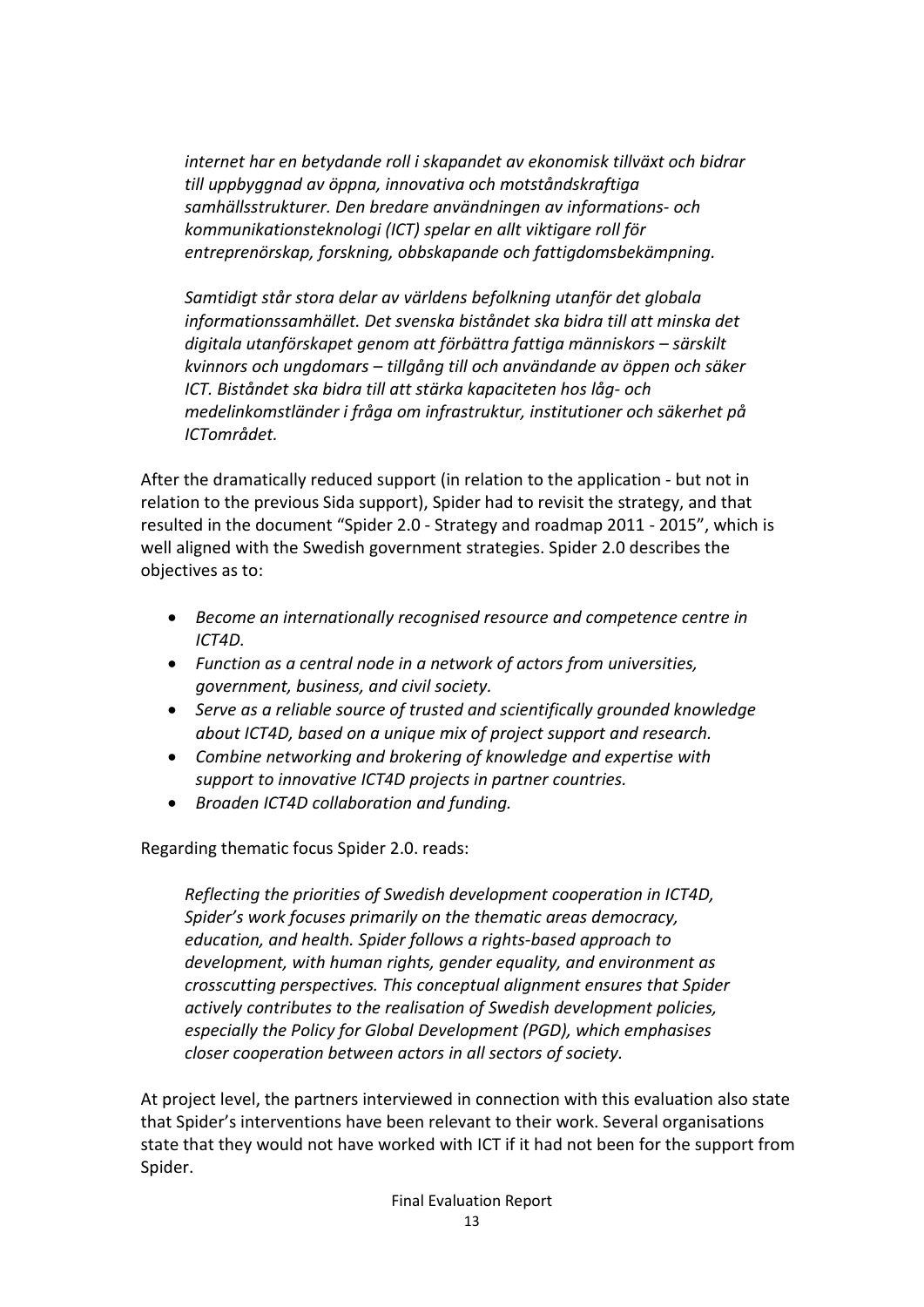As can be seen from the online survey, especially the Spider contacts in the global South (here defined as Africa, Asia and Latin America) find Spider very important. Two thirds of the respondents find Spider "Important" or "Very important" for their country.

It is notable, however, that almost half of the network members in the global North (Europe and North America) label Spider "Not at all" important for their countries. When asked about Spider's importance in a global perspective, there is more consensus between North and South but there are still significant differences:



The difference in perspective is even stronger in the responses to the question about personal importance of Spider:

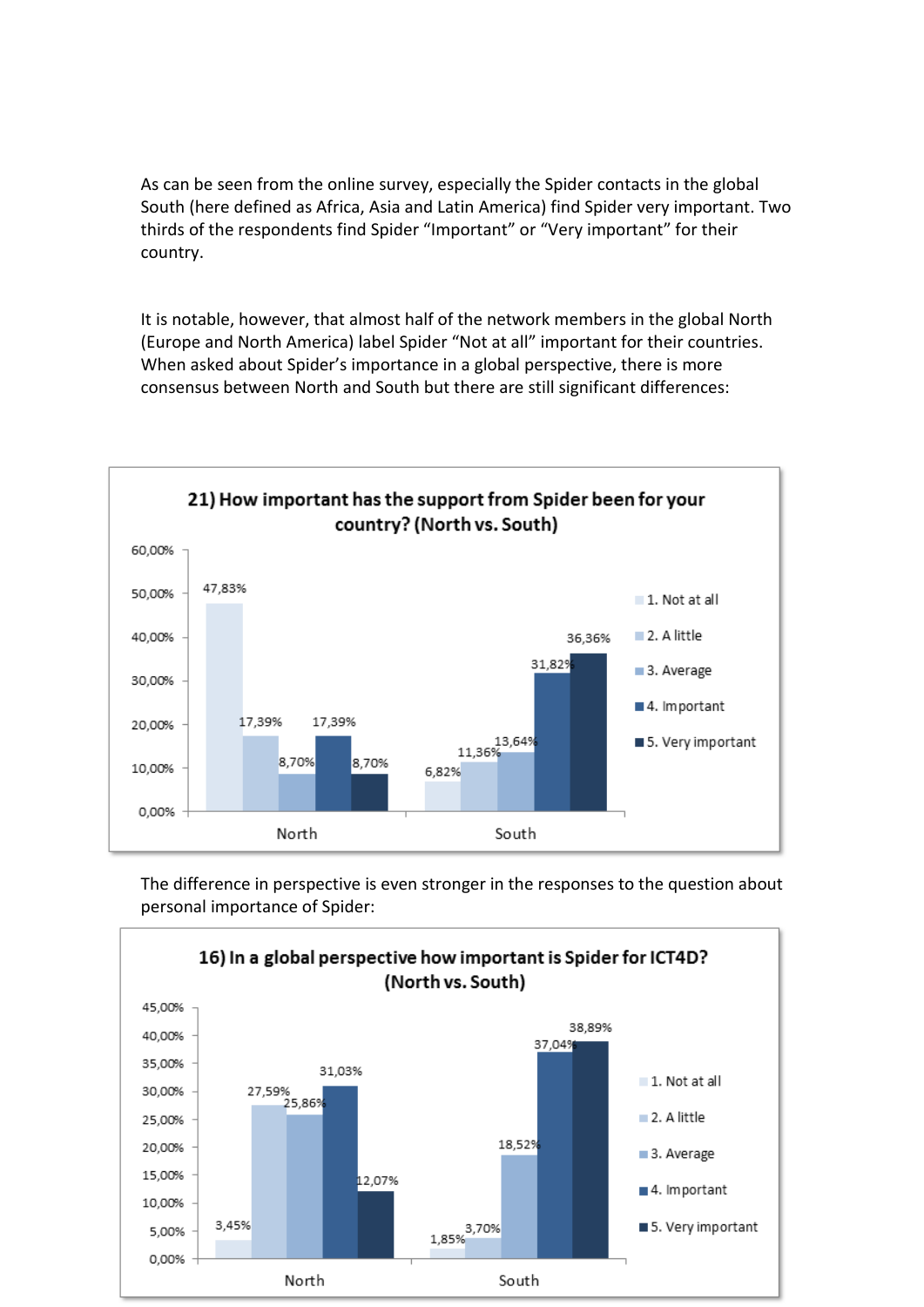

Half of the respondents in the North state that Spider is not at all or only a little important for their work, while 75 % of the respondents from the South say the Spider is important or very important for their work - and a similar result is seen when asking about the importance of Spider in relation to capacity development. Only 5 % of the Northern respondents find Spider "Very important" for the capacity development of their organisations, while almost 40 % in the South find Spider "Very important".



But while especially the South-based members of the Spider network see the organisation as both important and relevant, independent ICT4D experts interviewed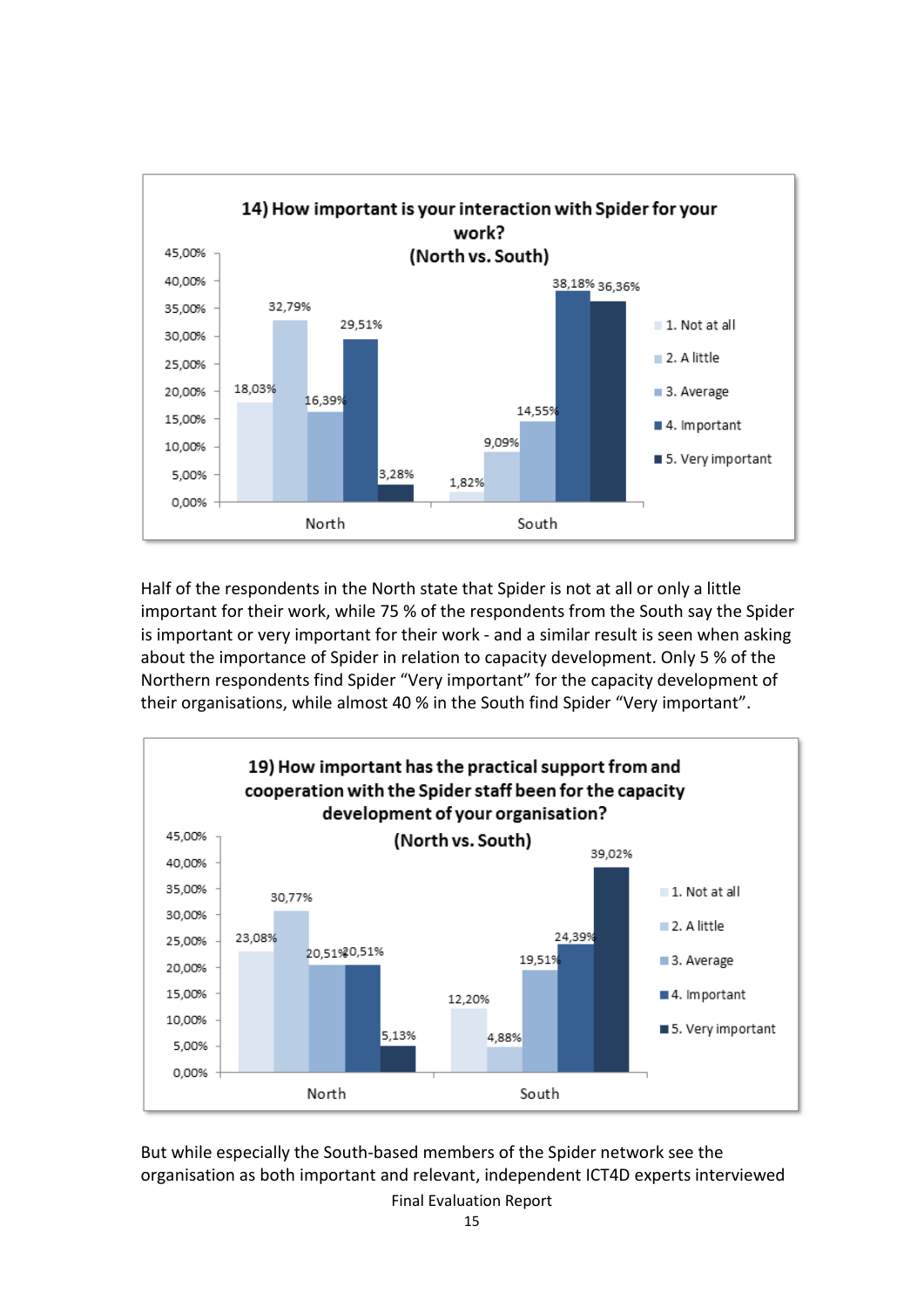by the evaluation team are less positive. As mentioned previously in the report, these external experts are not necessarily representative of the global ICC4D community, but they are some of the most vocal.

Thus, it should be taken as a serious indication that they do not see Spider as the significant player, which the organisation is aspiring to be. Several experts mention that they were invited to conferences and seminars in the early days of Spider but have not really heard anything about Spider since that time. Neither the ICT staff at Sida nor the interviewed external experts see Spider as a prime source of knowledge and certainly not as centre for innovation in the field of ICT4D. For the Sida ICT experts, Spider seems to be only one of a number of possible partners, and closing down the help-desk function contributes to the perception. The help-desk was closed primarily because there was no demand for support from Sida or the Swedish Embassies, but also because general procurement rules prevent Sida from acquiring technical assistance without a public tender procedure.

The evaluation team has not been able to go into details with regard to all Spider projects, but the projects in Uganda, which have been researched in more detail, represent some weaknesses in relation to coordination with Ugandan national priorities and other donor organisations. Four of the main projects in Uganda are related to monitoring of health service delivery, and this seems to be a very popular activity for national and international NGOs and other organisations. In 2012 UNICEF produced this overview of ongoing eHealth and mHealth pilot projects in Uganda (the Spider projects are not included in this overview because they were not known to UNICEF and the Ministry of Health):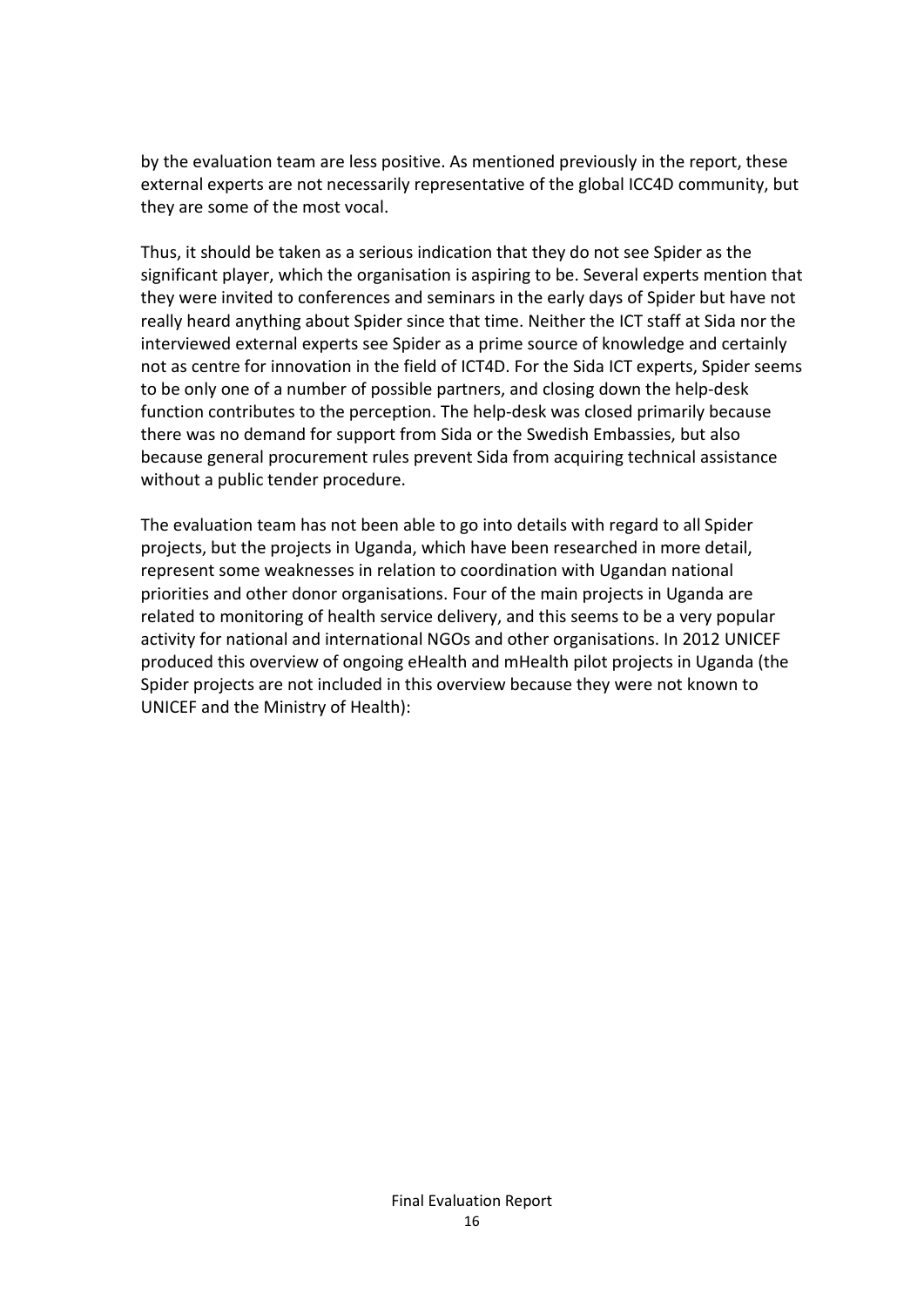

Map of mHealth pilots in Uganda by Sean Blaschke (Unicef Uganda)

The number of projects was so big and the confusion in the sector so serious that the Ugandan Ministry of Health in January 2012 called for a halt to all health projects unless coordinated with the national health strategy, but apparently this information did not reach the Spider secretariat. The document is attached as Annex 4.

Spider is not obliged to work with the government structures, but when the objective is to engage in ground-breaking ICT projects it is problematic to choose activities which are similar to the activities of so many other organisations. In the case of Uganda, this type of project was in direct competition with the national project mTrac (www.mtrac.org), which is a nationwide initiative, where citizens can give feedback via SMS if the local health centres do not live up to expectations. The mTrack system receives 500-1.200 SMS complaints every month, and the majority are complaints about rude behaviour of the health staff or reports about non-present staff. mTrac has so far referred 40 cases to the police.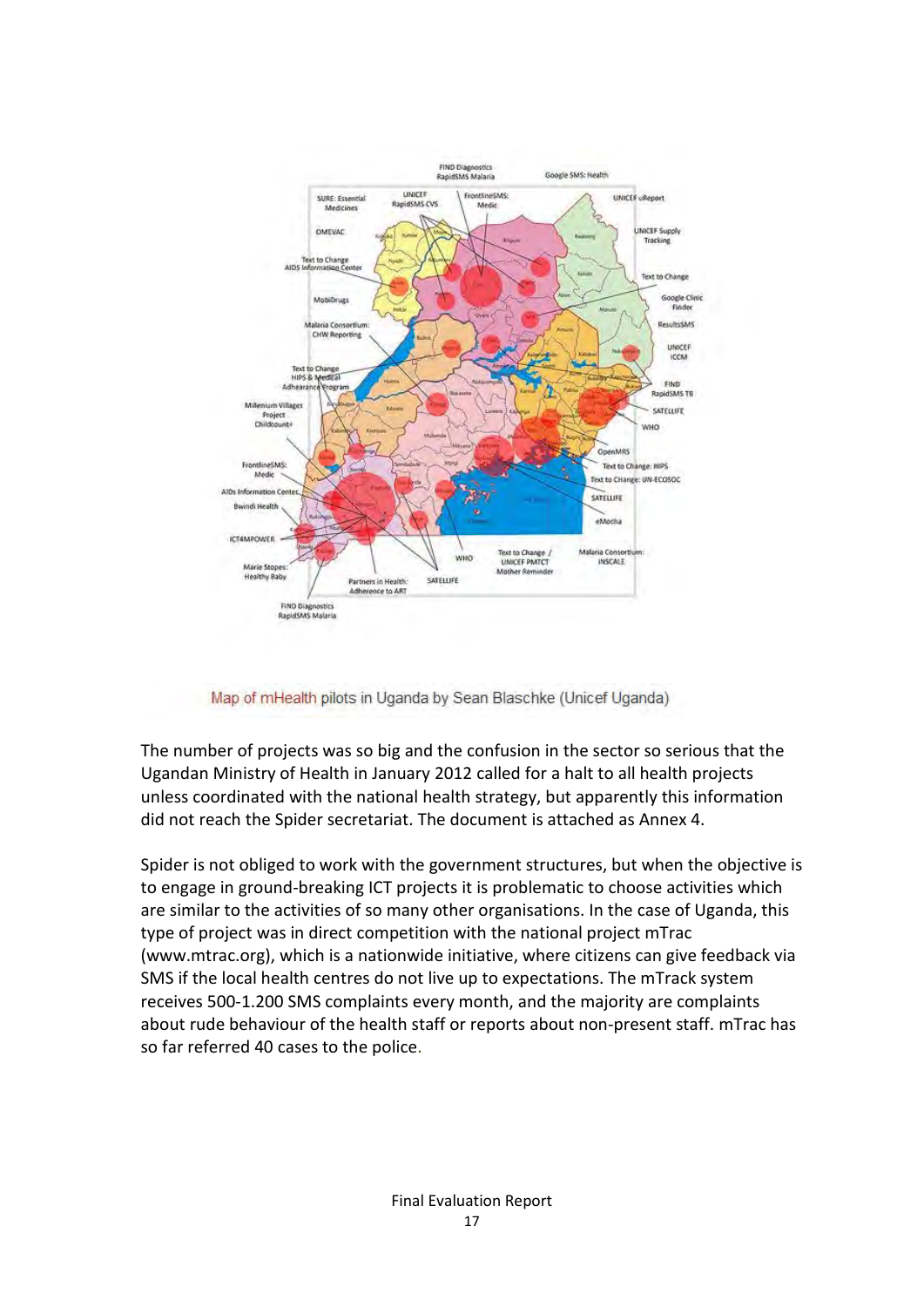

## <span id="page-17-0"></span>4.2. EFFECTIVENESS

#### **International significance and visibility**

The stated objective of Spider is to "*Become an internationally recognised resource and competence centre in ICT4D*" and to "*Serve as a reliable source of trusted and scientifically grounded knowledge about ICT4D, based on a unique mix of project support and research*."

By 2011 it seemed that the organisation were well aware that this goal had not yet been reached. Instead of referring to documented impact or results, the Spider 2.0 document underlines the potential of the organisation:

*Spider is well positioned to become an internationally recognised ICT4D broker, serving as a central node in a network of actors from academia, civil society, government and business. By combining concrete initiatives on the ground with scientific knowledge production, Spider can occupy a distinctive position in the global ICT4D community.*

It is a joke among communication specialists that the best place to hide a secret is on page two of a Google search - and although it is a joke, it has a core of truth, because the search algorithms on Google and other search engines are built on previous interest in the websites: How many visitors; how many links from other websites; how often is the content changed etc.

Nobody outside the search engine companies knows the exact parameters, but it is not a positive indicator of the influence of Spider that it only appears in the bottom of page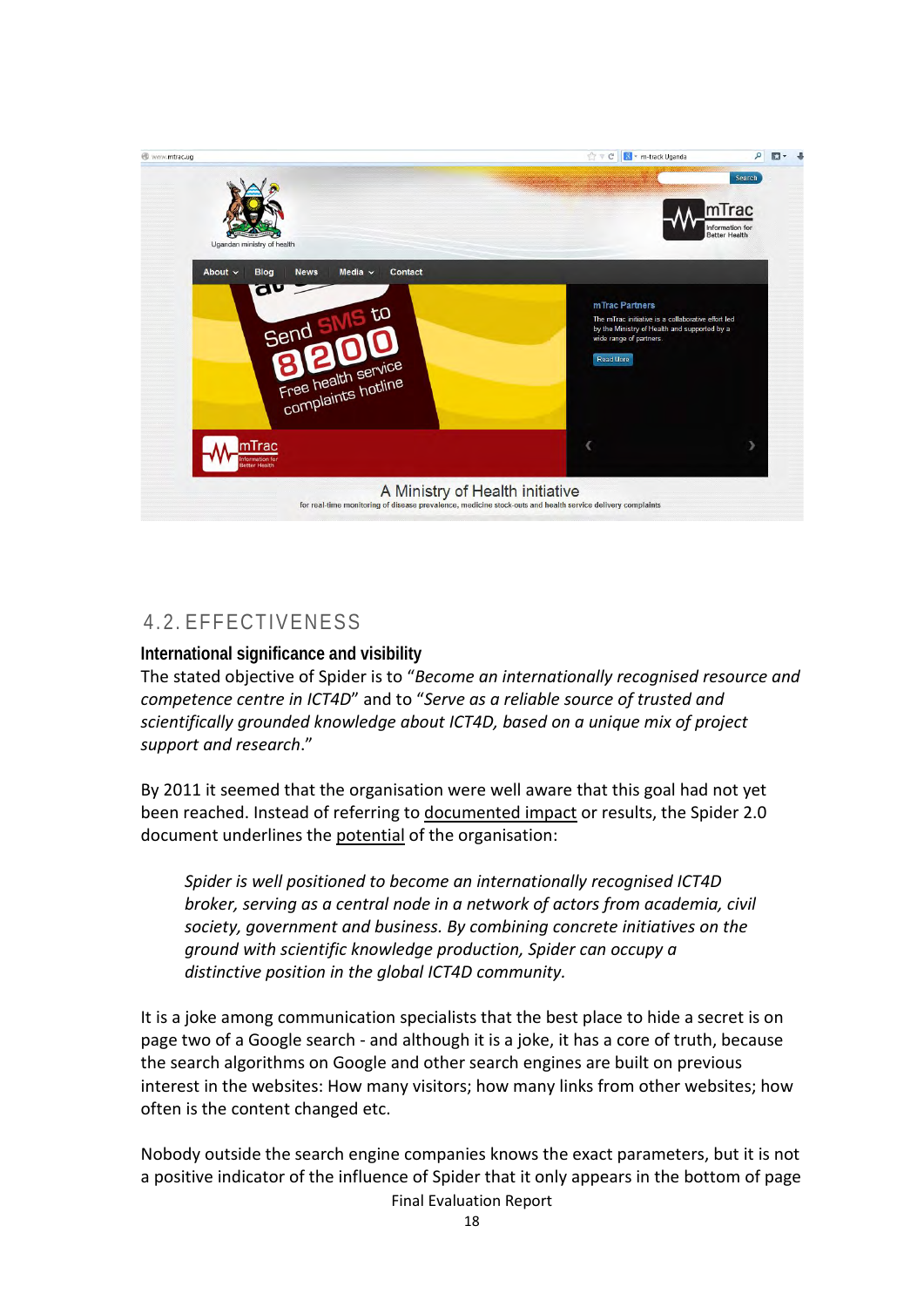four (position number 39) of a search for "ICT4D". When searching on Google for "ICT for development", the DSV department of Stockholm University appears on position number 76, while Spider only appears on position 202 (two hundred and two). When searching for "ICT4D" on Yahoo, Spider appears as number 134 and the partner WOUGNET on position 98. Searching via Bing makes Spider appear on position 169 and the partner IPID on position 43.

These search results may differ from country to country and even from computer to computer depending on previous searches, but the general picture is that Spider is not well represented in any of the search engines.

Spider has a Facebook page [\(https://www.facebook.com/spidercenter\)](https://www.facebook.com/spidercenter) with around 500 "Likes", and this page seems to be updated on a regular basis. The Twitter account with 1.248 followers is also updated regularly. The LinkedIn group [\(http://www.linkedin.com/groups/Spider-1783200\)](http://www.linkedin.com/groups/Spider-1783200) with 167 members, however, has not been updated since May 2012.

The online survey conducted as part of this evaluation also shows that knowledge of Spider is primarily spread via word of mouth. Spider is not easily found via the Internet or via scientific journals as shown in this chart:

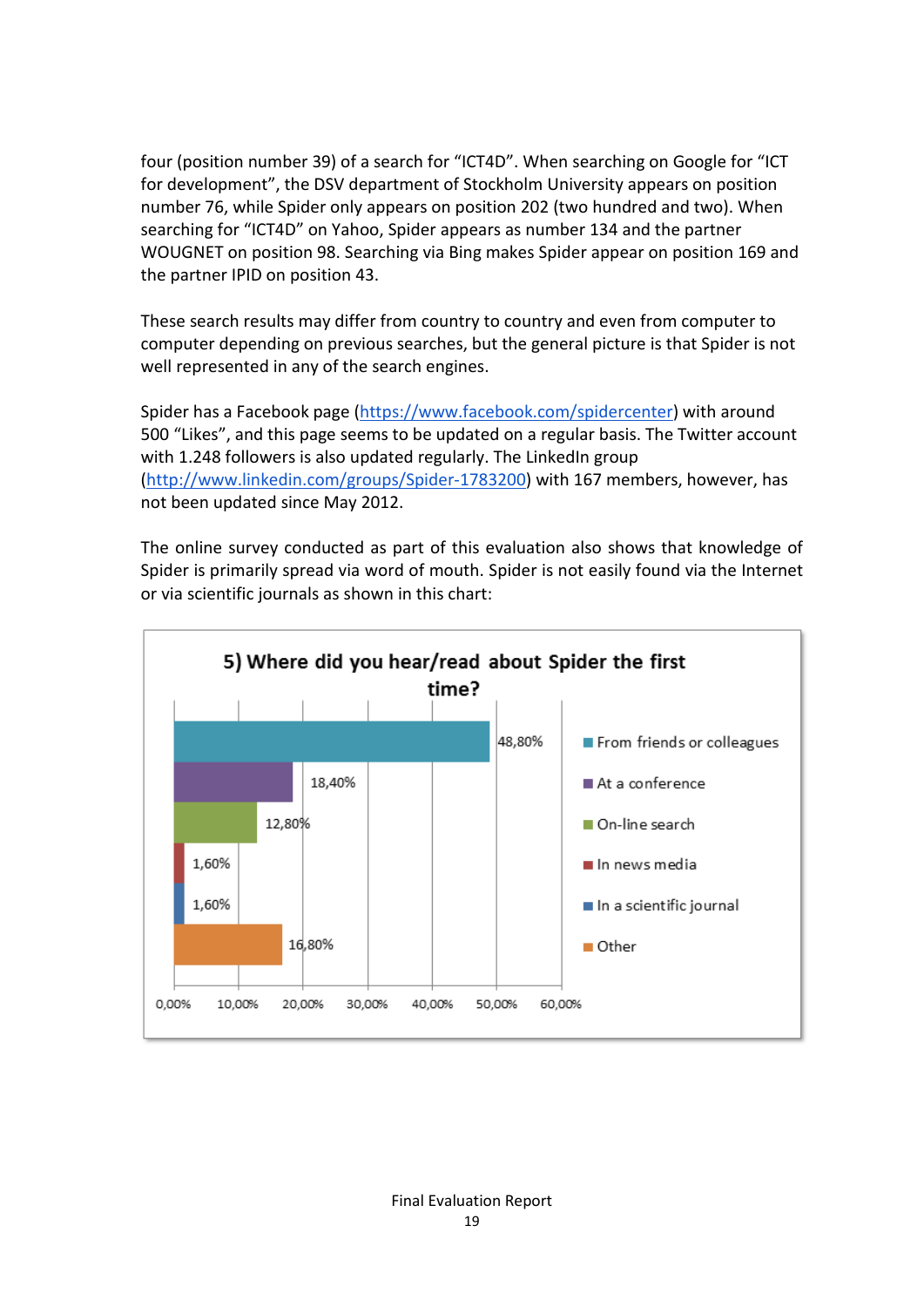Although Spider is not easily found on the Internet unless the organisation is known in advance, the Internet audience is quite loyal: More than 40 % of the individuals, who have visited the site, return to [www.spidercenter.org,](http://www.spidercenter.org/) and this is a relatively high number. The statistics from Google Analytics also show that people either leave the site within the first ten seconds or the stay on the site for an average of 9 minutes. We define "Engaged users" as people, who stay for more than 10 seconds, and on average the site is visited by around 600 such engaged users every month.

| <b>User's Behaviour Indicators</b>                                   | <b>All Visitors</b> | <b>Engaged</b><br><b>Users</b><br>(Visit $> 10$<br>seconds) |
|----------------------------------------------------------------------|---------------------|-------------------------------------------------------------|
| <b>Total Visits</b>                                                  | 46,584              | 17,637                                                      |
| Unique visitors                                                      | 28,963              | 11,166                                                      |
| Average Unique Visitors per month                                    | 1609                | 620                                                         |
| Pages per Visit (Avg. number of pages viewed per<br>visit)           | 2.86                | 5.80                                                        |
| Avg. Visit Duration (hours : minutes : seconds)                      | 00:03:24            | 00:08:59                                                    |
| Bounce Rate (leaves the site in the same page they<br>entered)       | 58.65%              | < 0.01%                                                     |
| % Returning Visits (% of users that have visited the<br>site before) | 38.47%              | 43.08%                                                      |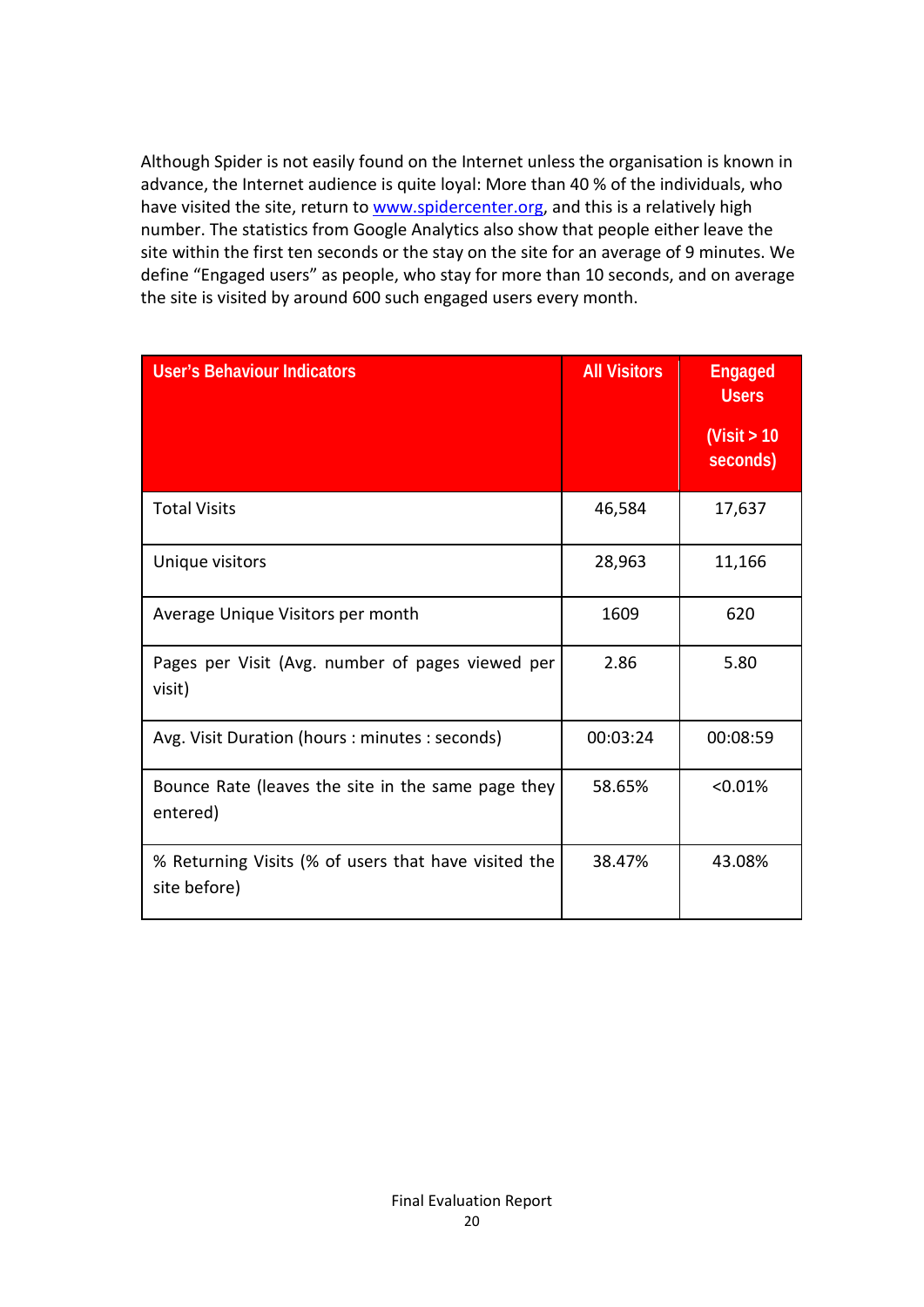| <b>Geographic Distribution</b> | <b>All Visitors</b> | <b>Engaged</b><br><b>Users</b> |
|--------------------------------|---------------------|--------------------------------|
|                                |                     | (Visit $> 10$<br>seconds)      |
| Europe                         | 40.92%              | 47.82%                         |
| Africa                         | 25.39%              | 27.14%                         |
| Asia                           | 15.52%              | 11.37%                         |
| Americas                       | 12.27%              | 9.07%                          |
| Oceania                        | 0.87%               | 0.59%                          |
| (not set)                      | 5.04%               | 4.02%                          |

All in all, the pattern seems to be that Spider is highly appreciated within its own network and by people who get in touch with the organisation - but seen in a global scale the network is small, and ICT4D experts outside the network do not see Spider as a significant player. Spider has not managed to have a strong public presence like organisations such as Scidev [\(www.scidev.org\)](http://www.scidev.org/) and the World Bank supported organisation InfoDev [\(www.infodev.org\)](http://www.infodev.org/), which by the way also both receive support from Sida.

One of Spider's ambitions is to position itself as an international information broker. But that will require a close cooperation with the different existing and emerging communities of researchers, programmers and developers, which exist both in the most developed countries but even more so in countries like Kenya, South Africa, India, and Brazil etc. Cooperation with these communities of techies can only be established around practical activities - and one such activity could be the establishment of a web portal for ICT4D. At the moment there is no easy way into the world of ICT4D for organisations or individuals, who wish to get started or learn more.

In the field of communication the Communication Initiative Network [\(www.comminit.org\)](http://www.comminit.org/) and its newsletter "The Drumbeat", have become "must-reads" for both practitioners and researchers, and something similar could be very useful in the field of ICT4D. Some of the external experts interviewed for this evaluation believe that it might be too late for Spider to take such an initiative, but the team recommends Spider to investigate the options. As it can be seen from the table below, more funding and training opportunities are on the top of the wish list among the network members - but so is more information about ICT4D innovation and research: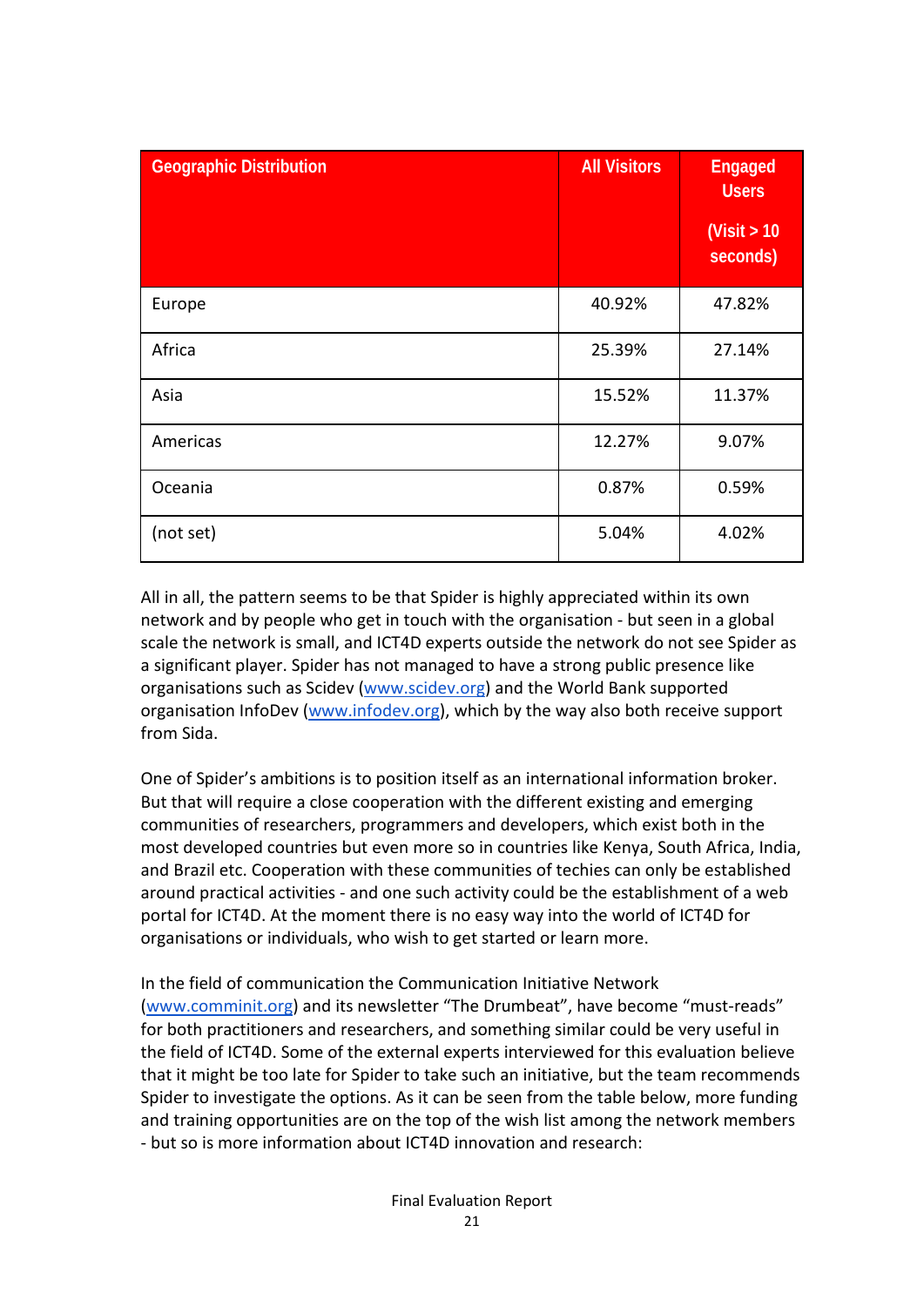

#### *Recommendation:*

*Spider should investigate the need for and possible cooperation with other organisations on the creation of an authoritative web-portal along the lines of the Communication Initiative Network. Spider could take the lead but should involve as many as possible of the organisations working actively with ICT4D.*

#### **Choice of project types**

While Spider engaged in larger projects during the first years of existence, a new strategy was developed after the reduction of the desired Sida support for the present programme phase. When Spider received 45 Mio SEK for the present phase instead of 150 Mio as applied for, the organisation opted for smaller projects as described in the strategy document Spider 2.0:

*"Spider will support projects with catalytic seed funding of 1-2 years of duration to generate long-term growth, up-scaling, and lasting impact. Projects will be organised into thematic and/or geographic networks, to ensure synergistic collaboration and cross-breeding."*

The seed funding for each project was decided to be a fixed amount of SEK 500.000 for each project.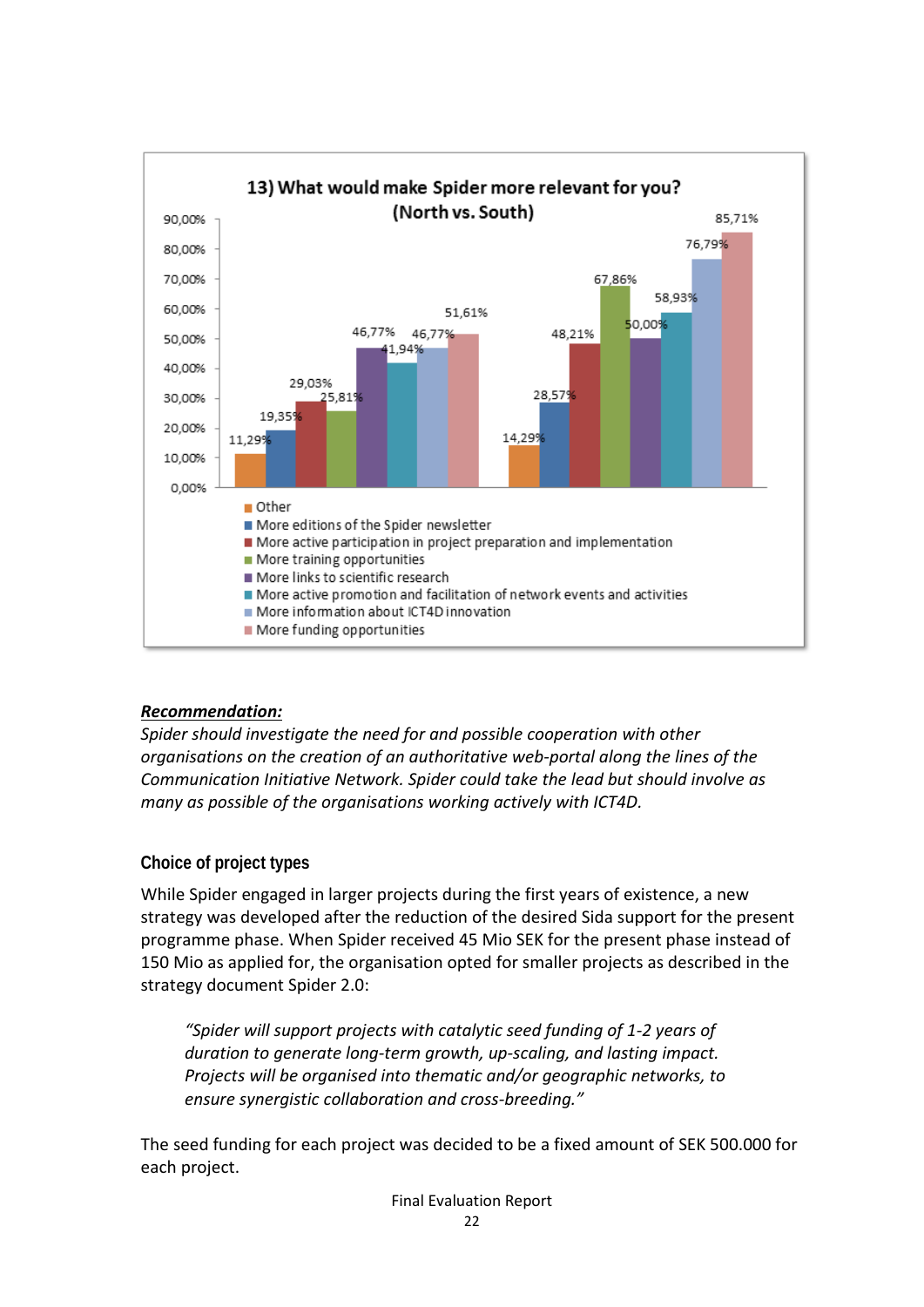As mentioned in the chapter about relevance, the majority of the projects in Uganda are related to citizens monitoring of public service delivery, and they may all have been relevant for the local communities but the strategic value in relation to ICT4D innovation is very limited.

The methods of the delivery service monitoring vary from one project to the other: In the case of Transparency International, the channel is a call-centre with a toll-free number, in the CIPESA project citizens can upload complaints at the resource centre in Kasese, and in the WOUGNET project in Northern Uganda the local citizens were supposed to upload to a version of the Ushadidi platform (www.ushahidi.com), which has been a technical problem because of breakdown of the Ushahidi site and lack of internet accessibility in the chosen districts. And an interactive mobile application developed by Linnaeus University in Sweden was only operational a few months.

Nonetheless several of the Ugandan projects have received so-called up-scaling grants from Spider. Normally, one would expect up-scaling to be the process of using experience from a pilot phase to implement bigger projects or programmes. But in the case of the small health projects in Uganda, the up-scaling funds have primarily been used to continue the pilot projects. As one organisation explains: "We do the same just in a different place under a different name".

The e-resource centre in Kasese in Western Uganda, which has received funds during two different phases of the CIPESA project, is also an example of a good project, which is relevant for the local community. But it was established by another Ugandan NGO with support from the EU via HIVOS, and the exit strategy of that project was that the running of the centre should be taken over by the local authorities. Hence the continued NGO support to the centre is not supporting the exit strategy of the original project, which was to create a project, which was not depending on continued donor funding. But naturally the continued support in the form of money for Internet connectivity and topping-up of the salary of the local project coordinator is highly appreciated by the local authorities.

Another Ugandan project is the cooperation with ToroDevelopment in the Western town of Fort Portal. This organisation cooperates with local radios about monitoring service delivery and exposing corruption.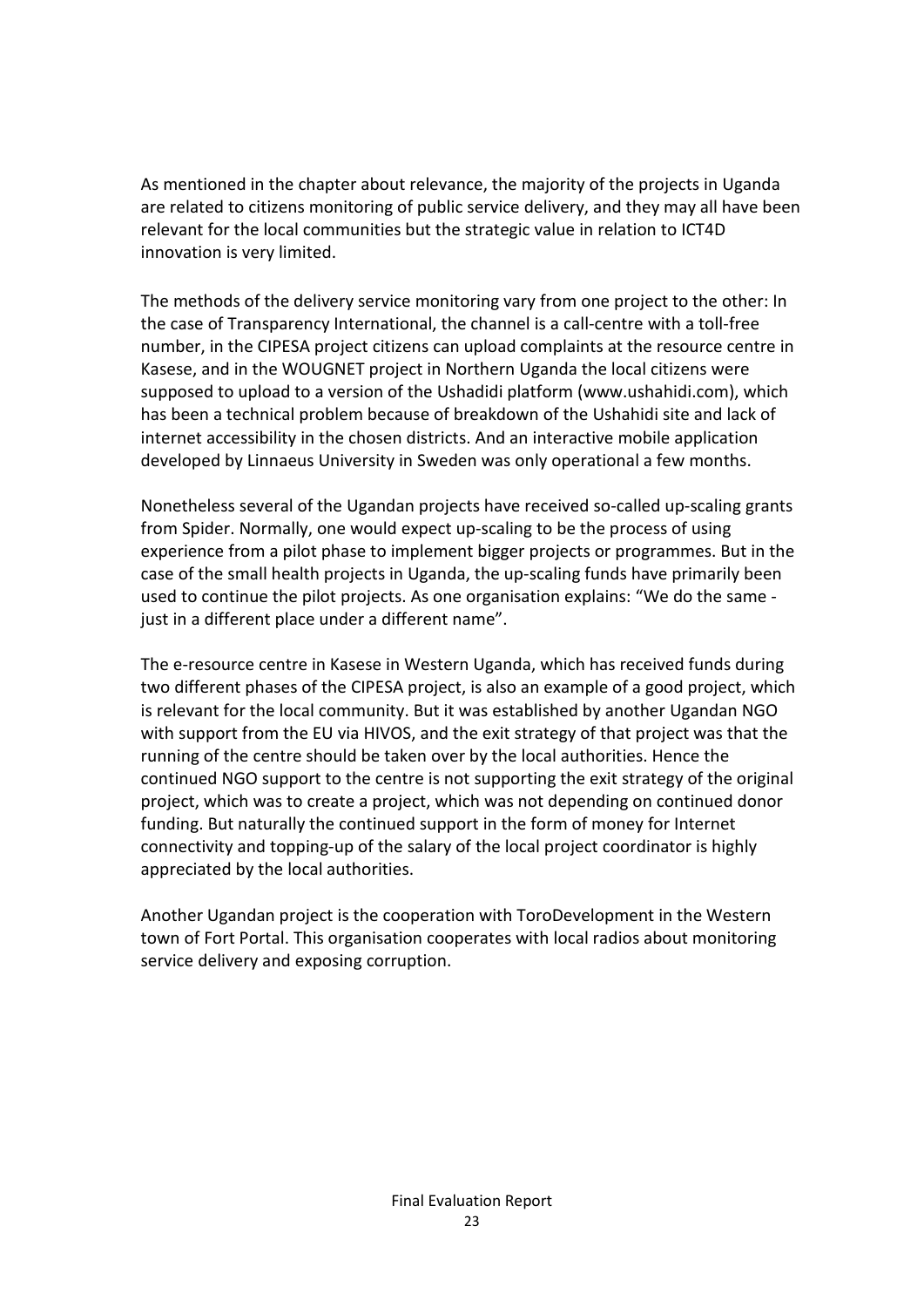

This is also a project, which in itself is very recommendable and relevant - but it is not different from scores if not hundreds of communication projects in the African continent. One can question the strategic relevance of the project in an ICT4D context.

The same question can be raised in connection with one of the projects in Tanzania, which is highlighted as a showcase in the Spider publication "ICT for Anti-Corruption, Democracy and Education in East Africa". The project was called "Chanjo: Campaign Against Corruption Through Music, Mobiles And Social Media", and it was basically support to a nationwide concert tour of the Tanzanian musician Vitali Maembe. The project had a blog and it resulted in a film<sup>[4](#page-23-0)</sup> about the project, which has been watched a total of 462 times, and these are the main technology elements of the project.

The previous director of Spider acknowledges that these projects are not innovative technology projects, and that this is a deliberate choice: "The D in ICT4D is more important than the ICT", as she states.

Others of the Ugandan projects are more technology focused, such as the "Makerere Mobiclass" project, which aims at developing a mobile phone application to support elearning at the Makarere University in Kampala.

The single biggest project in Uganda was the ICT4MPOWER, which received a total of 8 Mio SEK from Spider. It was a joint project of the Ugandan Ministry of Health and Karolinska University Hospital in Sweden. The objective was to develop a digital platform for sharing of records for patients in Ugandan hospitals. The project produced a system, which will form the backbone of a new national patient register, and as such

<span id="page-23-0"></span> $\overline{a}$ <sup>4</sup> <https://www.youtube.com/watch?v=HWdP8oPC7yE>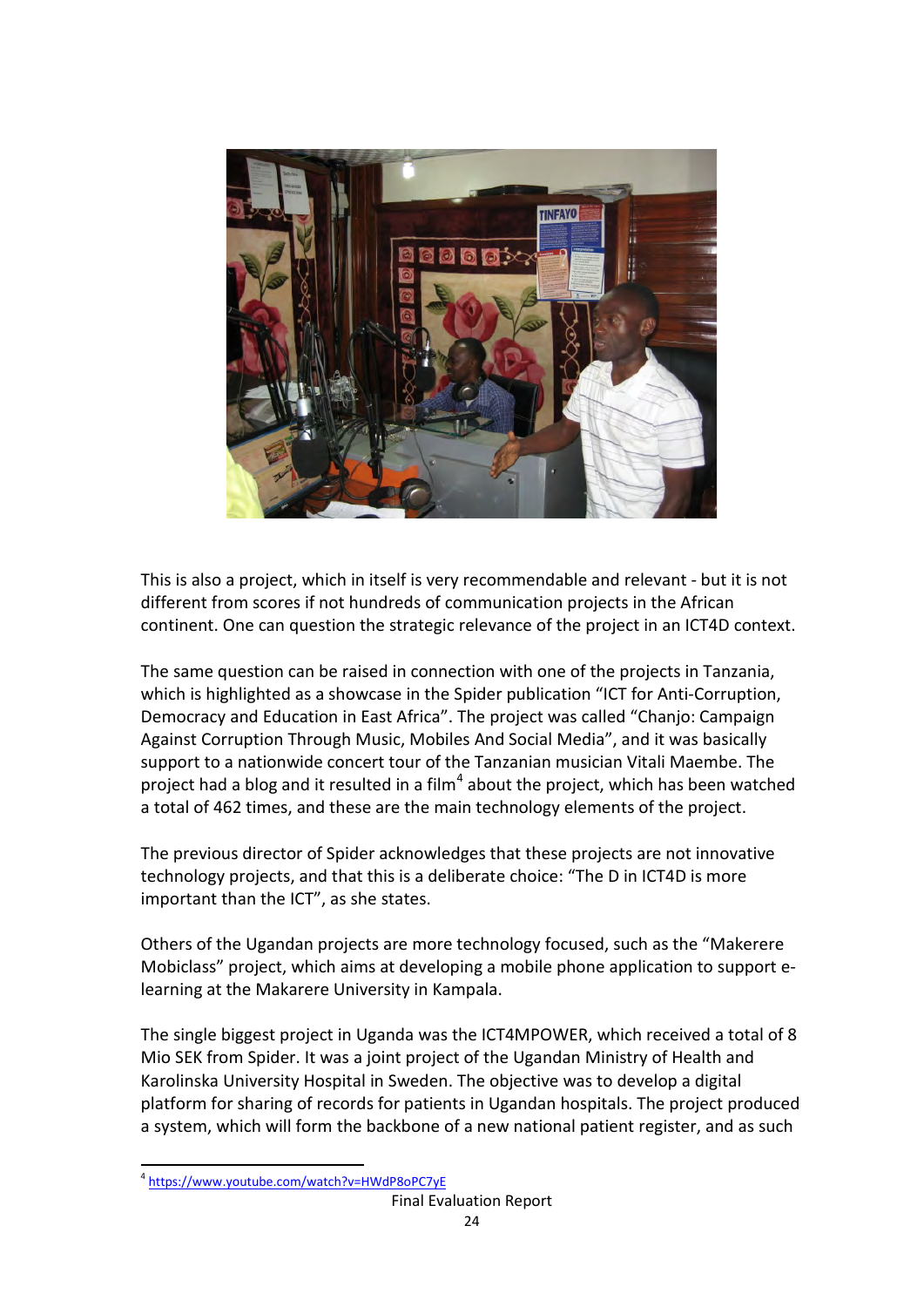all involved stakeholders regard it as successful. But the entire implementation was marred by delays and mistrust between the stakeholders due (among other issues) to a dispute about intellectual property rights. This means that the ICT4EMPOWER does not stand out as the flagship for Spider and Swedish ICT4D support, which was the original intention, when it was launched in 2009.

The project "Not in My Country" (NIMC), which aims at reducing corruption and monetary and sexual extortion at the universities in Uganda and Kenya, is also a bit more technology oriented than the small delivery monitoring project. The concept is that students at the universities can reports abuses by their lecturers and they can rate the lecturers at the site www.notinmycountry.org. This project has received a total of 1 Mio SEK; it is operational, and it tackles a very serious issue in the East African education system, where many students have to pay money or provide sex to their lecturers in order to pass exams. But the project also represents some ethical dilemmas, which do not seem to have been subject to serious discussions within Spider: A lecturer can be labelled "The worst performing " teacher on the basis of 2-3 anonymous reports from students - and there is no feed-back mechanism, where the lecturers can defend themselves. This is hardly compatible with Swedish data ethics.

In conclusion, the projects in Uganda which the evaluation has looked into are relevant for the stakeholders but they are difficult to see as ICT projects, and the concept of upscaling needs revision.

#### *Recommendations:*

*Spider must define what the organisation considers ICT for Development, and also define the type of projects that are seen as strategically important. This is essential in order for Spider to define what makes the organisation different from all other development organisations - to define its unique added value.* 

*While defining Spider's unique added value and choosing strategic project types, Spider should also define how the organisation understands the concept of up-scaling. A mere continuation of existing projects as has been the case in Uganda should not be considered up-scaling.*

### **Project related research**

One of the unique features of Spider is in fact the combination of practical project implementation and scientific research, where teams of researchers from North and South can jointly extract lessons learnt in the field of ICT4D. In the present programme phase, the links have become even closer: For each of the field projects, Spider has allocated 100.000 SEK to project related research. Unfortunately, however, this seems not to be a sufficient amount to encourage senior researchers to participate. It is not enough for senior scientists to receive travel grants, because they need also to compensate their universities for the time that they need to implement the research.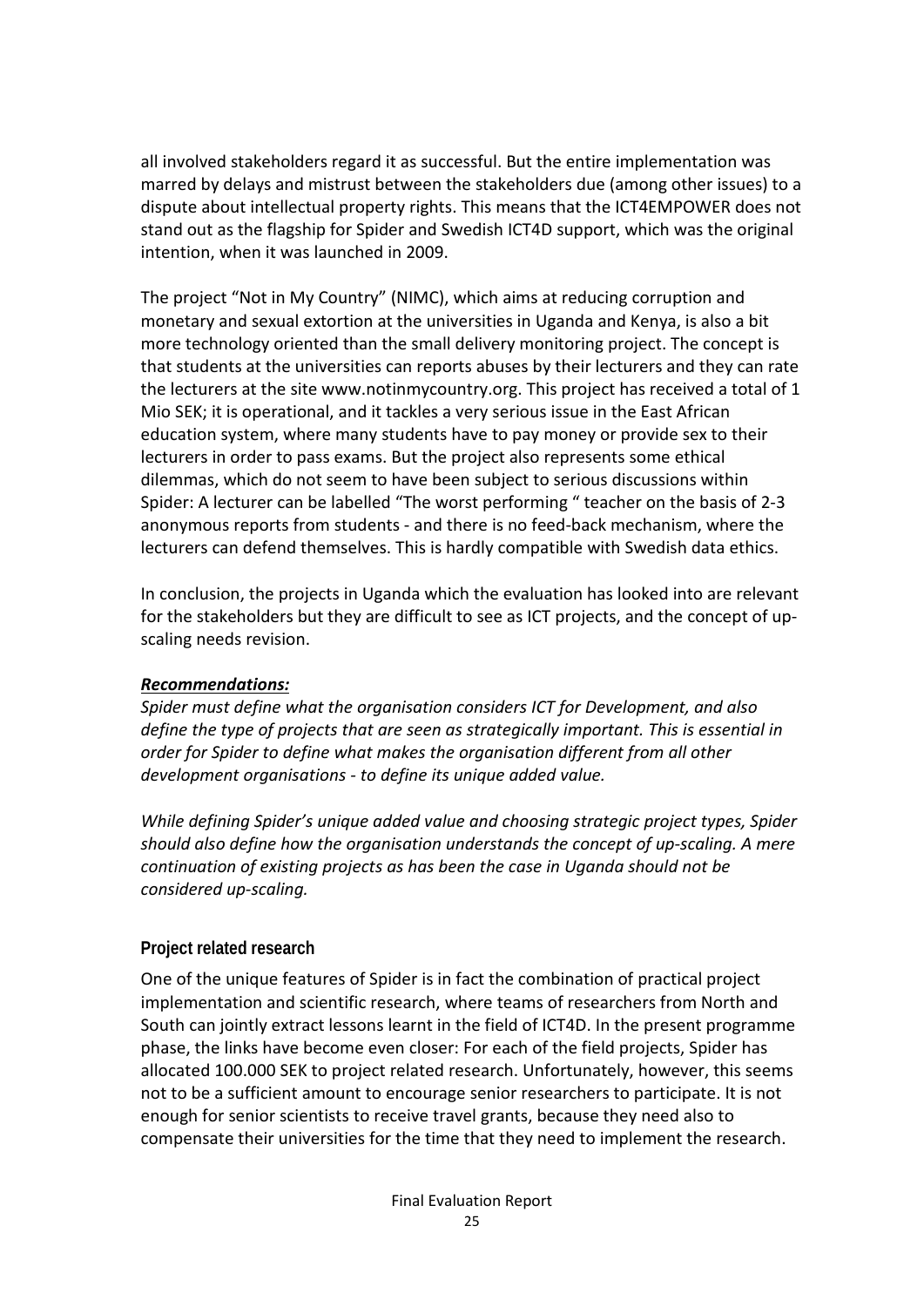As a result, Spider receives very few research grant applications from senior researchers, while the grants are popular among Master's and PhD students.

Spider has tackled this problem by letting its own staff members be responsible for the project related research - including the previous Director, who headed the research related to the aforementioned concert tour project in Tanzania. In legal terms this perfectly acceptable, but the scientific value can be questioned when Spider staff are both project managers and researchers.

In other cases the researchers have not been Spider staff but very closely related to the Spider secretariat and the projects: The project "Not in my Country" was researched by one of the individuals, who took part in initiating the project, and several projects in Uganda have been researched by scientists, who are implementing other projects for Spider.

Apart from the issues of impartiality and scientific credibility, these close relations between project management and research raise the question whether Spider's network among researchers is sufficiently strong - and whether the present approach to research is viable. Most probably the main issue is the limited resources which can be allocated to research, and the root cause here is that Sida funds as a general rule are supposed to be spent in the developing countries and not in Swedish universities.

But development related scientific work including ICT4D research is nonetheless important, and Spider and Sida and other possible stakeholders with a broader perspective on development processes, such as the Department for Development Studies at the University of Lund, should jointly develop a model for how development related research could be supported by the Swedish government via Sida, the national Research Councils, relevant business enterprises and other possible sources.

#### *Recommendation:*

*Spider should initiate a national dialogue on how Sweden could support development related scientific research. Stakeholders in this dialogue could be Spider, Sida, national research councils as well as other universities and relevant private companies.*

### <span id="page-25-0"></span>4.3. EFFICIENCY

### **Selection of projects**

It is a general rule in Sweden that goods and services should be procured in an open and transparent manner, and it is also a standard requirement in all Spider contracts with project partners that they must use tender procedures when procuring services and goods. The standard contract reads: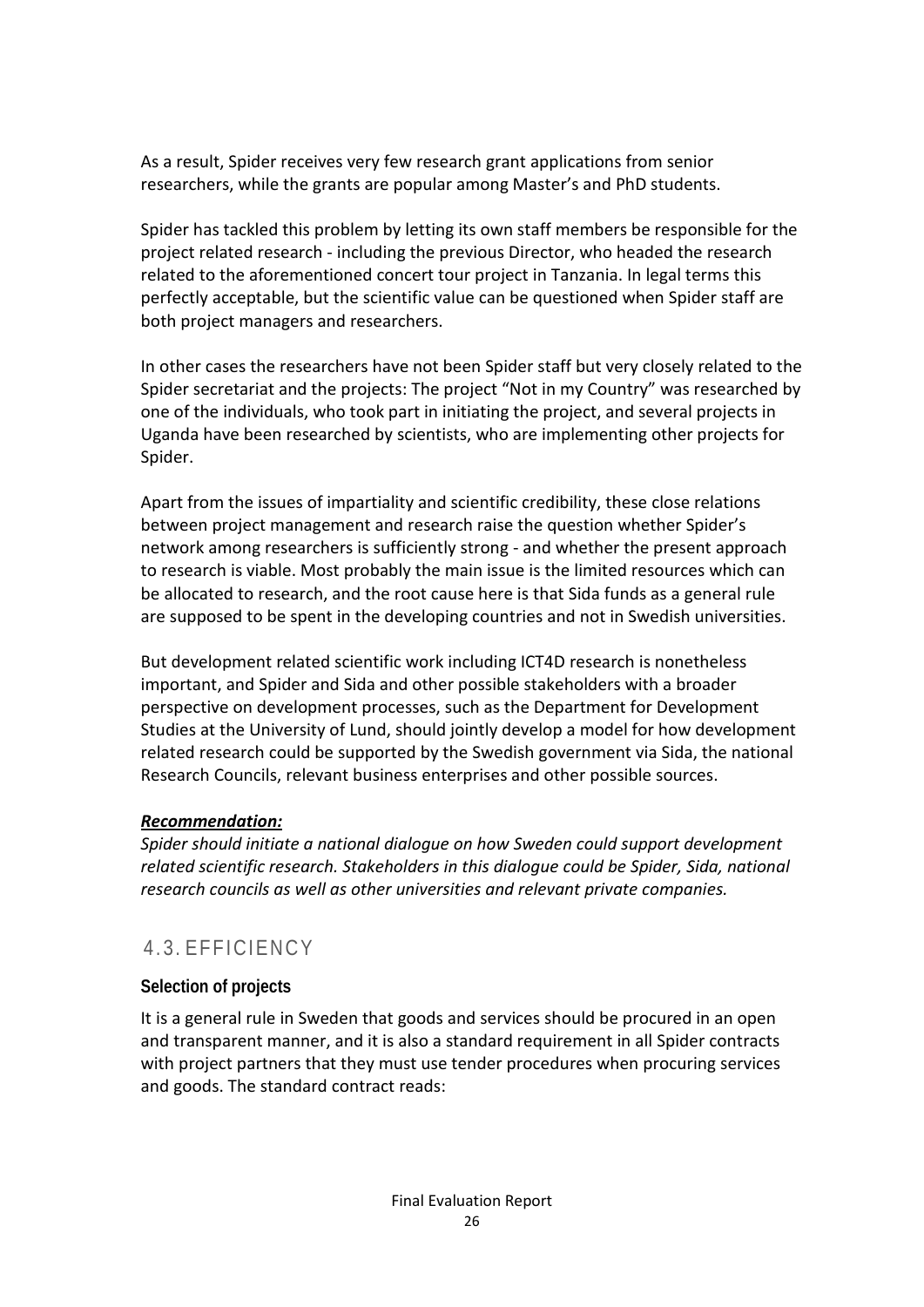*"Any party procuring goods and services with funds from the Spider financial grant shall conduct procurement using sound business practices. Opportunities for competition shall be utilised and tenders and tenderers shall be dealt with objectively in order to achieve equality of competition.*

*A general rule is that tendering shall take place for all service tenders exceeding eight Swedish price base amounts annually set by the Swedish tax authority and for all tenders for goods that exceed two price base amounts. The 2012 price base amount is SEK 44 000."*

Of course selecting project partners is not the same as procuring goods or services but organisations operating with support from Sida are also expected to follow the principles of transparency when selecting partners. This, however, has not been standard procedure as Spider has only started a few projects on the basis of open calls for proposals. The explanation given by the previous director is that open calls for proposals result in far too much work in the evaluation phase and very few feasible projects. So instead most projects have been generated via the personal networks of the Spider staff and management.

In the case of Uganda the projects with CIPESA, TIU and WOUGNET are the result of a workshop organised by Spider in 2010, after which the invited participants could develop proposals. "Not in my country" was inspired by a Swedish Ph.D. student with connection to Spider and the Mobiclass project with Makarere started because a Ugandan student at a university in Sweden heard about Spider. And the ICT4MPOWER is the result of personal connections between Ugandan government officials and the Spider director at the time. Only the ToroDev project is the result of an open call for proposals.

The network approach was most probably necessary at the time, when Spider was very busy trying to streamline its procedures. And it is true that open calls for proposals demand many resources in the evaluation phase, but when dealing with public resources, transparency in allocation of funds must be the guiding principle.

#### *Recommendation:*

*When initiating future projects, Spider should as a general rule have open calls for proposals. This does not exclude existing members from applying or exclude Spider from encouraging specific organisations to apply.* 

#### **Disbursement of funds and accounting**

The standard amount for projects during the period 2011-2014 has been SEK 500.000, which some organisations have received twice because they are implementing socalled up-scaling projects. This procedure was also a result of the need for an urgent internal restructuring back in 2011 and a desire to reduce the administrative burden of the Spider secretariat.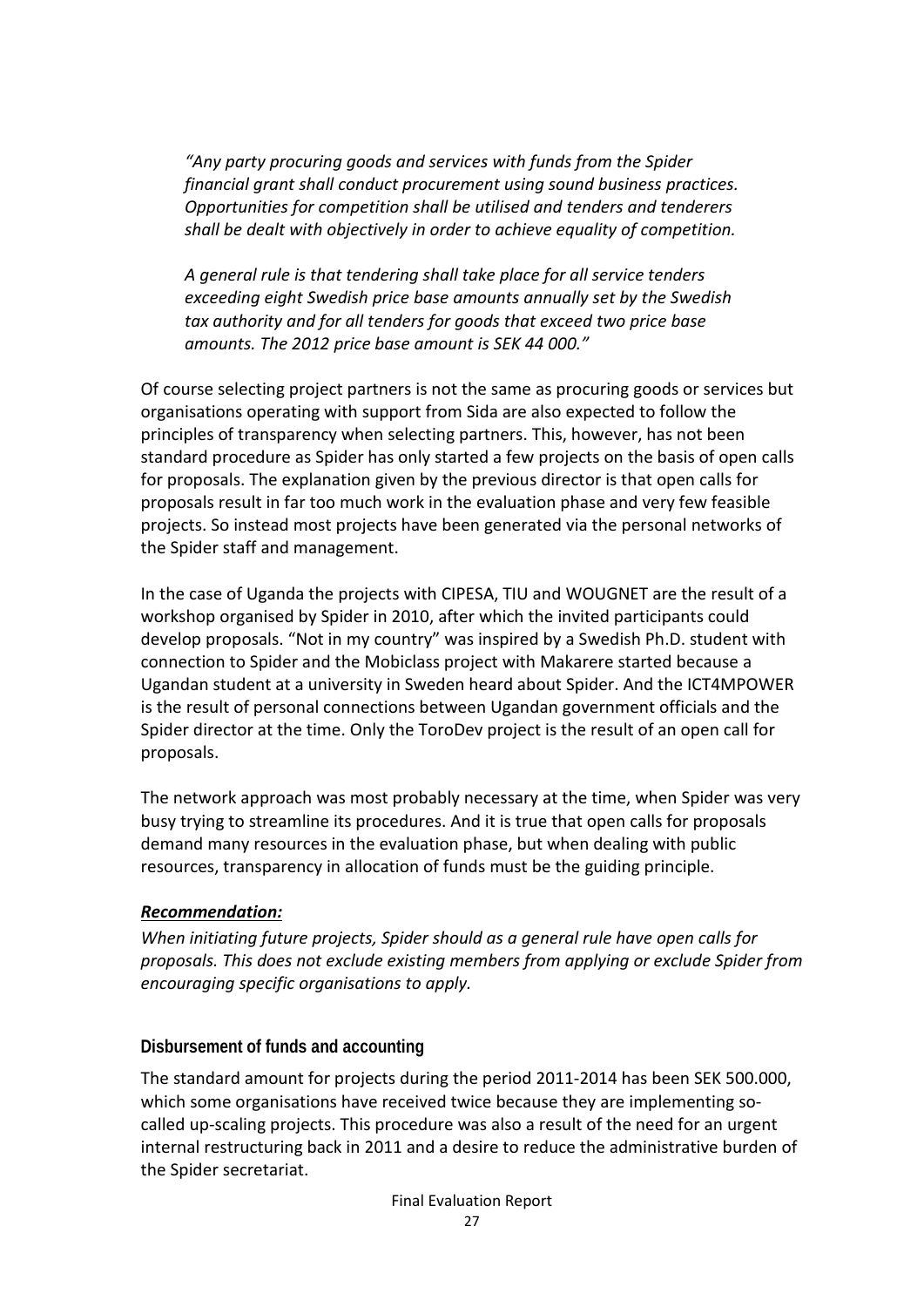But this procedure effectively means that the project proposals were tailored to fit the financial frame instead of first designing a project and then developing a suitable budget. Similar procedures are used by other organisations for small grants. But grants of 500.000 SEK to NGO's in some of the poorest countries in the world cannot be regarded as small grants.

Another standard procedure has been the immediate disbursement of 90 % of the project grant upon signature of the contract between Spider and the project partners. Again the reason has been a wish to minimise the project administration, and the previous management of Spider finds this procedure justified, because the grants are relatively small. But for several of Spiders project partners, an amount of 500.000 SEK means the difference between existing or not, and it is not common practice in Sida or any other development agencies to disburse funds in this way. Normal practice would be payment of 20-30 % upon signature of the contract and subsequent payments upon reaching agreed milestones.

The payment of 90 % of the total project value from the beginning of the two-year projects does not mean that Spider does not follow the projects. In fact the projects are followed so closely that it tends to be micro management: All projects must submit a monthly written report, which is followed up by a monthly Skype call, and biannual financial reports plus annual audited accounts. This amount of reporting is a heavy administrative burden both for the projects and for the Spider secretariat.

In one area, however, Spider (and Sida) should demand more in-depth reporting and accounting, and that is with regards to funding from several sources. An example is Transparency International Uganda, which receives funding from Sida via at least four different channels: TIU receives funds from Spider for the health service delivery project; from the Swedish Special Initiative for Democratisation and Freedom of Expressions to the ICT4Democracy East Africa Network (originally funded by Spider); to the "Action for Transparency" project with FOJO Media Institute (also funded by the Special Initiative) – and finally also from the Ugandan Democratic Governance Facility (DGF), which is also partly funded by Sida. All funds contribute to cover similar activities of TIU, but the accounting takes place project by project, so there is no transparency about which funds are used for what.

#### *Recommendations:*

 $\overline{a}$ 

*Spider should not work with standard grants but perform individual assessments of the project proposals. The budget should be adapted to the project instead of adjusting project activities to standard grants.*

*Spider should make new procedures for disbursement of funds where payments follow agreed and well defined milestones.*

<span id="page-27-0"></span><sup>&</sup>lt;sup>5</sup> [Swedish Special Initiative for Democratisation and Freedom of Expression](http://www.sida.se/Global/Partners/The%20Civil%20Society/call%20for%20proposals%20120907/Strategy%20for%20special%20initiatives%20for%20democratisation%20and%20freedom%20of%20expression%20sept%202012_ENG.pdf)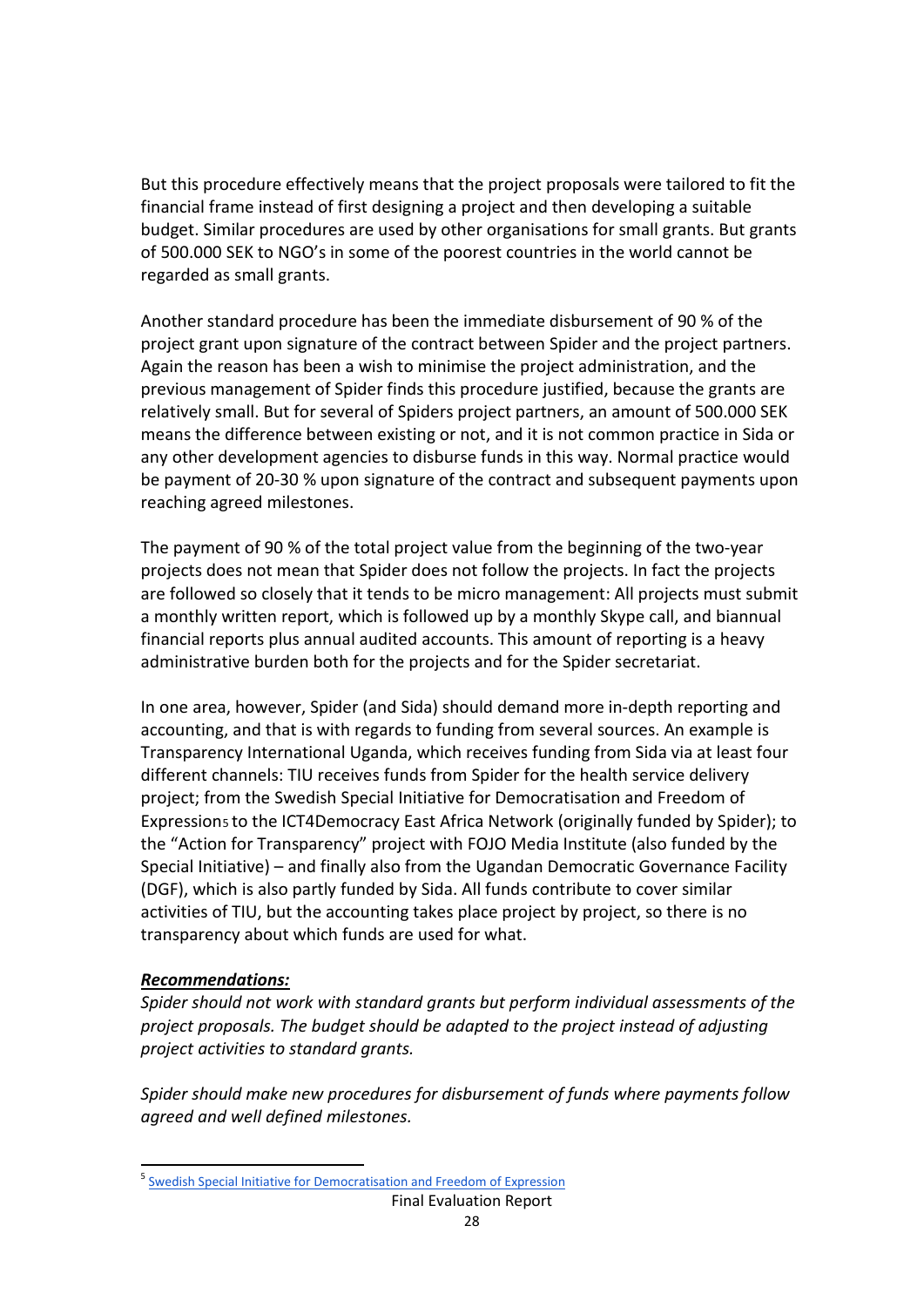*Spider should also consider revising the project management routines including the reporting requirement in order to become more cost-effective.* 

*Spider and Sida should demand complete audited accounts including all income and all expenses from partner organisations in order to prevent the same project activities from being reported to several donors.*

#### **Administration and overhead expenses**

It is not possible to make clear distinctions between project implementation and administration: Is it administration or implementation, when the Spider project officers participate in monthly Skype conferences with the project partners? But Spider does have problems with the ratio of administration versus project implementation no matter how the activities are defined: The total budget for the period 2011 – 2014 is 50 Mio SEK of which 45,5 come from Sida, and the total administration and overhead budget is 25,25 Mio SEK – 50 % of the total budget or 56 % of the Sida support.

Unfortunately this pattern is replicated at project level. One example is the WOUGNET Budget for 2011-2013: The total budget for this period was 119.365 Euro of which Spider provided 56.000 or around half. But the project spent more than 76.000 Euro (or 64 % of the total budget) on project management and office rent.

Another example is the CIPESA budget for 2011-2012, where the total project budget was USD 132.000 of which Spider contributed USD 92.000. The administration and overhead costs were USD 59.700, which is equivalent to 45 % of the total project cost or 64 % of the Spider contribution.

With such administration and overhead expenses in the Spider secretariat and in the implementing organisations it is not a satisfactory percentage of the funds, which reach the end-beneficiaries in the form of project activities on the ground.

#### *Recommendation:*

*Spider should revise its working procedures in order to get a project-administration ratio, which is considerable closer to 90-10, which is the norm in most international organisations.*

### <span id="page-28-0"></span>4.4. IMPACT

In the agreement for the present funding phase Sida is specifically asking for a results based approach: *"Spider must continue to develop methods for reporting measurable results corresponding to indicators and to document the effect of the activities/projects, which have received support. It should be possible for Spider to work with Result Based Management (RBM)."*

Spider and its projects partners have made quite an effort to incorporate an RBM approach, but there is still general confusion about the concepts, and the project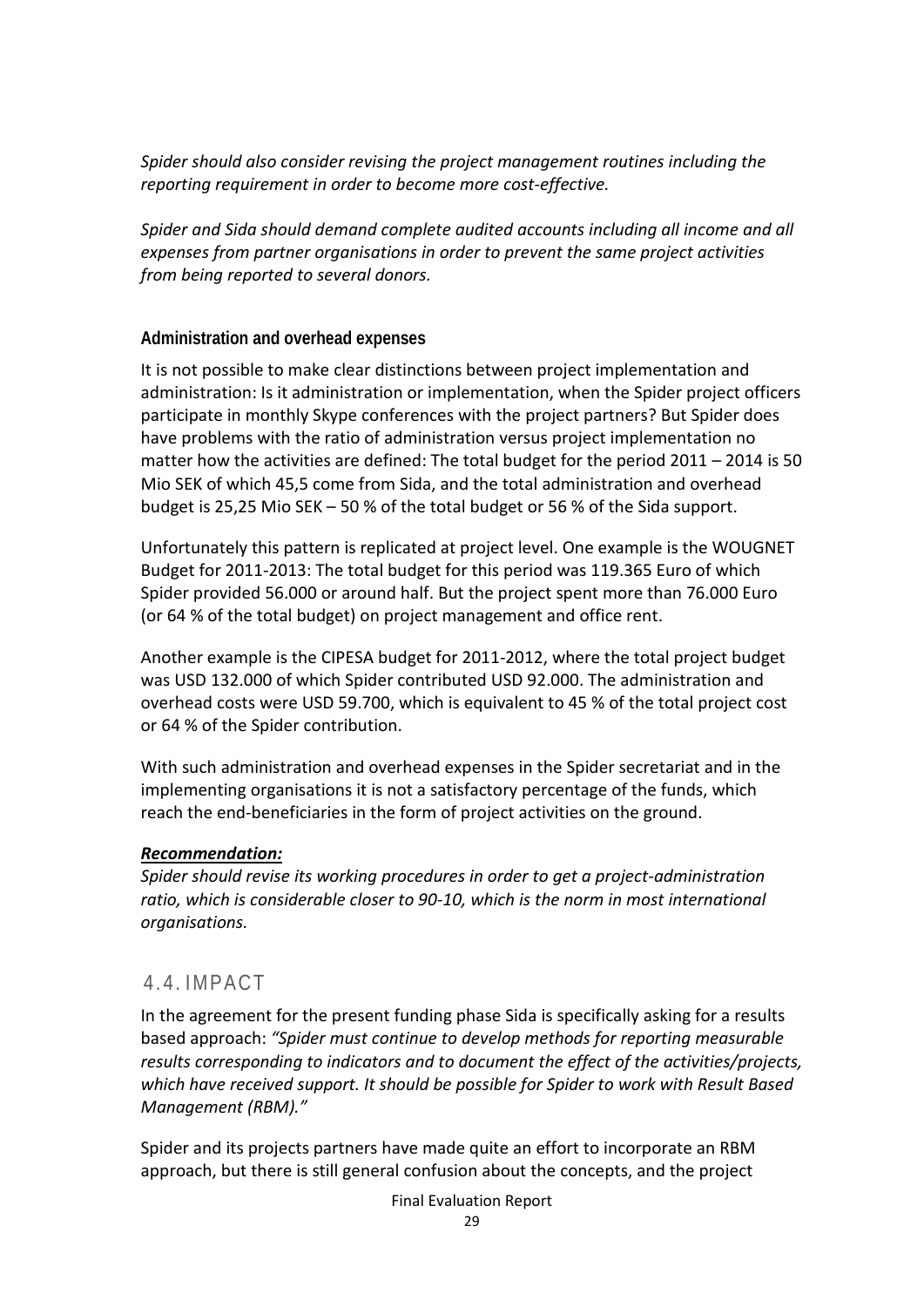documents mistake "activities" and "results". One example is the logical framework for the WOUGNET project, which lists the following expected results:

- *Local CBO's and women mobilised to take part in the project. One visit made in each parish for six parishes per district.*
- *Three workshops held per district comprising of 40 participants*
- *One digital camera provided for every district*
- *Web portal set up and uploaded with information on corruption in the 5 districts*
- *One meeting held every quarter per district*
- *Documentary developed and bilinguals news prints produced every quarter*
- *One national dissemination conference held per year highlighting corruption findings from the five districts*
- *Monitoring visits conducted and project performance assessed*
- *An external consultant contracted to conduct a project evaluation exercise*

These may all be relevant activities – but they are not results or outcomes, and the weak logframes makes it practically impossible to assess the projects against desired results or outcomes.

This fundamental weakness is also visible in the Spider Annual Report for 2013, where all ongoing projects are listed with a small textbox labelled "Results". The quotes below are a few examples from these text boxes:

- *"The network continues to gain visibility and partners are actively engaged in its promotion."*
- *"A committed community with active leaders towards better health service delivery since the development pact signing"*
- *"Grassroots' partner E-Kasese resource centre hosted a citizen journalism training that was facilitated by Tor Development Network on March 21st-22nd, 2013:*
- *"VSAC quarterly meetings where bad governance issues are raise/reported"*
- *"KHRC produced credible data during campaigns focusing on the following key areas: bribery incitement, misuse of resources, integrity and malpractices."*
- *"Twenty five (25) rural women and youth gained skills in web.2.0. tools Ushahidi, twitter, monitoring service delivery, blogging, on-line documentation, Facebook, Skype, and advocacy and lobbying."*

These are all relevant activities, but they cannot be labelled results. The weaknesses in project design do, however, not mean that the projects do not create results at citizen level. There is anecdotal evidence about boreholes being restored; lazy teachers and nurses transferred; the school headmaster, who no longer acts as a motorcycle taxi etc., and some of these successes can be found in the publications "Spider stories"<sup>[6](#page-29-0)</sup>.

<span id="page-29-0"></span> $\overline{a}$ <sup>6</sup> http://spidercenter.org/publications/spider-stories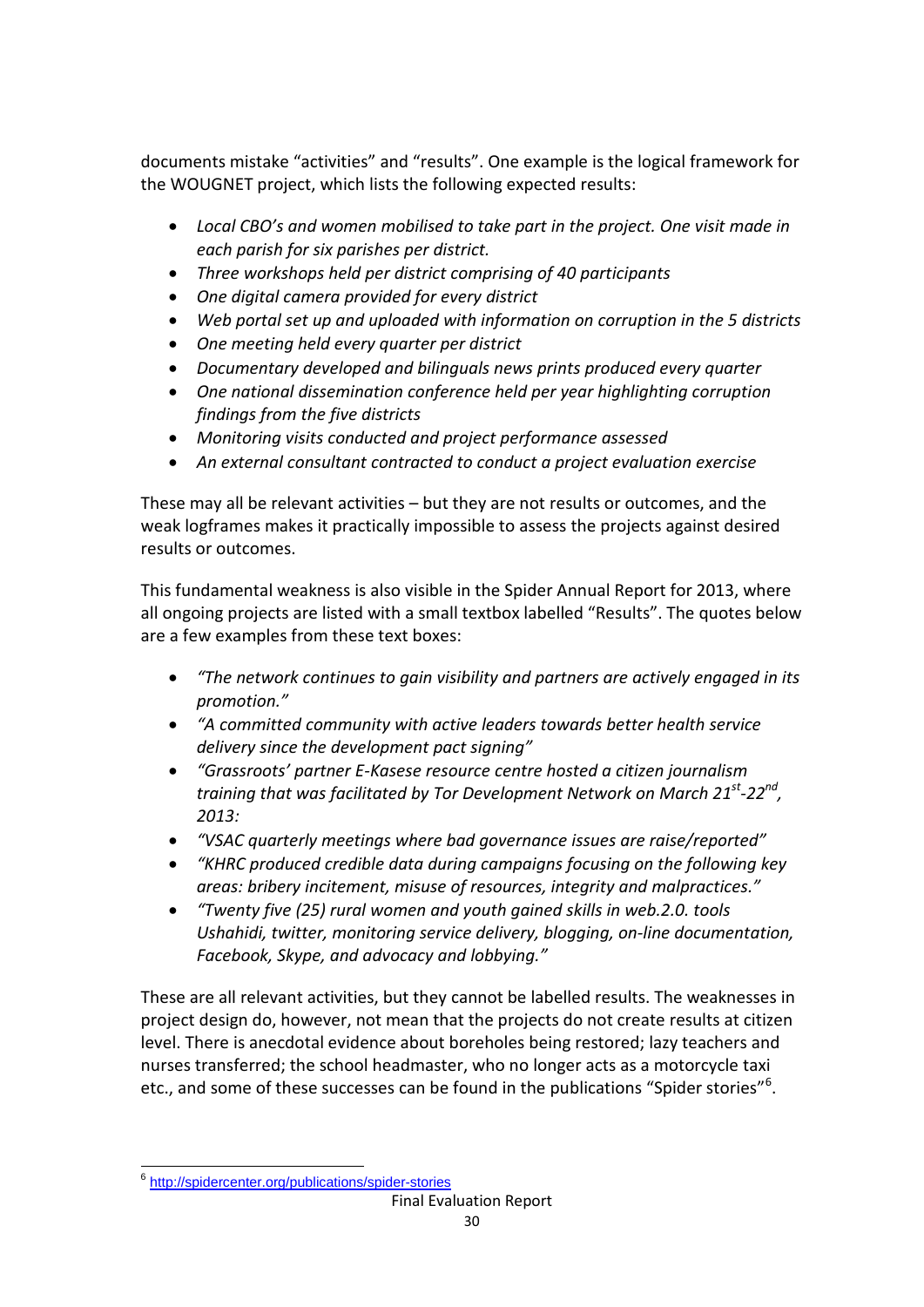Another good example is Transparency International Uganda, which is now operating a whistle-blower and complaints hotline for the national electricity company UMEME. That hotline is a replication of the call-centre, which TIU established as part of the Spider project.

But the evaluation team has not been presented with any evidence of ground-breaking research or new, innovative approaches or applications, which have changed global ICT4D practices or which have resulted in - or contributed significantly to - improved living conditions for the general populations in the countries of operation.

### *Recommendations:*

*The Spider secretariat should continue the ongoing efforts to implement a result based approach to project management with the aim of improving both project design and the ability to report on agreed goals.*

*Spider should be more strategic when choosing project activities. Instead of funding a large number of small projects, Spider should select a few projects and implement them well.*

*In order to create long-term impact, Spider should consider increasing its exchange programs for students – both for Swedish students to work and study in developing countries and for South based students to study in Sweden. Such exchange programs are likely to have a lasting impact both in Sweden and in the developing countries.*

### <span id="page-30-0"></span>4.5. SUSTAINABILITY

In most developing countries including the ones where Spider operates, the governments as well as private companies invest heavily in IT infrastructure, but apart from the ICT4EMPOWER project in Uganda, spider has not been part in joint projects with governments or private companies.

At programme level Spider is still fully dependent on the financial support from Sida. It was part of the conditions for the present phase that Spider should seek core funding from other sources, and serious attempts have been made but so far without success. So if Sida should decide not to grant funds for the next phase, it would most probably mean the end of Spider.

At project level Spider has managed to secure 8,1 Mio SEK from the European Commission for the project iMentors, which has a total budget of 9,1 Mio SEK. At the iMentor website<sup>[7](#page-30-1)</sup> the project describes itself as "*a one-stop-shop data warehouse on all e-infrastructure development projects of Sub-Saharan Africa. By mapping einfrastructure initiatives, our aim is to help scientists, universities, research and education networks as well as policy-makers and international donors gain valuable insights on the gaps and progress made in the region and to enhance the coordination of international actors involved in ICT initiatives in this part of the world*."

<span id="page-30-1"></span> $\overline{\phantom{a}}$ <sup>7</sup> http://www.imentors.eu/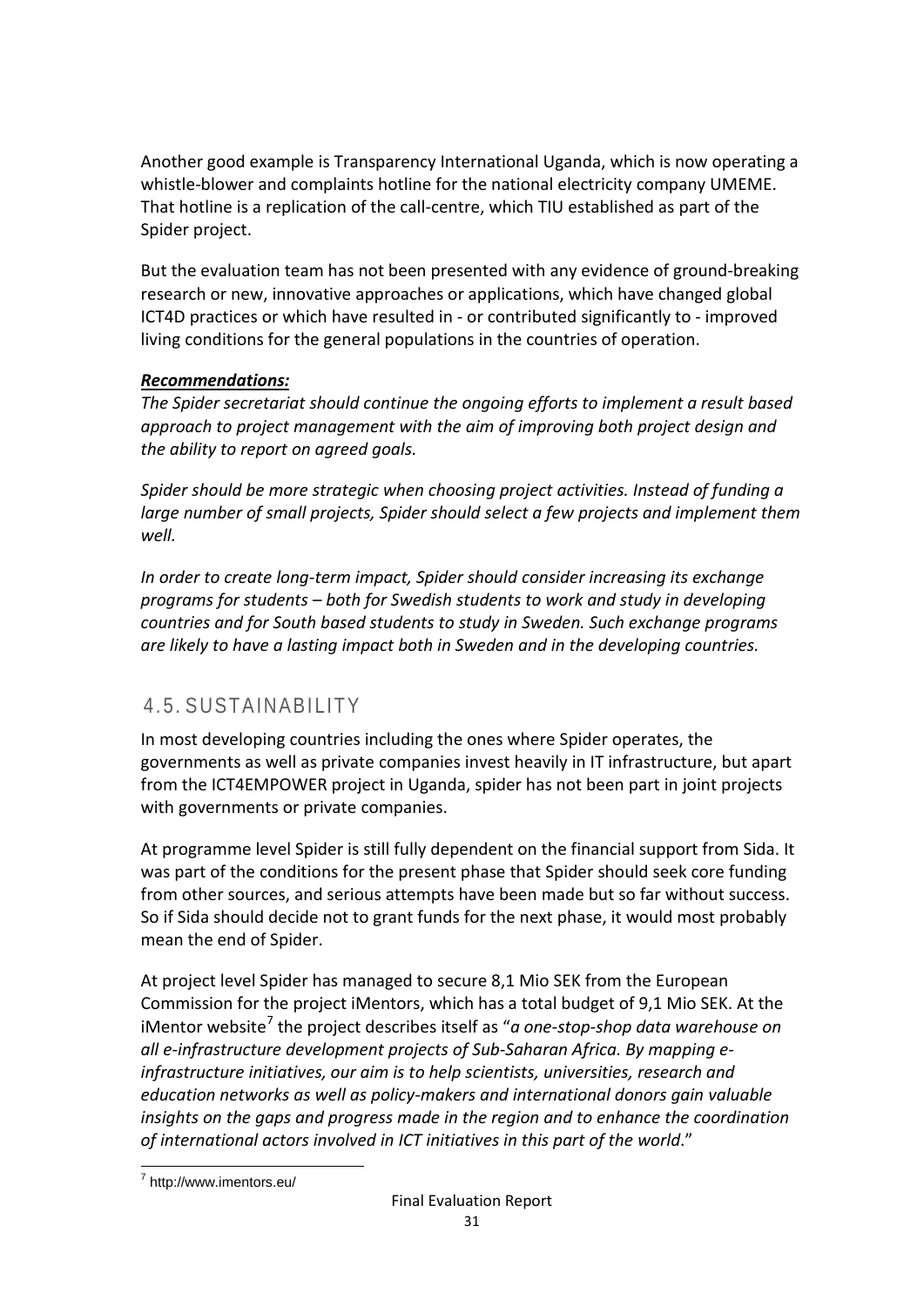Some of the projects in the developing countries receive additional funding from other sources than Spider. According to the 2013 Annual Report, the 15 on-going Spider projects have received 44 % additional funding from other sources. But several of the projects, which the evaluation team visited in Uganda, declared that they would not be able to continue the projects without the support from Spider.

The organisation acknowledges the continued dependency on Sida funds as a major challenge, and a full-time fundraiser has been recruited in 2013.

#### *Recommendation:*

*Spider should continue ongoing efforts to "decrease the dependency of Sida and to diversify the sources of funding" as stated in the contract with Sida for the present programme phase.*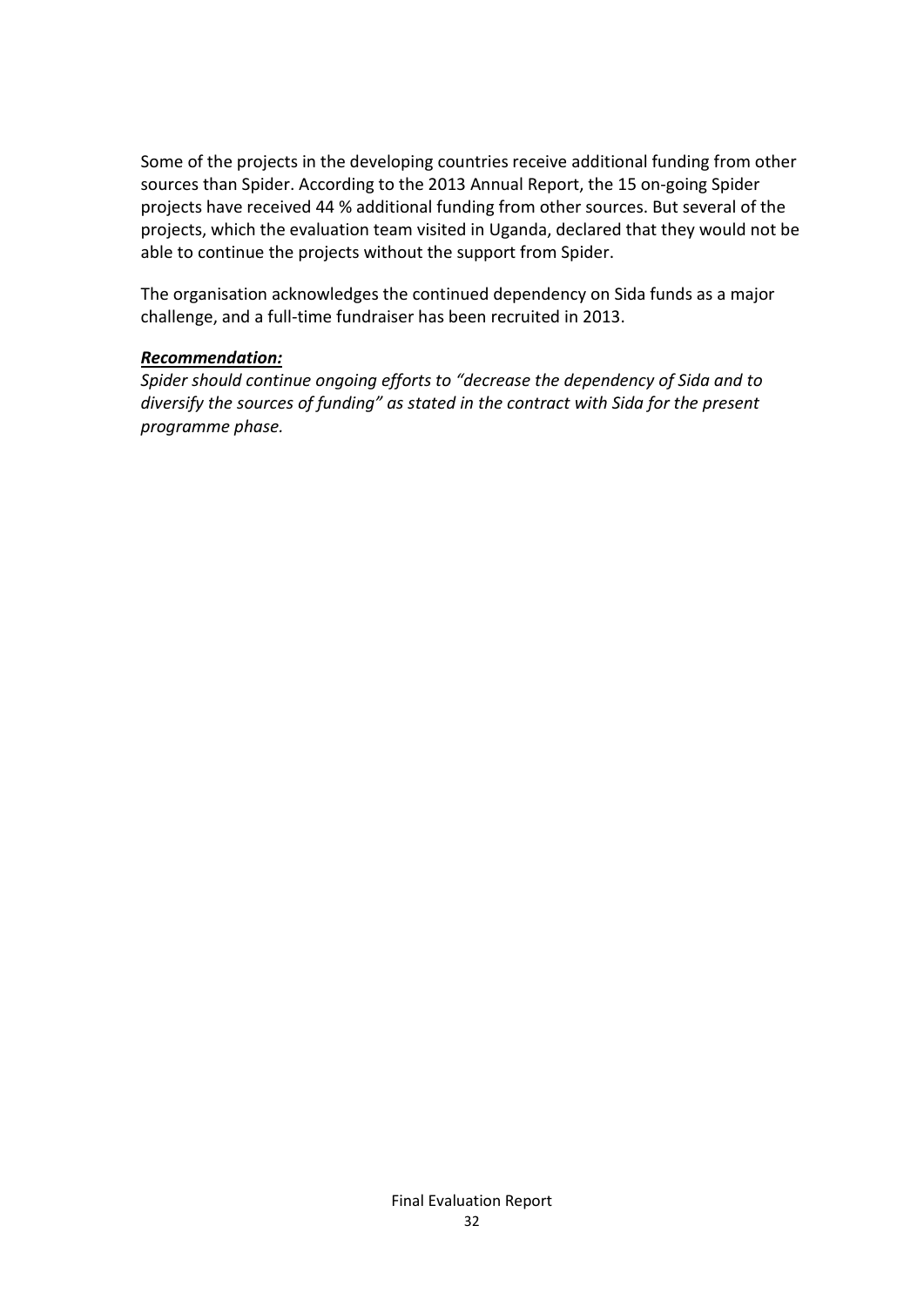## <span id="page-32-0"></span>**5. Conclusions and summary of recommendations**

The recommendations relating to each of the DAC criteria are included in the respective chapters in order to facilitate easy reading and direct connection between findings and recommendations. But for the quick overview, the recommendations are also repeated in this chapter.

In summary, Spider is facing a number of quite serious challenges, of which the sustainability issue is probably the most serious: After ten years of existence and a total contribution from Sida of SEK 132, Spider is still fully dependent on continued Sida support. Efforts to secure core funding from other sources have not yet yielded any results.

Spider wanted to upscale its activities significantly in 2009-2010, but Sida did not approve the application for 150 Mio SEK for the period 2010 – 2014. Instead Spider was granted 45 Mio SEK, which forced the organisation to rethink its strategy. This resulted in the strategy document Spider 2.0., in which the overall strategy was to support strategic ICT4D projects with seed funding of SEK 500.000 for two years.

The projects chosen, however, can generally not be regarded as particularly innovative. The evaluation team has not been able to analyse all projects in detail, but the majority of the projects visited in Uganda are very similar to other pilot projects in Uganda and elsewhere in Africa.

Spider also have some challenges with regards to implementation procedures: 90 % of the project funds are paid out to the project partners upon signature of the contracts, and the projects are generally focusing on activities instead of outcomes and impact.

When rethinking the strategy after receiving 45 Mio SEK instead of 150 Mio SEK, Spider reduced the activity budget, but not the staff and overhead budget with the result that half of the support from Sida is spent on programme management and overheads. At project level, some projects are also very heavy on staff salaries and office rent compared to the actual project activities.

The main recommendations for the future are:

• Spider should investigate the need for and possible cooperation with other organisations about the creation of an authoritative web-portal along the lines of the Communication Initiative Network. Spider could take the lead but should involve as many as possible of the organisations working actively with ICT4D.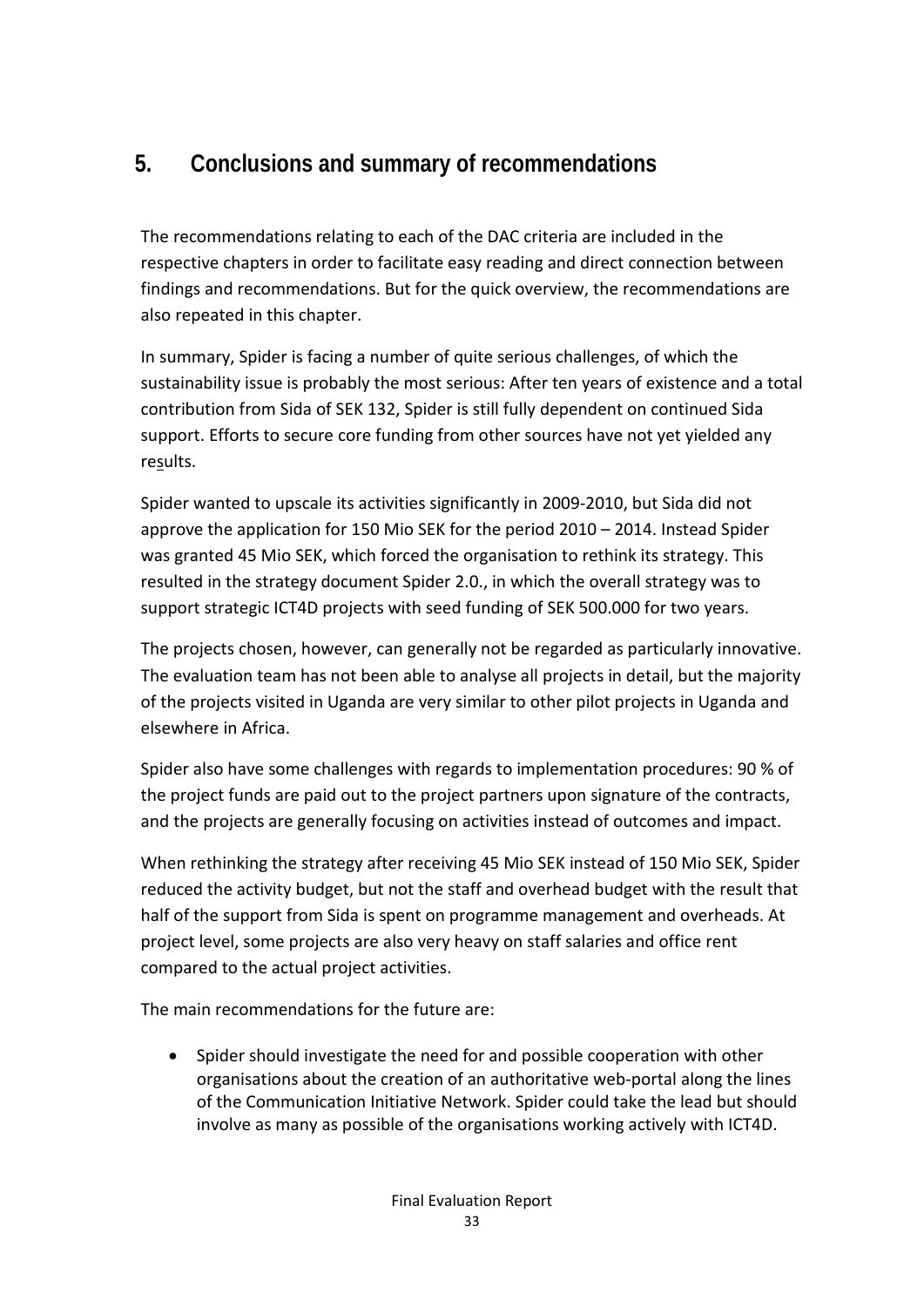- Spider must define what the organisation considers ICT for Development, and also define the type of projects that are seen as strategically important. This is essential in order for Spider to define what makes the organisation different from all other development organisations - to define its unique added value.
- While defining Spider's unique added value and choosing strategic project types, Spider should also define how the organisation understands the concept of up-scaling. A mere continuation of existing projects as has been the case i Uganda should not be considered up-scaling.
- Spider should initiate a national dialogue on how Sweden could support development related scientific research. Stakeholders in this dialogue could be Spider, Sida, national research councils as well as other universities and relevant private companies.
- When initiating new projects, Spider should as a general rule have open calls for proposals. This does not exclude existing members from applying or exclude Spider from encouraging specific organisations to apply.
- Spider should not work with standard grants but perform individual assessments of the project proposals. The budget should be adapted to the project instead of adjusting project activities to standard grants.
- Spider should make new procedures for disbursement of funds where payments follow agreed and well defined milestones.
- Spider should also consider revising the project management routines including the reporting requirement in order to become more cost-effective.
- Spider and Sida should demand complete audited accounts including all income and all expenses from partner organisations in order to prevent the same project activities from being reported to several donors.
- Spider should revise its working procedures in order to get a projectadministration ratio, which is considerable closer to 90-10, which is the norm in most international organisations.
- The Spider secretariat should continue the ongoing efforts to implement a result based approach to project management with the aim of improving both project design and the ability to report on agreed goals.
- Spider should be more strategic when choosing project activities. Instead of funding a large number of small projects, Spider should select a few projects and implement them well.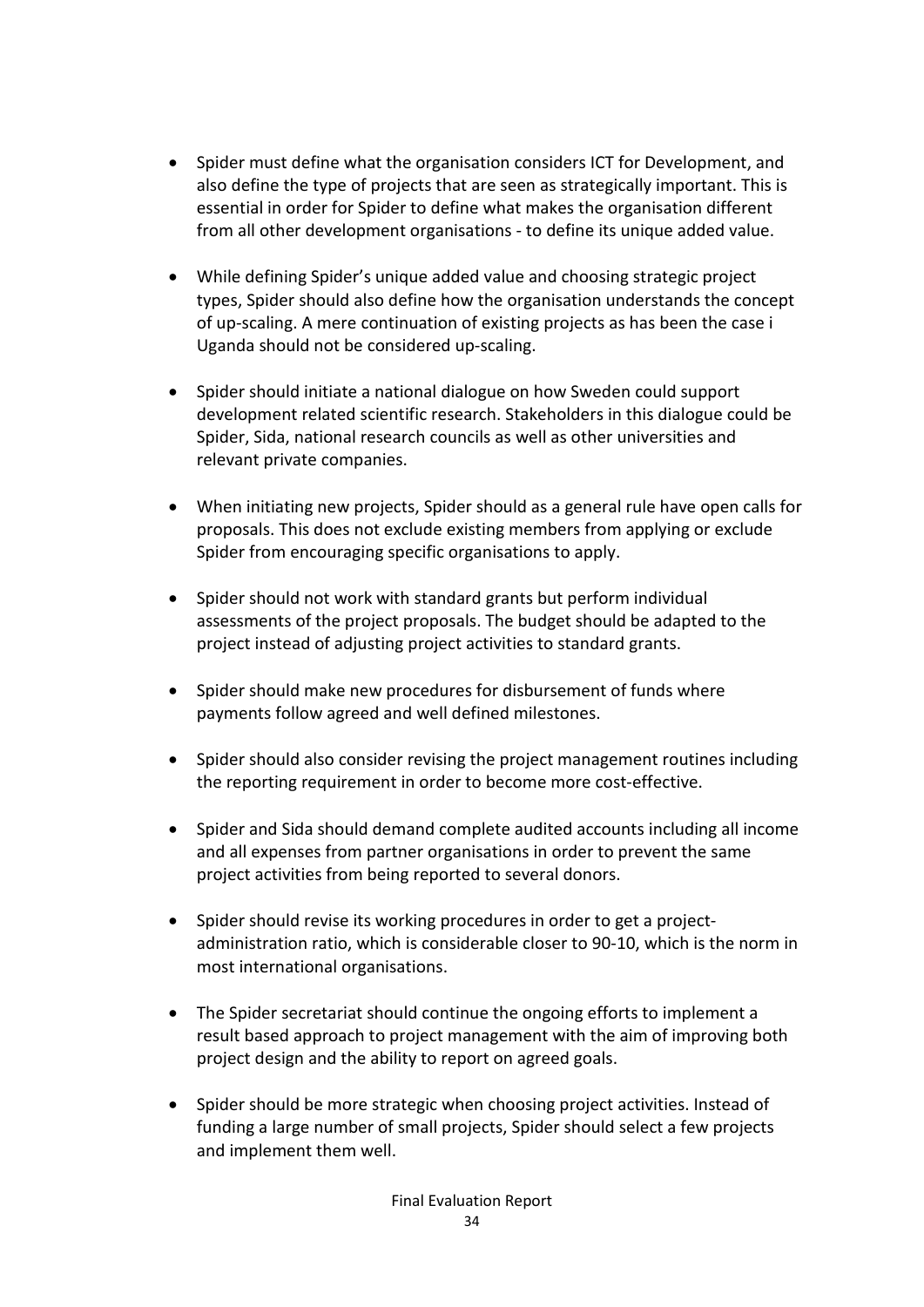- In order to create long-term impact, Spider should consider increasing its exchange programs for students – both for Swedish students to work and study in developing countries and for South based students to study in Sweden. Such exchange programs are likely to have a lasting impact both in Sweden and in the developing countries.
- Spider should continue ongoing efforts to *"decrease the dependency of Sida and to diversify the sources of funding"* as stated in the contract with Sida for the present programme phase.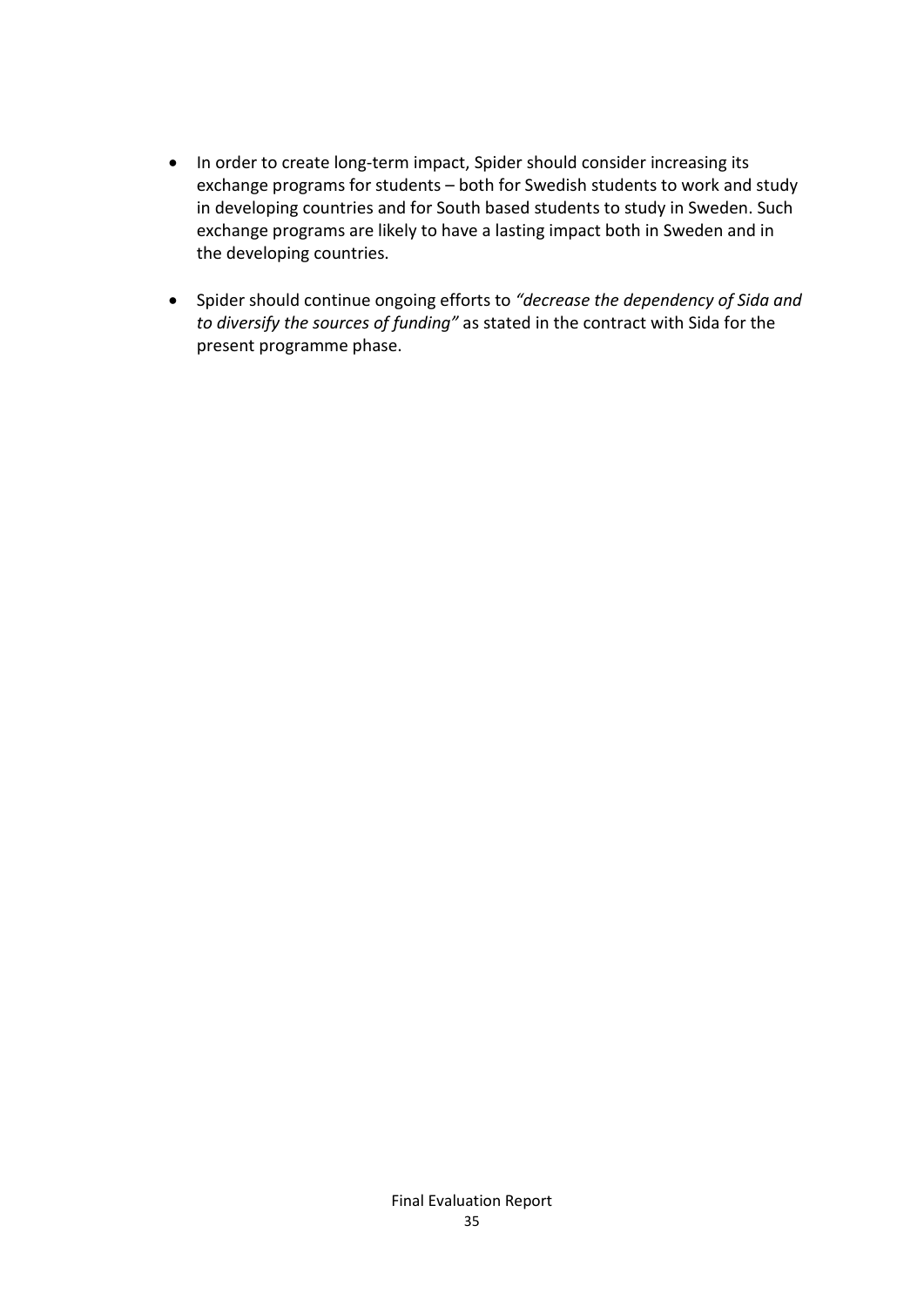<span id="page-35-0"></span>**Annex 1 – Terms of Reference**

## **Terms of Reference for the Evaluation of Spider's project and research performance 2011-2013**

#### *Background*

Spider is a Swedish resource centre and knowledge broker in ICT for Development (ICT4D). Building on bottom-up initiatives, Spider supports local organisations to meet urgent social needs. Spider is specialised in high-tech solutions in low-resource settings. We provide innovative approaches to ICT for development and poverty reduction, smart interventions with a lasting social impact. Spider is hosted by the Department of Computer and Systems Sciences at Stockholm University.

In September 2011, Sida agreed to support Spider with financial support amounting to MSEK 45 for activities carried out during the period 1 September 2011 – 31 December 2014. The programme description, dated 28 September 2009, which forms part of the Agreement, sets out a budget frame of MSEK 150 and includes the following four programme areas:

- 1. Integration of ICT in sustainable socio-economic development in partner countries.
- 2. Mainstreaming of ICT in development cooperation.
- 3. Development and strengthening of Spider resource base.
- 4. Generation and dissemination of ICT4D knowledge.

The programme objective is to support partner countries in harnessing the benefits of ICT through capacity building, information sharing and problem solving.

When the decision on support was taken nearly two years later, the programme budget was cut down to less than one third, programme area number two was taken out and the budget lines for the other areas substantially reduced. Meanwhile, since the original programme document was drafted, Spider had undergone a substantial change of staff, including leadership. The new Director, appointed in January 2011, was recommended by Sida to work on a Strategic Vision to complement the programme document and to further develop the programme in line with the Result Based Management approach.

At the time for the signature of the Agreement, a new strategy was ready: "Spider 2.0 – Strategy and Roadmap 2011-2015", which was adopted by Spider's board. Since then, "Spider 2.0" has constituted the base of Spider's yearly plans, progress reports and annual reports. With these complementing steering documents, Spider has taken the original programme design down to a more concrete level, by the development of a Result Assessment Framework (RAF), where the original programme areas in large terms have been translated into the following strategic areas:

1. ICTD Projects.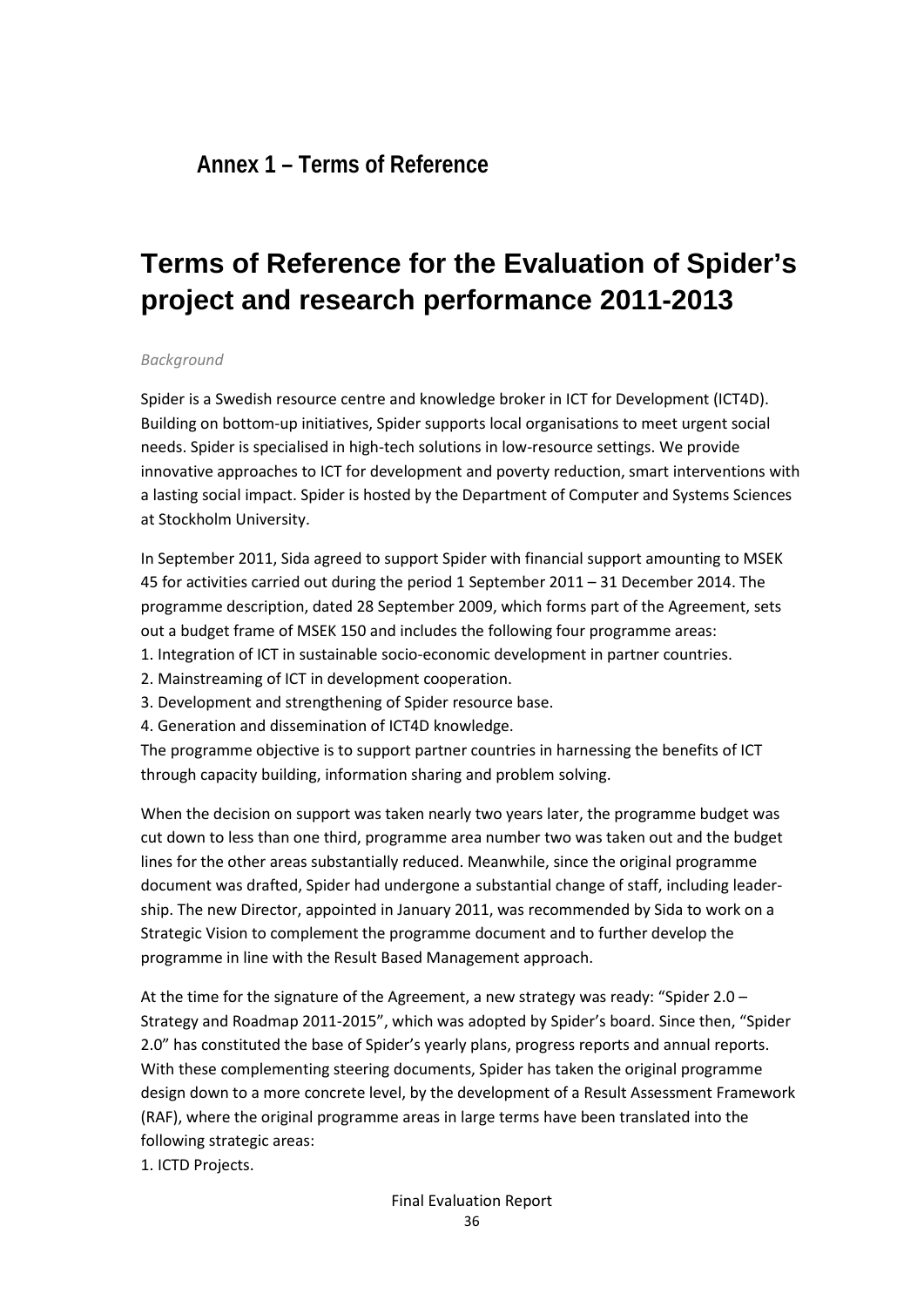- 2. ICT4D Research.
- 3. Knowledge brokering.
- 4. Networks and partnerships.
- 5. Funding and sustainability.

When the budget was cut down, Spider decided to limit the development cooperation projects only to include support to catalytic seed-funding (each at a maximum level of MSEK 0.5) within democracy, education and health in six countries. The idea was to adapt the working-model to the budget realities and emphasise organisational learning as recommended in the Spider evaluation of 2009. The expected outcomes of each strategic area have been covered by yearly plans and reports, each with its own RBM logic. However, the original application and its LFA matrix could still be used as an instrument for programme follow-up on output level.

With the adapted working-model, the majority of the projects have been researched upon in joint partnership between Swedish and local academia. Some of these projects have also been subject to up-scaling grants. Spider has also strived to develop its role as a knowledge-broker. It is presumed that tangible results already can be recorded attributed to the present programme period. The evaluation shall take the results of the present agreement period (for the Sida agreement) as point of departure and complement Spider's final report of this funding. It will furthermore serve as in-put for Spider's long-term planning.

Among Spider's primary stakeholders, the following actors may be mentioned: Researchers and opinion makers in developing countries, project developers in developing countries (such as CBO's, NGO's, human rights commissions and academic institutions), funders and policy makers in Sweden and internationally as well as the Swedish Academia.

#### *Evaluation Purpose and Objective*

#### Purpose of the evaluation:

The evaluation of Spider's project and research performance shall, with the Result Assessment Framework of the present Sida-funded programme and "Spider 2.0" as a point of departure, serve as a contribution to the development of a long-term sustainable and Strategic Vision for Spider and a Master Plan of Operations for 2015-2019.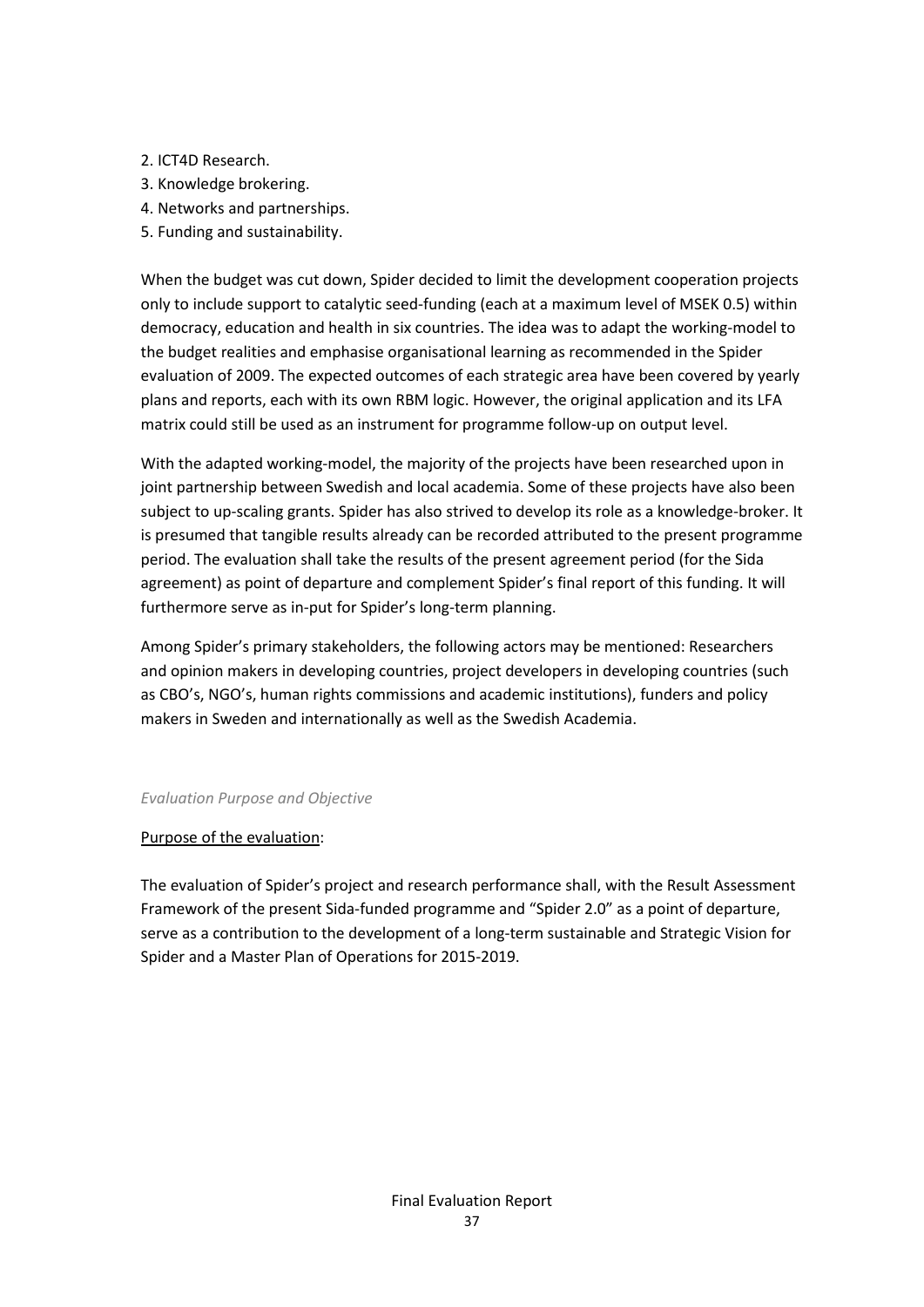#### The specific evaluation objectives are to define:

- Results/outcomes of Spider funded development cooperation projects with Spider's RAF as a point of departure as this being presented in Spider's result analysis, partner reports, external sources, strategy documents and plans. $8$
- Results/outcomes of Spider funded research projects with Spider's result analysis, partner reports, external sources, strategy documents and plans as a point of departure.<sup>[9](#page-37-1)</sup>
- $\triangleright$  Spider's own contribution to the outcomes of the development cooperation projects and the research projects (Spider's knowledge-brokering role).<sup>[10](#page-37-2)</sup>
- $\triangleright$  Evidence of Spider as an internationally recognised ICT4D centre.<sup>[11](#page-37-3)</sup>
- $\triangleright$  Generally applicable knowledge attributed to Spider's work within: gender, youth and ICT4D techniques and methodologies.<sup>12</sup>

#### Users of the evaluation:

- $\triangleright$  Spider and partner organisations, in particular those in developing regions
- $\triangleright$  Sida

 $\overline{a}$ 

- $\triangleright$  Potential future funding and project partners
- $\triangleright$  ICT4D actors in policy, practice and research

#### *Scope and Delimitations*

The evaluation will focus upon the implementation of "Spider 2.0" with an emphasis of the above mentioned Sida agreement and the activities until 20[13](#page-37-5). $^{13}$ 

The field investigations related to this assignment will focus upon all of Spider's activities in Uganda within the three prioritised sectors (democracy, education and health). This includes approximately 10 project partners and MSEK 5. This geographical setting has been selected, since Spider has cooperated with a wide range of projects in Uganda and within all three sectors. Several of these projects have also, after Spider's result analysis, been subject to upscaling support.

<span id="page-37-0"></span> $^8$  Mainly corresponds to programme area on social-economic development/ICT4D Projects.

<span id="page-37-1"></span><sup>&</sup>lt;sup>9</sup> Mainly corresponds to programme area on generation and dissemination of ICT4D knowledge/ICT4D Research.

<span id="page-37-2"></span> $10$  Mainly corresponds to the programme area on development and strengthening of Spider resource base/Knowledge and brokering. But it also touches upon the programme areas Networks and partnerships and ways to plan for funding and sustainability.

<span id="page-37-3"></span> $11$  Mainly corresponds to the programme area on development and strengthening of Spider resource base/Knowledge and brokering but does also touch upon Networks and partnerships.

<span id="page-37-4"></span> $12$  Mainly corresponds to the programme area on development and strengthening of Spider resource base/Knowledge and brokering. But it also touches upon Networks and partnerships.

<span id="page-37-5"></span> $13$  Spider 2.0 embraces not only the Sida agreement, although the activities of this should be emphasised.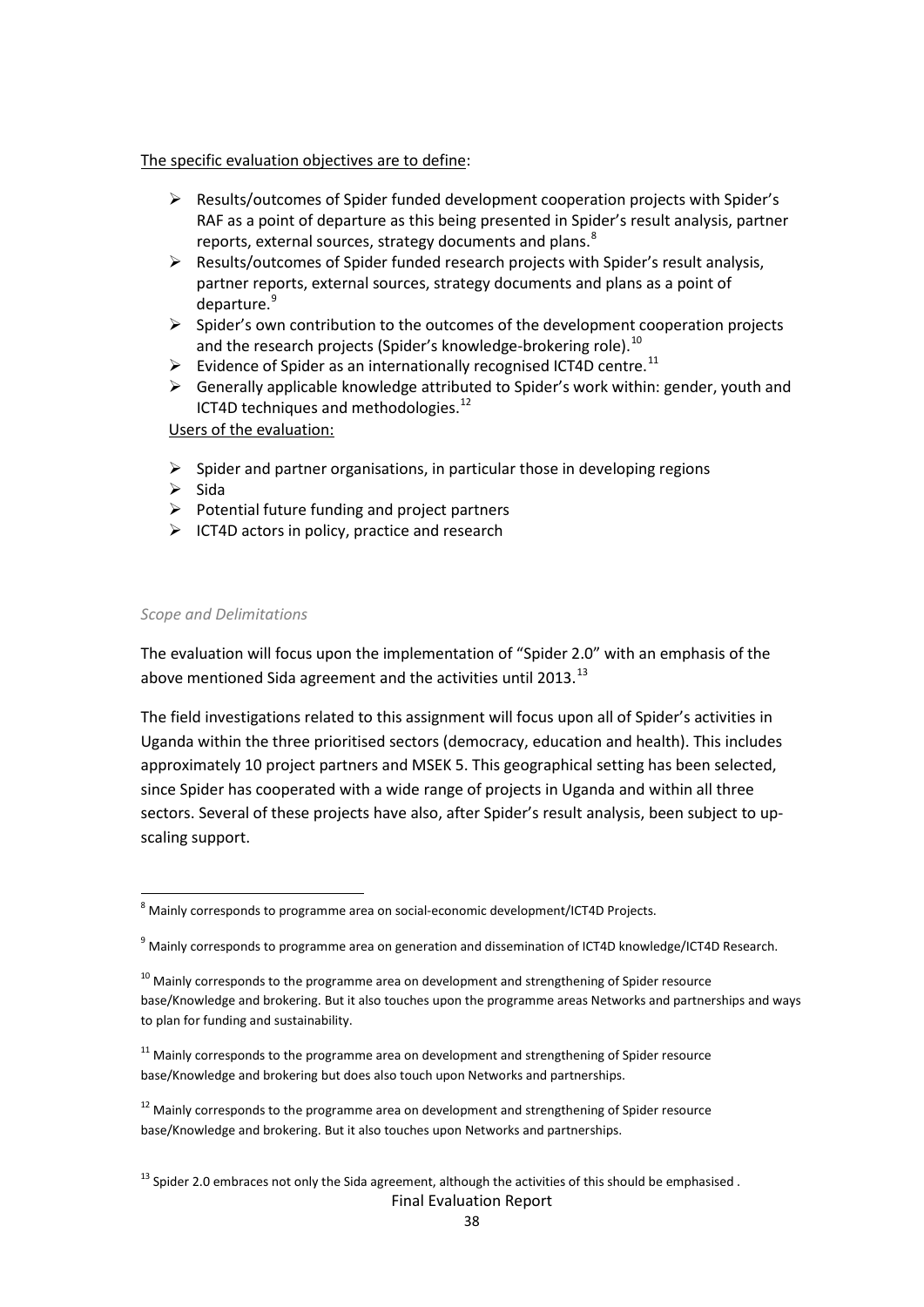#### *Organisation, Management and Stakeholders*

Spider's Director will be over-all responsible for the quality of the assignment. The Partnership Manager will be responsible for contracting of the evaluation team and will be its contact person at Spider. The Spider staff with project responsibility will be answering to queries related to specific projects and partners and the Programme Administrator will in close cooperation with the project coordinator respond to queries related to the overall financial situation and the gathering of relevant documentation needed for the fulfilment of the assignment.

#### Stakeholders of the evaluation:

Firstly: The owner of the evaluation is the Swedish Program for ICT in Developing Regions (SPIDER) at the Department of Computer and Systems Sciences (DSV) at Stockholm University (SU), which in consultation with its board, will use the results in the elaboration of a long-term, Strategic Vision and a Master Plan of Operations.

Secondly: Since the evaluation is funded by Sida grants, Sida is a most important stakeholder. Sida will also assess new application/s for grant from Spider in 2014, which underlines Sida's role as a future, potential stakeholder. There are presently 3-4 units at Sida with direct interest in Spider's project activities.

Thirdly: Partner organisations, which have benefited directly from Spider's funding along with their respective project beneficiaries, constitute another important group of stakeholders. Fourthly: Spider's partner universities in Sweden and other representatives for international academia represent a fourth category of stakeholders.

Fifthly: Other funders, policy makers and practitioners with interests in ICT4D constitute a fifth category.

The tenderer must in its tender specify how it intends to organise and manage the evaluation and how it will handle the quality assurance.

Spider foresees that the evaluators cover at least all the above mentioned five stakeholders' categories in their data collection with an emphasis on Spider's partner organisations in South and Spider's own staff. The draft report will be sent to Spider for comments, which will share the content with its strategic partners before the approval of a final evaluation document. In order to contribute to the collective organisational learning, the recommendations of the evaluation report will be presented by a member of the evaluation team and discussed in a local partner-seminar in Uganda, whereby also other East-African, Bolivian and Cambodian partners will be participating (on-line).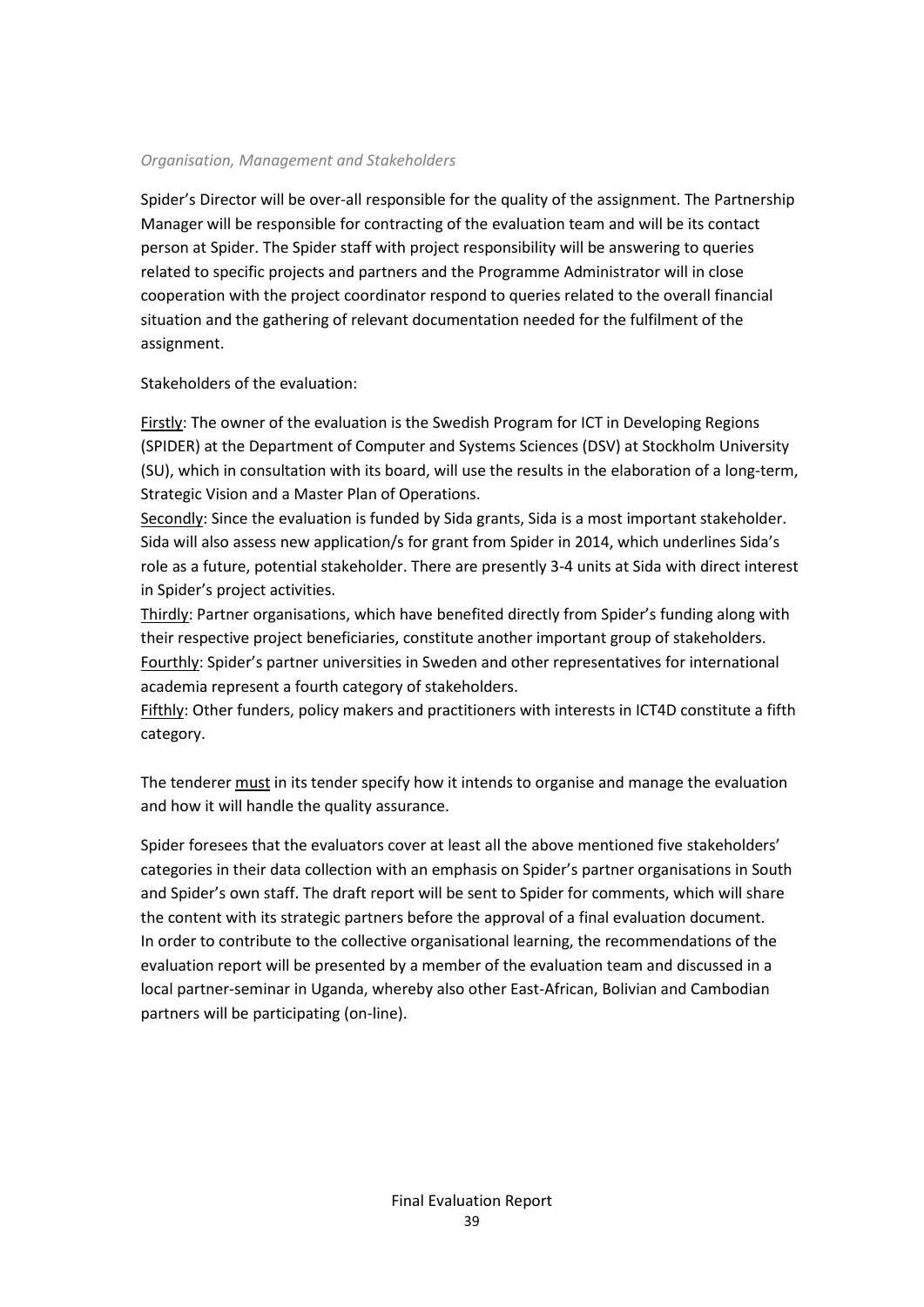#### *Evaluation Questions and Criteria*

- 1. Which expected and unexpected outcomes has Spider funded development projects contributed to?<sup>[14](#page-39-0)</sup> Please, also comment upon their relevance and effectiveness from a policy perspective (Swedish development cooperation policies, strategies and Spider's strategy 2.0) and upon the relevance and success of the catalytic seed funding model as such.
- 2. In which ways have the outcomes of Spider's research projects resulted in ICT4D knowledge (techniques and methodology) useful for: a) direct beneficiaries of development projects, b) policy-makers, c) development of local research capacity, d) ICT4D research?
- 3. How has Spider's ICT4D knowledge either directly or indirectly (by the use of networks) contributed to the capacity building of the development projects and research projects and their mutual interaction? (Please, focus particularly on relevance, efficiency and sustainability aspects.)
- 4. How has Spider developed over the period as a visible ICT4D centre/broker/agent? (Baseline: 2009 Evaluation and programme document.) Please, also comment on Spider's abilities to attract other funders than Sida and on Spider's normative influence on policy level.
- 5. In what ways have Spider's projects generated generally applicable information on: Gender, youth and ICT (techniques and methodologies)? Is there any generally applicable information, systemised or not systemised, which can serve as a knowledge base? (Please, focus particularly on efficiency and effectiveness.)

#### *Conclusions, Recommendation and Lessons Learned*

The conclusions, recommendations and lessons learnt are supposed to mention tangible results (outputs and outcomes) of projects funded. A comparison and discussion of these is expected, but also a discussion about Spider's own strengths and weaknesses in delivering these results and its value added on the international ICT4D arena. Spider might use the conclusions, recommendations and lessons learnt to strengthen certain part of its organisation and/or to reorient its resources in order to better serve the needs of its stakeholders.

#### *Approach and Methodology*

The evaluators are supposed to present their approach and methodologies in their tender. Spider recommends the use of a mix of data collection methods and a participatory approach. It is important to include methodologies of the integration of learning aspects as regards the evaluation findings.

#### *Time Schedule*

 $\overline{a}$ 

<span id="page-39-0"></span><sup>&</sup>lt;sup>14</sup> Should there be any possible contribution to impact on societal level, this would of course also be interesting to have stated here.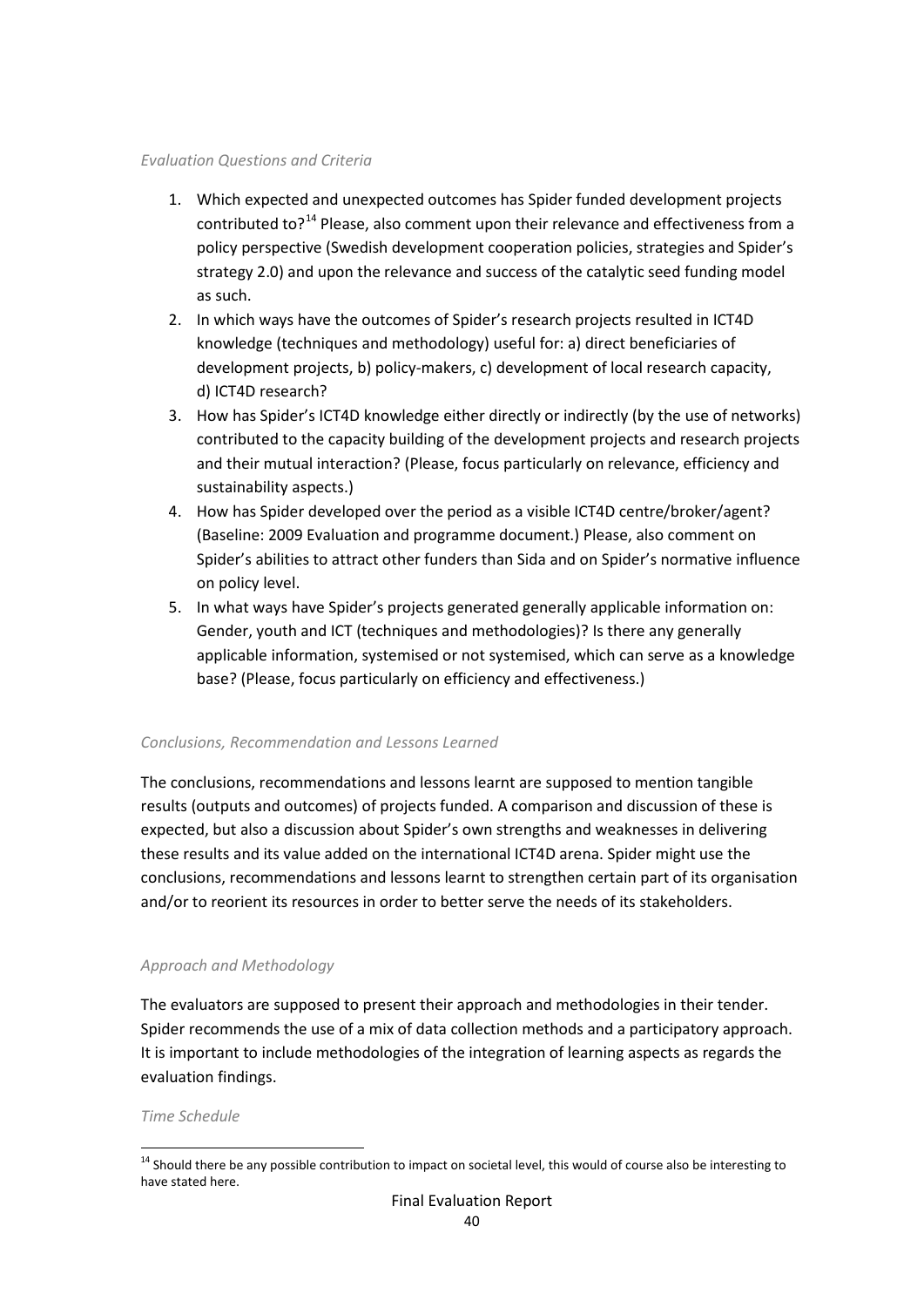The assignment shall be carried out approximately between 1 April and 15 June 2014.

Spider proposes the below estimated time schedule for the elaboration of the evaluators' work-plan. Small deviations of estimated times may be suggested by the consultants and accepted by Spider after consultation with partners.

| <b>Time</b>               | <b>Expected Output - from</b><br>evaluators | <b>Activity</b>                                                                                                 |
|---------------------------|---------------------------------------------|-----------------------------------------------------------------------------------------------------------------|
| 12 February               |                                             | Advertisement/publishing of procurement notice,<br>distribution of tender documentation.                        |
| 12 February -<br>13 March |                                             | Tender period                                                                                                   |
| 14 March                  | Tender at Spider                            | Receipt and opening of tender                                                                                   |
| 21 March                  |                                             | Contract award notice                                                                                           |
| 1 April                   | <b>Signed Contract</b>                      | Signing of contract                                                                                             |
| $1$ april $-$<br>17 April |                                             | Document reading, preparations for field visit,<br>interviews, data collection in Sweden and<br>internationally |
| $21/22$ April - 9<br>May  |                                             | Data collection and investigation in Africa                                                                     |
| $5$ May $-$<br>15 May     |                                             | Analysis of data and report writing                                                                             |
| 16 May                    | <b>Draft Evaluation Report</b>              | Draft evaluation report submitted to Spider                                                                     |
| 20 May                    | Presentation in Stockholm                   | Presentation of findings at Spider Stockholm                                                                    |
| 26 May                    |                                             | Evaluators receipt of Spider's comments on draft report                                                         |
| 31 May                    | <b>Final Evaluation Report</b>              | Final evaluation report submitted to Spider                                                                     |
| Approx 10-<br>13 June     | Presentation in<br>dissemination seminar    | One-day-dissemination-seminar with partners in East<br>Africa.                                                  |
| 15 June                   |                                             | End of assignment                                                                                               |

Preliminary time schedule

*Reporting and Communication*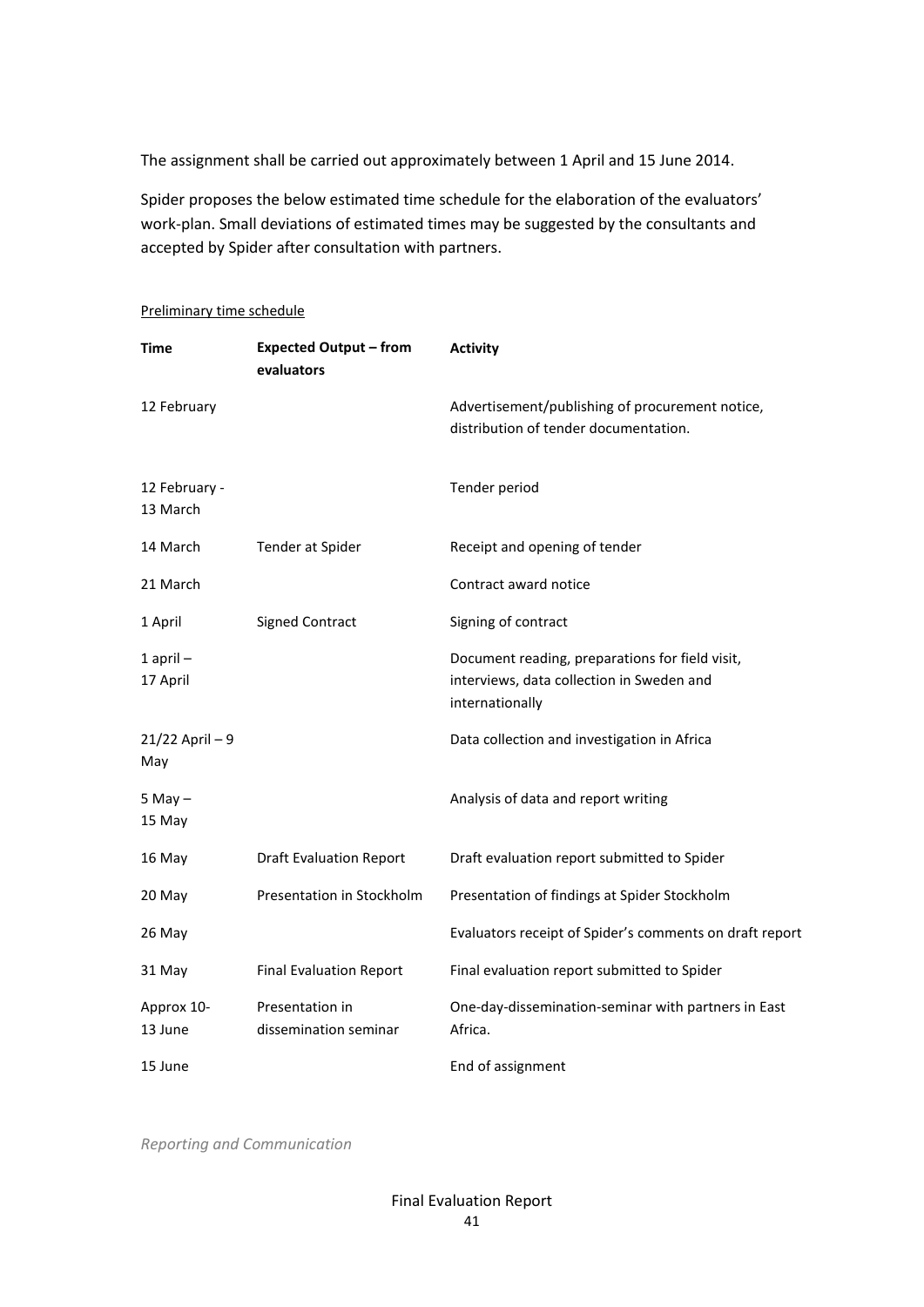The reporting is expected to be delivered largely in accordance with above preliminary time schedule. The contact person at Spider during the tendering period is the Partnership Manager, who also would be the principal contact person at Spider for the team during evaluation.

The evaluators should adhere to the terminology of the OECD/DAC glossary on Evaluation and RBM as far as possible (www.oecd.org).

The approach and methodology used must be described explicitly and explained in the final report as well as all limitations. The consequences of these limitations shall also be discussed in the report.

The report shall contain recommendations, be 15-20 pages including a summary of 1-2 pages and written in English.

#### *Resources*

The estimated number of person-weeks for the evaluation is 9-11 (45 - 55 days) depending upon the composition of the team and levels of fees. The estimated time for investigations in field is approximately 4 person-weeks (20 days).

#### *Evaluation Team Qualification*

The team is foreseen to consist of 2-3 team members, of which it is recommended that one is based in the East-African region. The team leader is responsible for composing a team of relevant expertise for the evaluation process.

The team as a whole must have the following qualifications:

Documented expertise in the area of ICT4D.

Documented experience of knowledge creation processes and/or research in developing countries.

- $\triangleright$  Documented multi-year practical experience of evaluations of internationally funded development projects and programmes within human rights/democracy and education or health.
- $\triangleright$  Expertise in qualitative and quantitative methods, particularly in developing countries.
- $\triangleright$  Knowledge and experience of Result Based Management
- $\triangleright$  A profound knowledge of the context of East Africa/Uganda, preferably including professionals based in the region.
- $\triangleright$  Fluency in English

The team merits from:

- $\triangleright$  Knowledge of Sweden/Sida and Sida's for the assignment relevant policies, strategies and methods.
- $\triangleright$  Ability to read and speak Swedish.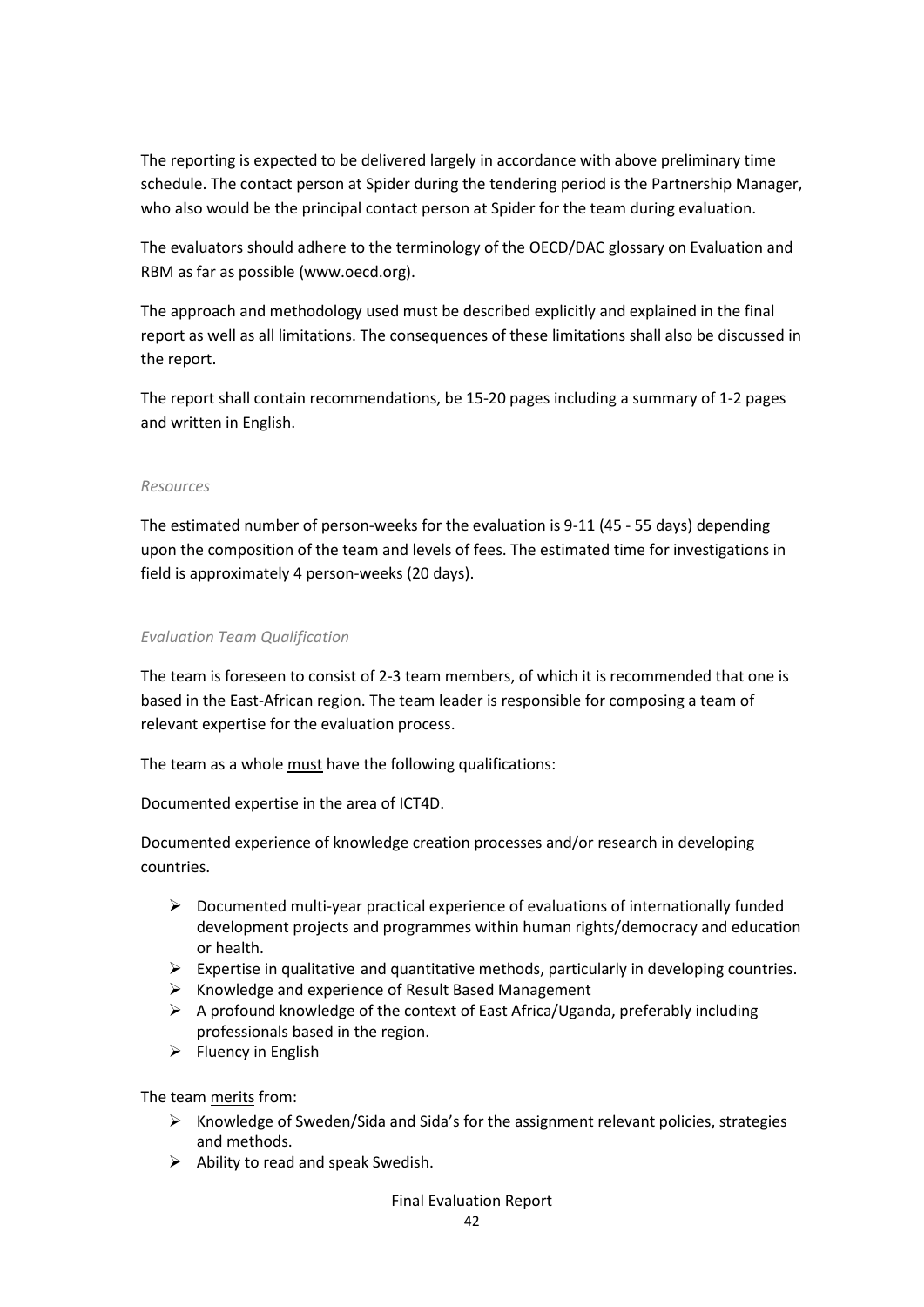#### *References*

List of project documentation (to be complemented with upon completion of ToR):

Agreement Sida – Spider dated, 20 September 2011 Spider application 2010-2014, dated 28 September 2009 Spider 2.0 Strategy and roadmap 2011-2015 Yearly plans for 2011-2013 submitted to Board Progress Reports for the period September 2011 – December 2013 Annual Reports for 2011-2013 Project documentation on the Ugandan projects, incl result analyses. Research publications, funded by the Sida-budget List of Spider seminars during the period List of partner universities and board members Spider Evaluation 2009 Spider stories 2011-2013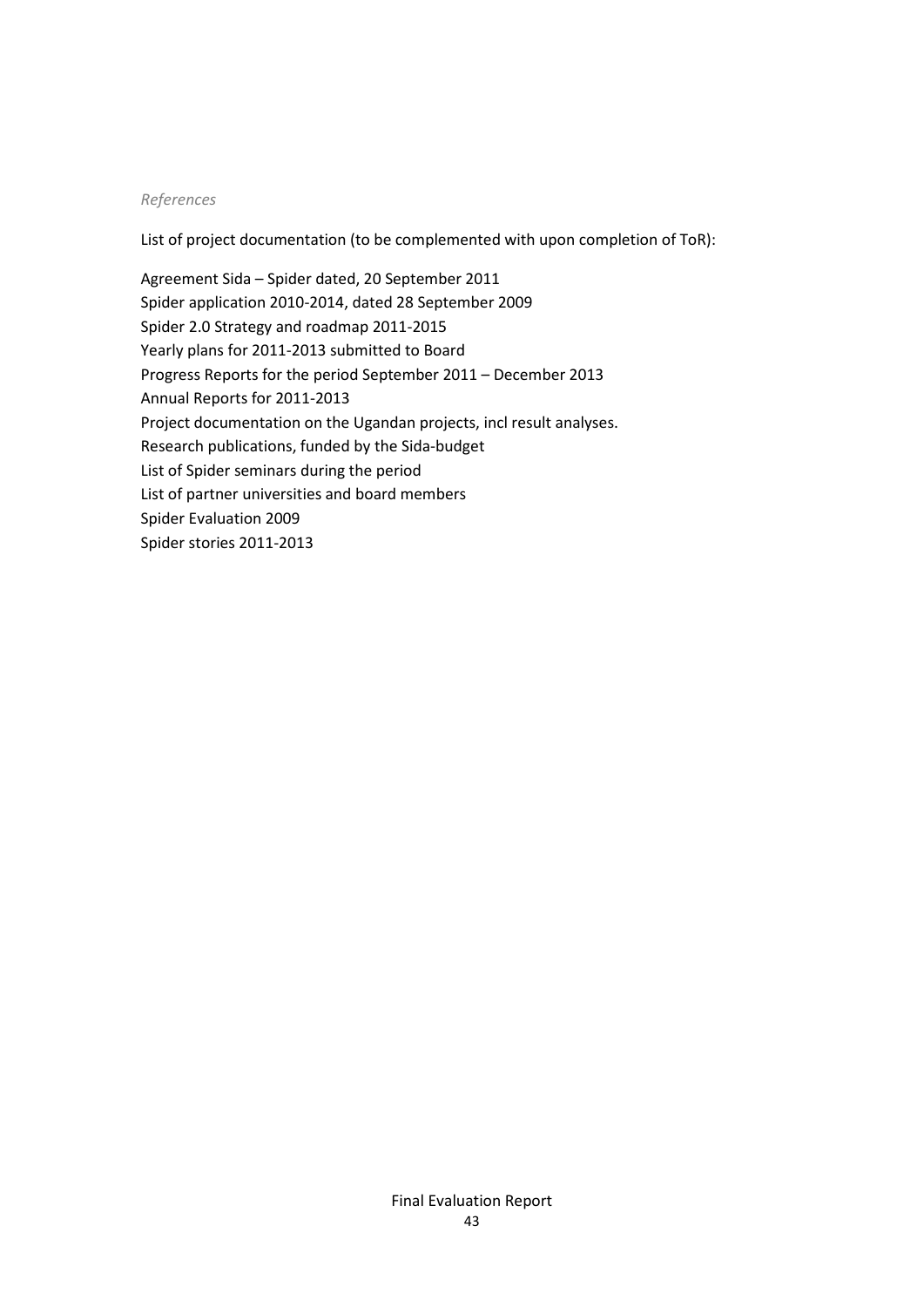## <span id="page-43-0"></span>**Annex 2 –List of persons interviewed**

| <b>NAME</b>                              | <b>POSITION/ORGANISATION</b>                                                                                                    | <b>CONTACT DETAILS</b>                                                                            |
|------------------------------------------|---------------------------------------------------------------------------------------------------------------------------------|---------------------------------------------------------------------------------------------------|
| Achiro, Hope, Ms                         | Deputy Director Monitoring -<br>Medicines and Health Service<br>Delivery Monitoring Unit                                        | Achiro.h@mhu.go.ug<br>+256 701725454                                                              |
| Akugizibwe, Solomon Mr.                  | Information Officer, Torodev                                                                                                    | s.akugizibwe@torodev.kabissa.org<br>+256 782 129 895                                              |
| Amuriat, Gorettit Zavuga,<br>Ms.         | Programme Coordinator,<br><b>WOUGNET</b>                                                                                        | +256 772 420 376<br>zgamuriat@wougnet.org<br>zgamuriat@gmail.com                                  |
| Battenberg, Reinier, Mr                  | Director, Mountbatten, IT &<br>Websites, Kampala                                                                                | Reinier.battenberg@mountbatten.net<br>www.mountbatten.net<br>+256 758 801 749<br>+256 31 228 3937 |
| Blaschke, Sean, Mr.                      | Health Systems Strengthening<br>Specialist, UNICEF, Uganda                                                                      | sblaschke@unicef.org<br>+256 785 424 271                                                          |
| Borglin, Kerstin, Ms.                    | Director, Spider                                                                                                                | Kerstin@spidercenter.org<br>+46 (0) 7 768333983                                                   |
| Büttrich, Sebastian, Mr.                 | Research Lab Manager,<br>IT University of Copenhagen                                                                            | sebastian@less.dk<br>+45 6043 4784                                                                |
| Chroona, Cecilia, Ms.                    | First Secretary, Programme<br>Manager Democratic Governance,<br>Peace and Security, Swedish<br>Embassy, Uganda                  | Cecilia.chroona@gov.se<br>+256 772 740 972                                                        |
| Emoit, George Stephen,<br>Mr             | Senior Finance Officer,<br>Transparence International,<br>Uganda                                                                | gemoit@tiuganda.org<br>gsemoit74@gmail.com<br>+256 779 042 766<br>+256 701 042 766                |
| Ferreira, Mariela Du Rietz<br>Concha, Ms | Communication Officer, Spider                                                                                                   | mariela@spidercenter.org<br>Phone: +46 (0)8 16 17 04                                              |
| Hagen, Ingrid, Ms.                       | Director, Strategy and Strategic<br>Funding, Cordaid, Netherlands,<br>Former Chairman of the<br>International Advisory Board of | Ingrid.Hagen@cordaid.nl<br>+31-70-3136300                                                         |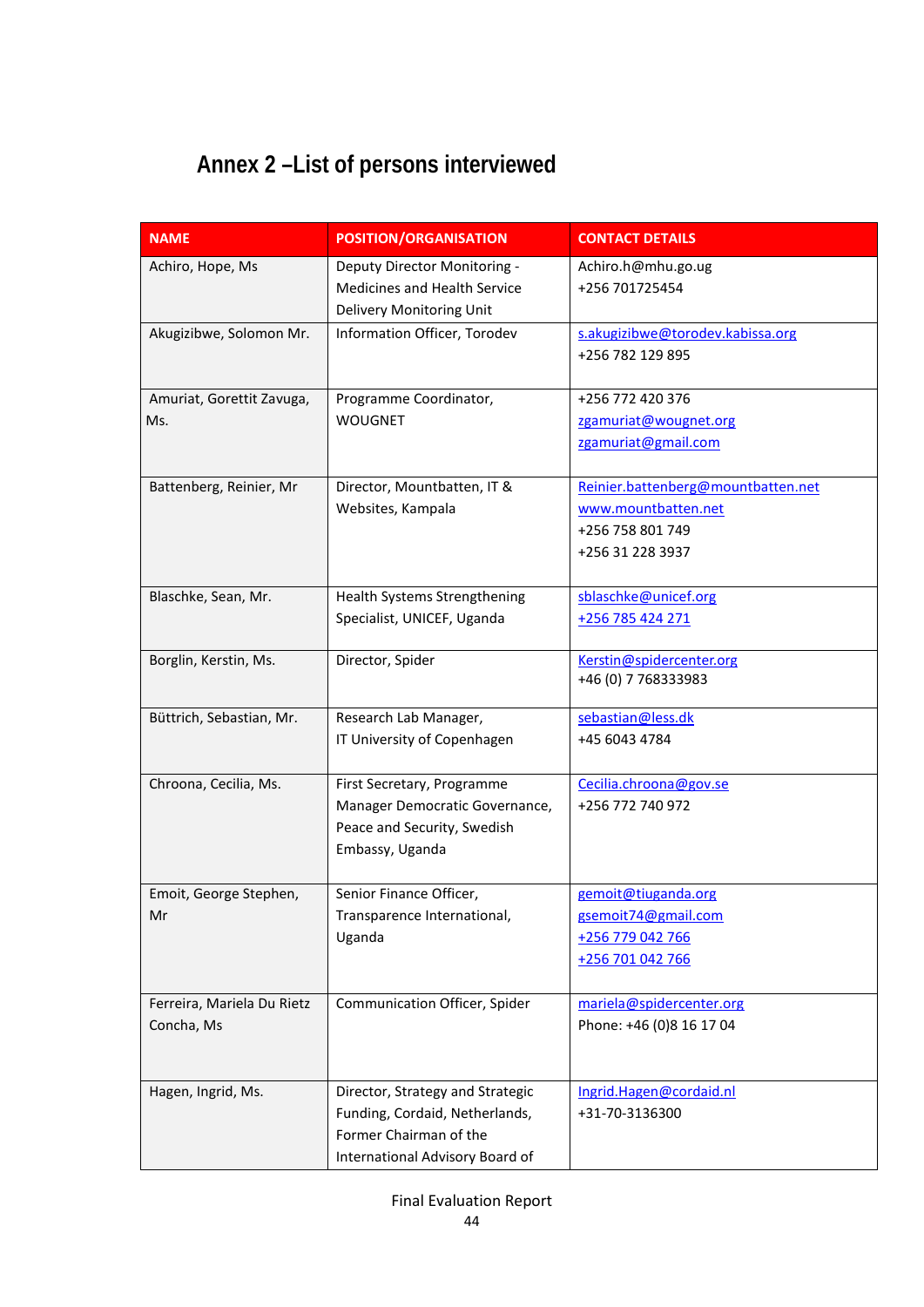| <b>NAME</b>                              | <b>POSITION/ORGANISATION</b>                                                                                                                                  | <b>CONTACT DETAILS</b>                                                                      |
|------------------------------------------|---------------------------------------------------------------------------------------------------------------------------------------------------------------|---------------------------------------------------------------------------------------------|
|                                          | <b>IICD</b>                                                                                                                                                   |                                                                                             |
| Hellström, Johan, Mr.                    | PhD Student, Stockholm University                                                                                                                             | johanh@dsv.su.se<br>+46736892120                                                            |
| Hjertstrand, Ulrika, Ms                  | Project Manager, Strategic<br>Partnerships, Spider                                                                                                            | ulrika@spidercenter.org<br>Office tel: +46 (0) 8 16 26 99<br>Cell phone: +46 (73) 270 43 57 |
| Jensen, Mike, Mr.                        | Internet expert, Association for<br>Progressive Communication, APC,<br>Owner, Jensen Independent ICT<br>Consulting, South Africa,<br><b>IICD board member</b> | mike@apc.org<br>+2784 266 6610                                                              |
| Kahungo, Thembo, Mr                      | Coordinator, Kasese Women and<br>Youth Advocacy Forum                                                                                                         | kahunguofagie@gmail.com<br>+256 774 041 548<br>+256 706 544 005                             |
| Kalemera, Ashnah, Ms.                    | Project Officer, CIPESA                                                                                                                                       | ashnah@cipesa.org<br>Tel: +256 773 325 435                                                  |
| Karberg, Jens, Mr.                       | ICT Advisor, Sida                                                                                                                                             | Jens.Karberg@sida.se<br>+46 767 905259                                                      |
| Landgren, Gunnar, Prof.                  | Chairman of the Spider Board                                                                                                                                  | gl@kth.se<br>+4687904222                                                                    |
| Larsson, Ulf, Mr.                        | Project Coordinator, Spider                                                                                                                                   | ulf@spidercenter.org<br>Tel: +46 (0) 8 16 16 03<br>Mobile: +46 (0) 732 701 079              |
| Mkwano, Ssenyonjo<br>Aloysius Taddeo, Mr | Chairperson, People's Rights and<br>Forum for Development, Kabarole<br>District, Western Uganda                                                               |                                                                                             |
| Mumbere, Sam, Mr.                        | Coordinator, Kasese E-society<br>Project                                                                                                                      | smmumbere@gmail.com<br>+256 776 003 248<br>+256 705 199 116                                 |
| Nalwoga, Lillian, Ms.                    | Project Officer, CIPESA                                                                                                                                       | lillian@cipesa.org<br>Tel: +256 712 204 335                                                 |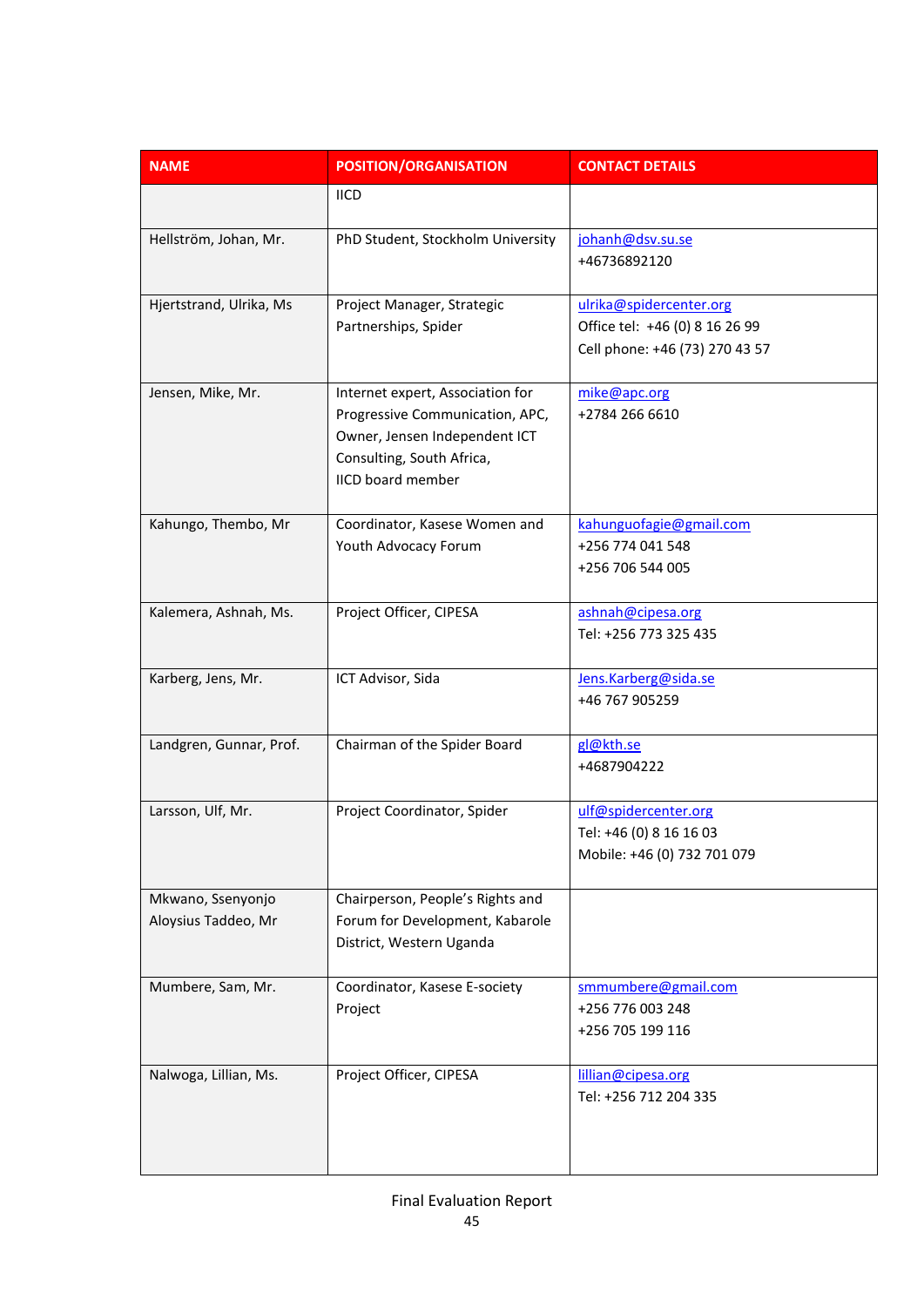| <b>NAME</b>             | <b>POSITION/ORGANISATION</b>                                                                                                              | <b>CONTACT DETAILS</b>                                                              |
|-------------------------|-------------------------------------------------------------------------------------------------------------------------------------------|-------------------------------------------------------------------------------------|
|                         |                                                                                                                                           |                                                                                     |
| Nannozi, Judith, Ms     | Uganda Contact person, "Open<br>access: knowledge sharing and<br>sustainable scholarly<br>communication in Kenya, Tanzania<br>and Uganda" | judith.nannozi@gmail.com<br>+256-782-844-157<br>+256-706-608-275                    |
| Ofika, Akita Brenda, Ms | Project Officer, WOUGNET                                                                                                                  | Brendak.otiks@gmail.com<br>+256 782 891 322                                         |
| Ogwang, Simon Peter, Ms | Project Coordinator, Transparency<br>International, Uganda                                                                                | spogwang@tiuganda.org<br>spogwang@gmail.com<br>+256 783 256 392<br>+256 752 944 033 |
| Okumu, Tito, Mr.        | E-Learning Manager<br><b>Makerere University</b>                                                                                          | tokumu@iace.mak.ac.ug<br>okumuoyana@gmail.com<br>+256 772 441 905                   |
| Peña-López, Ismael, Mr. | Professor, Estudis de Dret i Ciència<br>Política<br>Universitat Oberta de Catalunya                                                       | ictlogist@ictlogy.net                                                               |
| Pettersson, Ola, Mr.    | ICT advisor, Sida                                                                                                                         | Ola.Pettersson@sida.se                                                              |
| Roeer, Philip, Mr.      | CEO, Laboremus (IT Company),<br>Norway                                                                                                    | philip@laboremus.no<br>+47 92 21 94 41                                              |
| Samuel, Nathan, Mr.     | Project coordinator, Not in My<br>Country, NIMC                                                                                           | nathan@notinmycountry.org<br>Skype: nmcountry                                       |
| Sarajeva, Katja, Ms.    | Program Manager, Spider                                                                                                                   | katja@spidercenter.org<br>Skype: katja.sarajeva<br>Tel: +46 8 164902                |
| Sher, Afzal, Mr.        | Senior ICT Advisor Sida, First<br>Director of Spider from 2004 to<br>2010                                                                 | Afzal.sher@sida.se                                                                  |
| Silco, John, Mr.        | Executive Director, Ricnet, Uganda                                                                                                        | www.ricnet.co.ug<br>director@ricnet.co.ug<br>+256 772 607 149                       |
| Soomre, Edna, Ms.       | Project Coordinator, Spider                                                                                                               | edna@spidercenter.org<br>Tel: +46 (0)8 16 49 96                                     |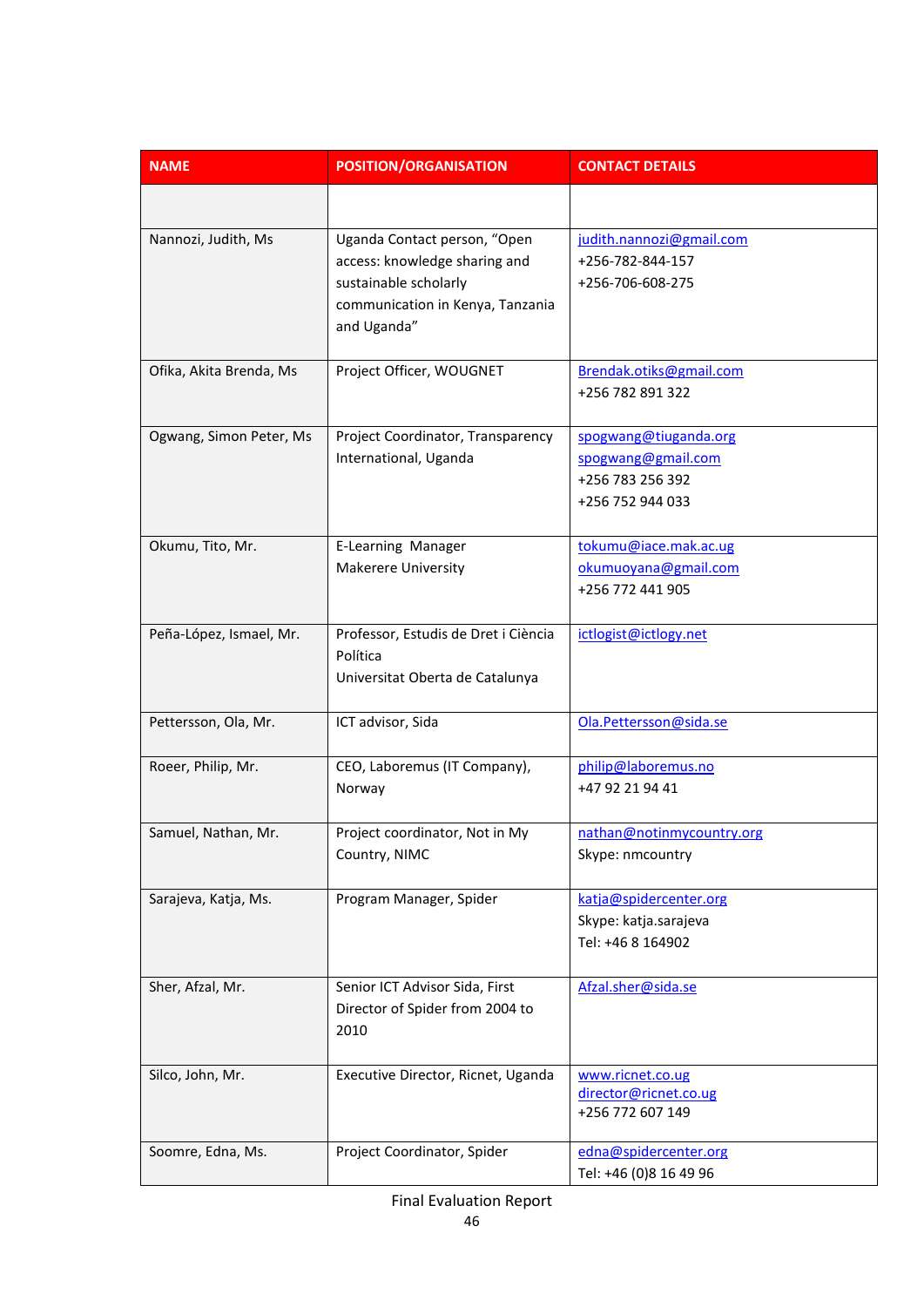| <b>NAME</b>              | <b>POSITION/ORGANISATION</b>        | <b>CONTACT DETAILS</b>          |
|--------------------------|-------------------------------------|---------------------------------|
|                          |                                     | Mob: +46 (0)73 461 1175         |
| Tibenda, Stephen, Mr.    | Secretary, People's Rights and      | +256 772 845 566                |
|                          | Forum for Development, Kabarole     | +256 702 196 163                |
|                          | District, Western Uganda            |                                 |
| Tröften, Per-Einar, Mr.  | ICT Advisor, Sida. Desk Officer for | Per-Einar.Troften@sida.se       |
|                          | Spider                              | +468 698 5539                   |
|                          |                                     |                                 |
| Uimonen, Paula, Ms       | Social Anthropologist, Former       | paula.uimonen@socant.su.se      |
|                          | Spider Director                     | +46 768 882 663                 |
|                          |                                     |                                 |
| Unwin, Tim, Mr.          | Professor, Royal Holloway           | Tim.Unwin@rhul.ac.uk            |
|                          | University,                         |                                 |
|                          | Chief Executive of the              |                                 |
|                          | Commonwealth                        |                                 |
|                          | Telecommunications Organisation     |                                 |
| Wakabi, Wairagala, Mr.   | Project coordinator, CIPESA         | wakabi@cipesa.org               |
|                          |                                     | Tel: +267 772 406 241           |
| Friederici, Nicolas, Mr. | ICT Researcher, Oxford University   | nicolas.friederici@oii.ox.ac.uk |
|                          |                                     |                                 |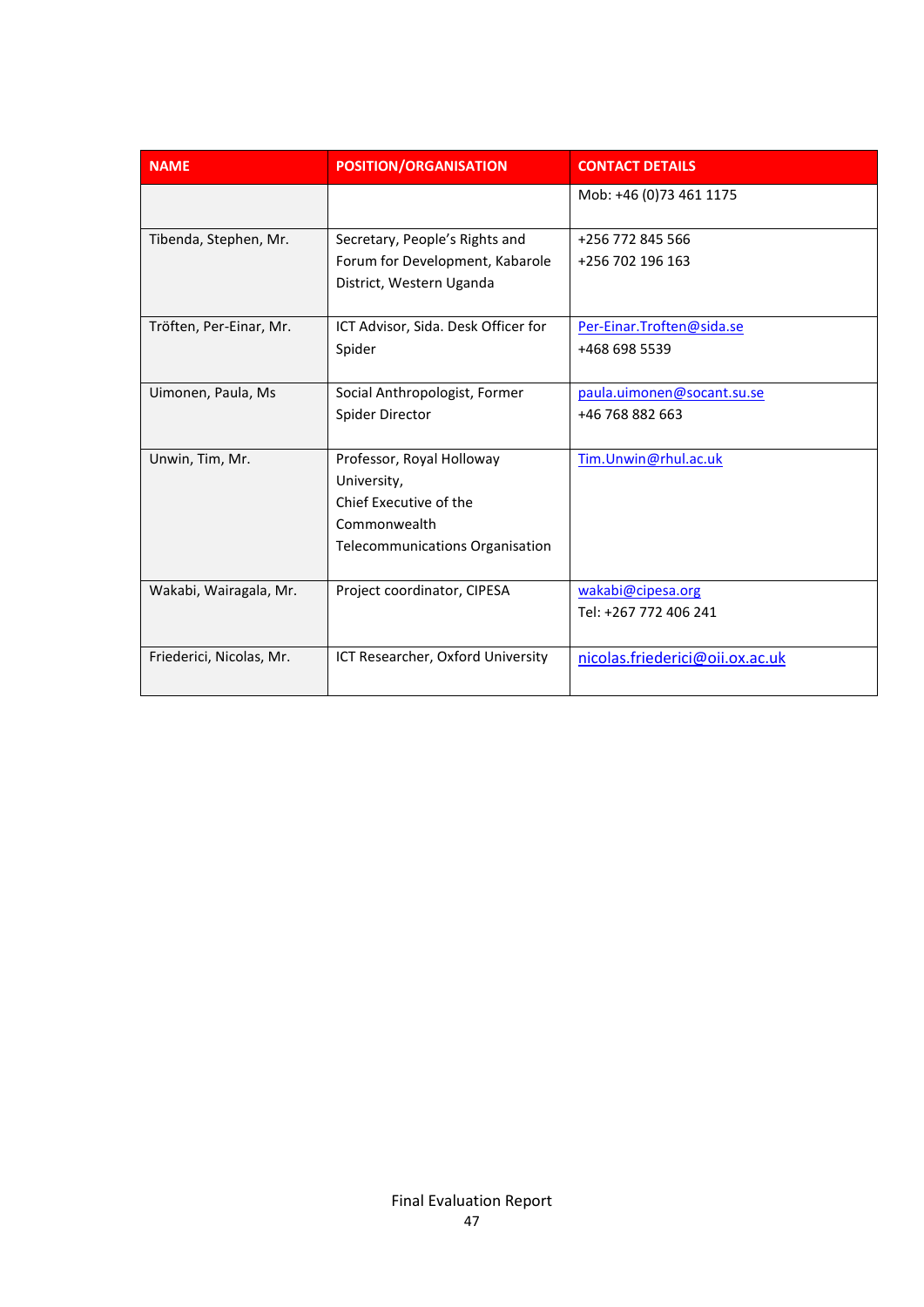## <span id="page-47-0"></span>**Annex 3 – Online survey results**

| <b>Complete Responses</b> | 125   |
|---------------------------|-------|
| <b>Total Invited</b>      | 1101  |
| <b>Response Rate</b>      | 11.4% |

Detailed results continued on next page.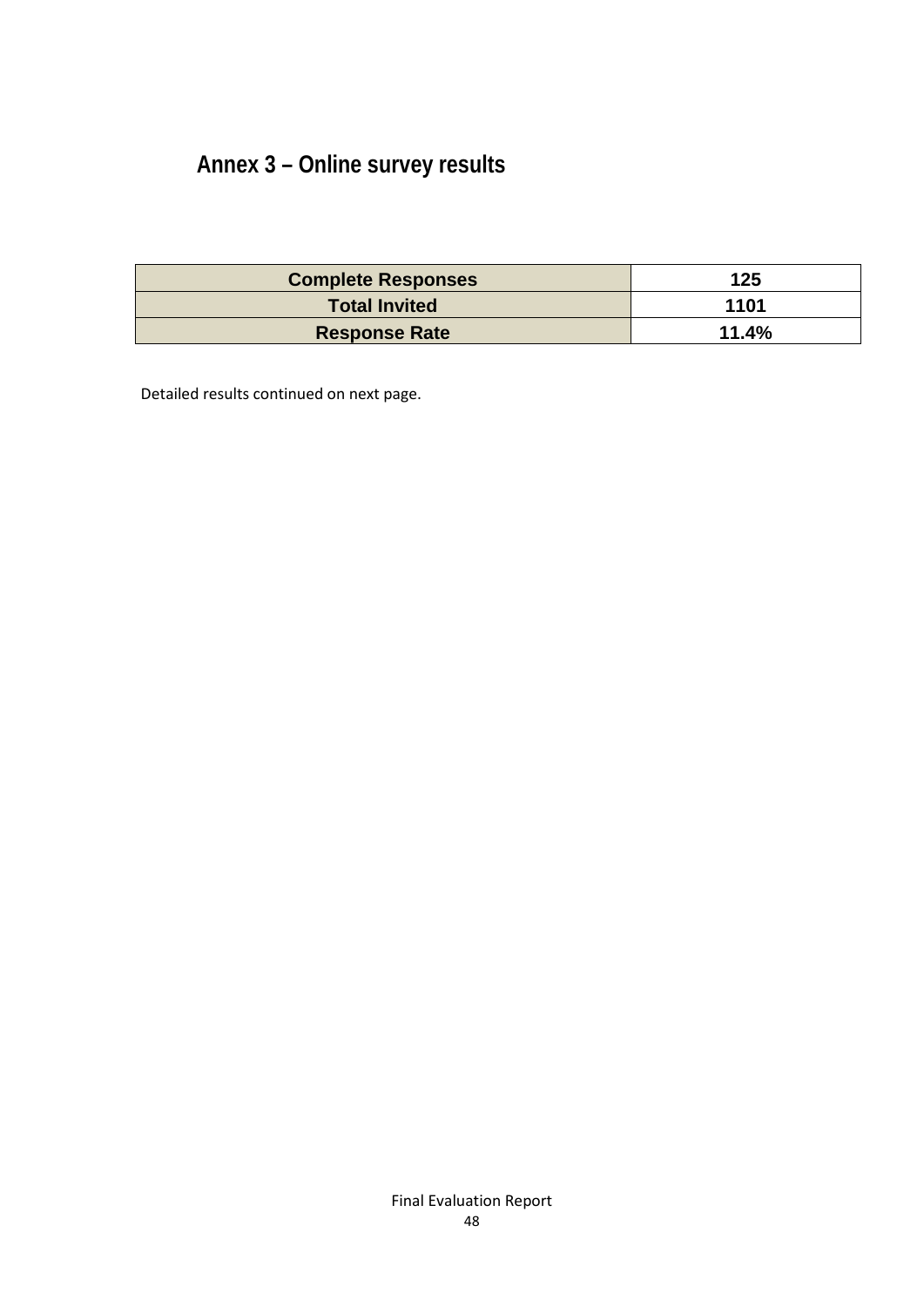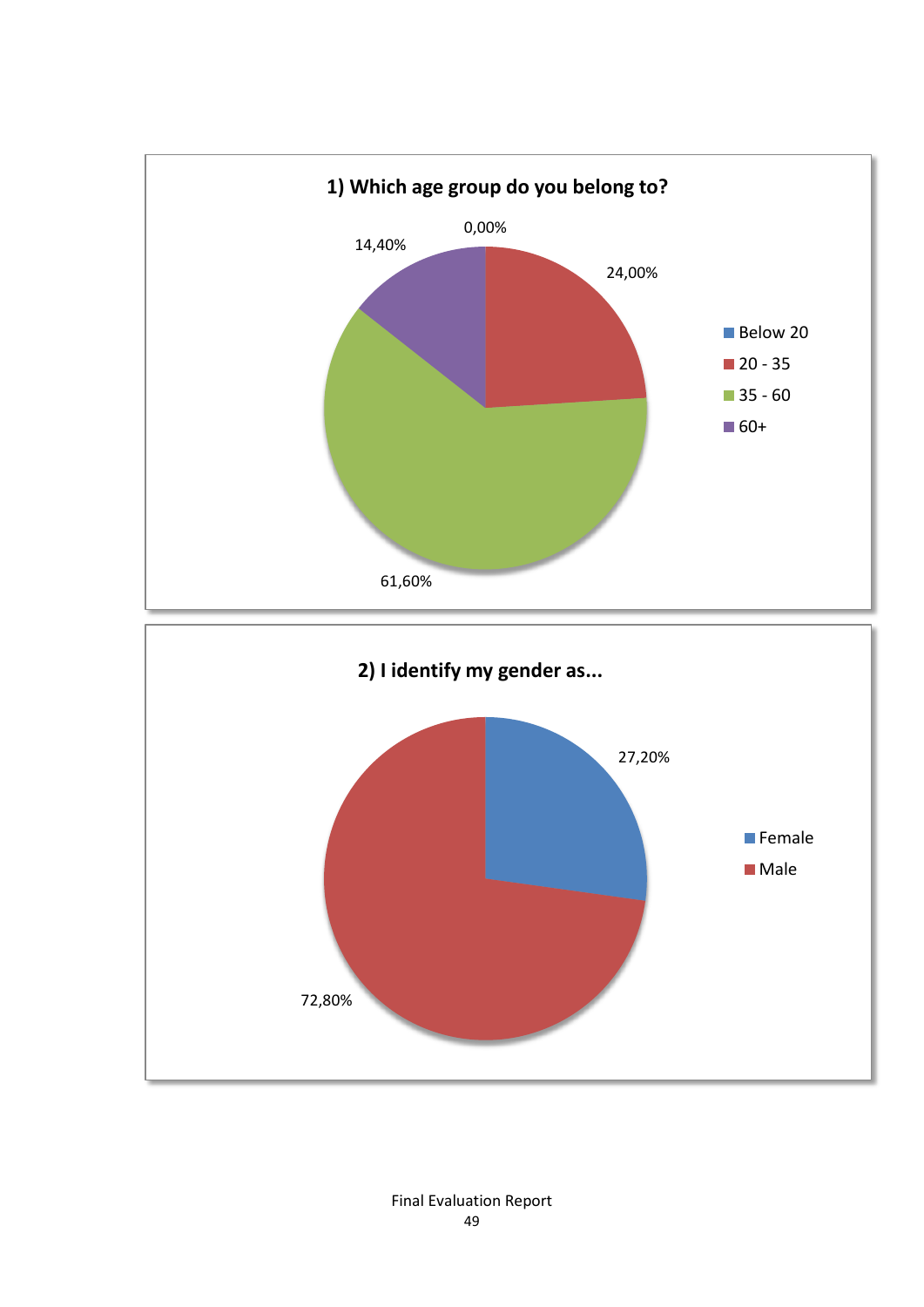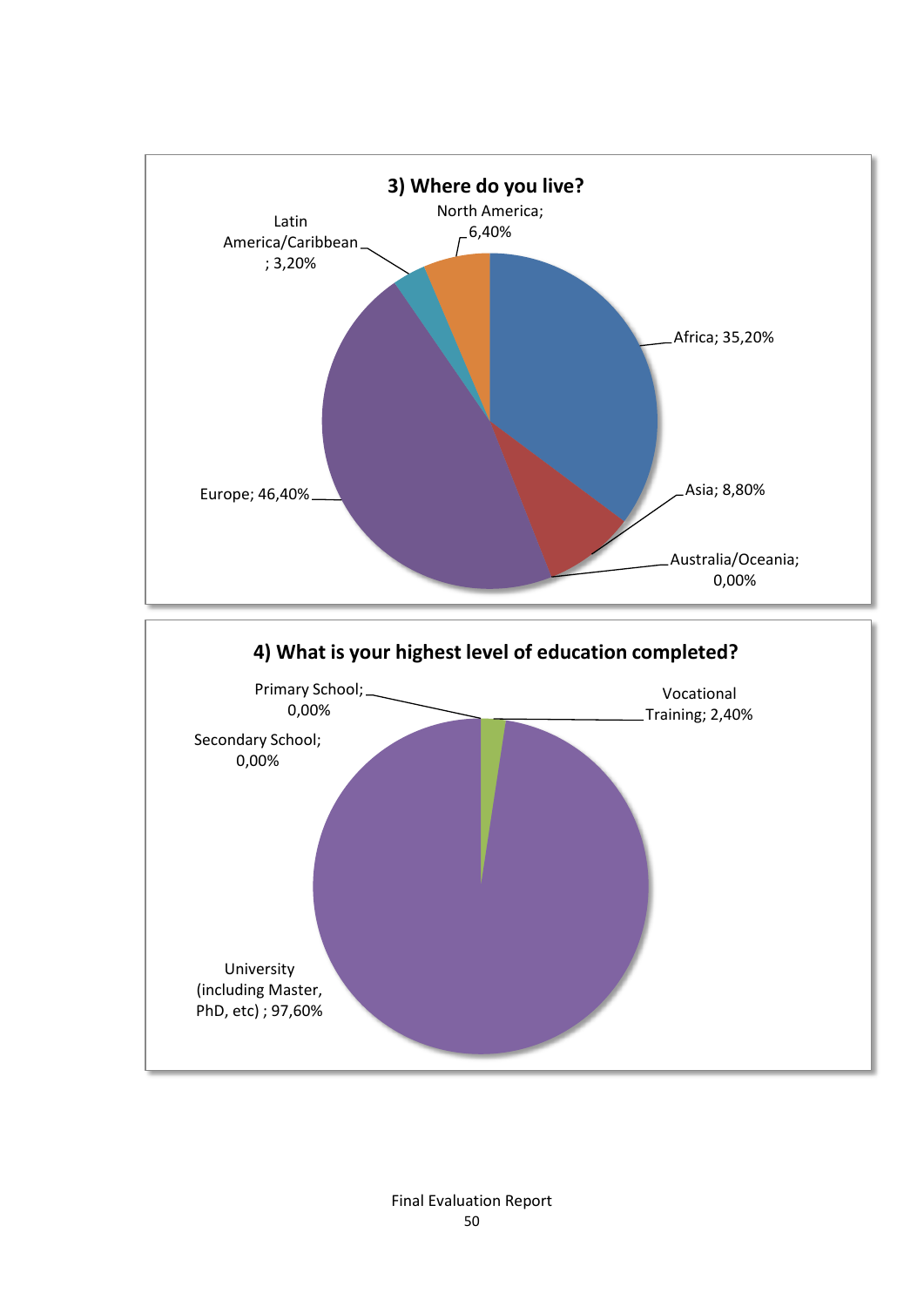

| DSV poster in the hallway                    |
|----------------------------------------------|
| Sida, Sweden                                 |
| involvement from early beginning             |
| DSV, Stockholm University                    |
| I was contacted by Spider                    |
| At the university                            |
| at university                                |
| Was part of the Steering committee           |
| Was part in the creation of Spider           |
| cofounder                                    |
| Finder                                       |
| Var med och grundade                         |
| My organisation received funding from Spider |
| Your email                                   |
| school campus                                |
| ICT4D network in Cambodia                    |
| Not heard about Spider before                |
| PhD research                                 |
| While was being created                      |
| my supervisor                                |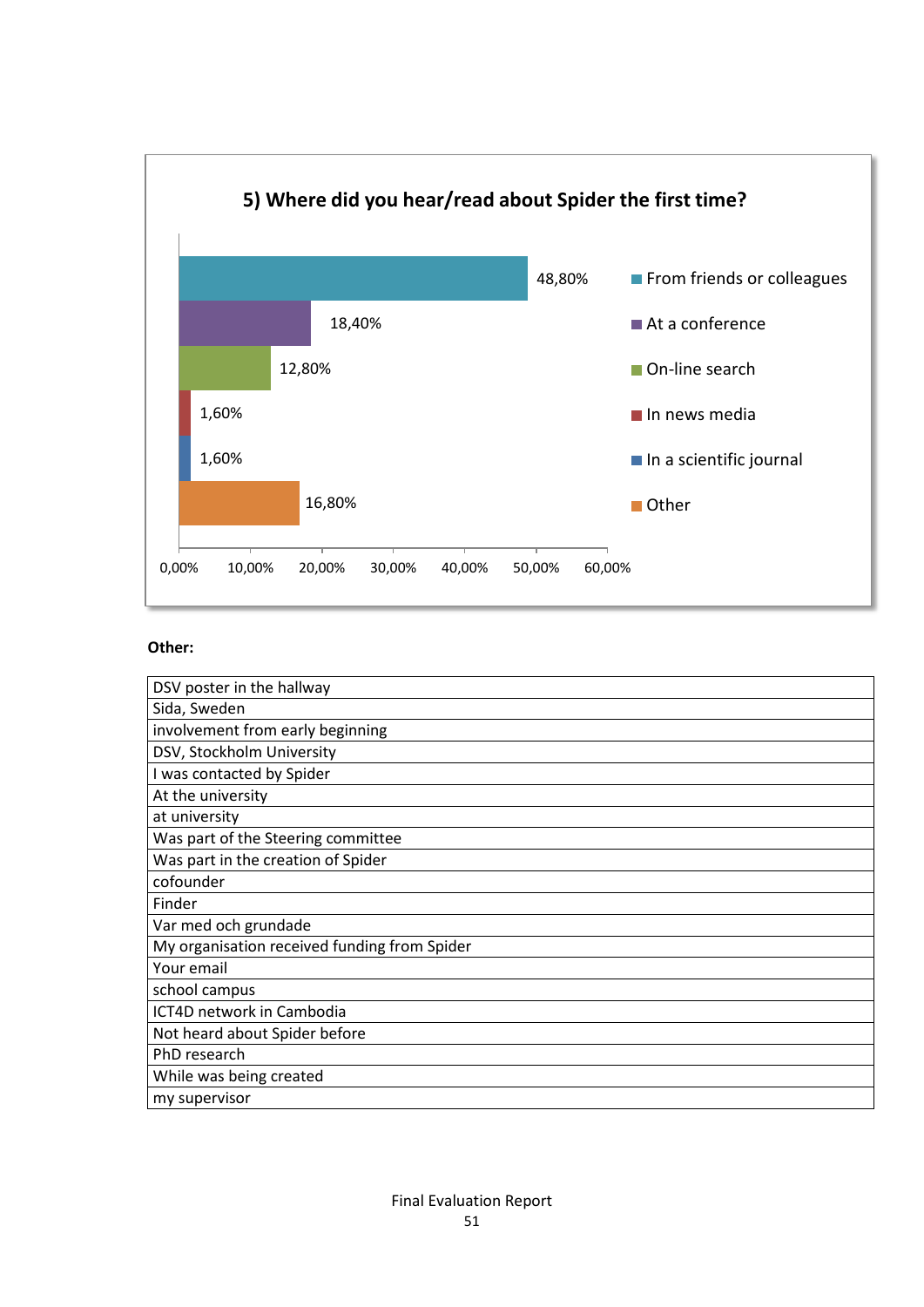

| Company interested in Spider's work                                                                     |
|---------------------------------------------------------------------------------------------------------|
| decisionmaker                                                                                           |
| head ICT4DEV program Delft University of Technology, the Netherlands                                    |
| I have participated in conferences facilitated by SIDA                                                  |
| I have worked in an organization receiving funds from Spider                                            |
| I was a member of a network supported by spider                                                         |
| I was once granted funding from Spider.                                                                 |
| I worked in an organization that received funds from spider.                                            |
| Receive funding support                                                                                 |
| researching on ICT4D in Aalborg University, Denmark                                                     |
| Sida consultancies                                                                                      |
| supervised 5 Tz PhD's and still keep incontact with former students. performed a short investigation in |
| Mz to help a Mzteam start a smart card projet partly funded by Spider                                   |
| volunteer                                                                                               |
| working at Sida                                                                                         |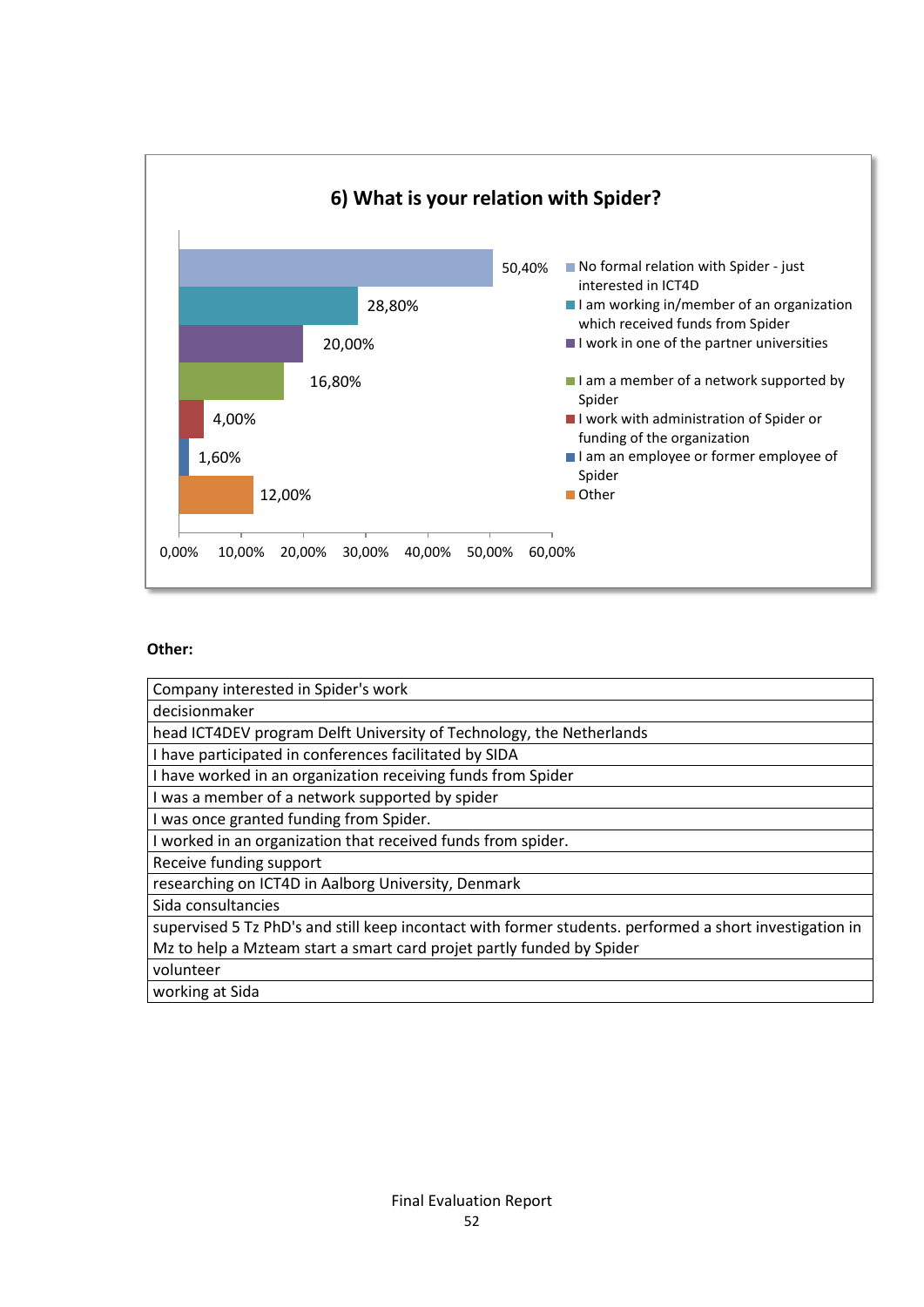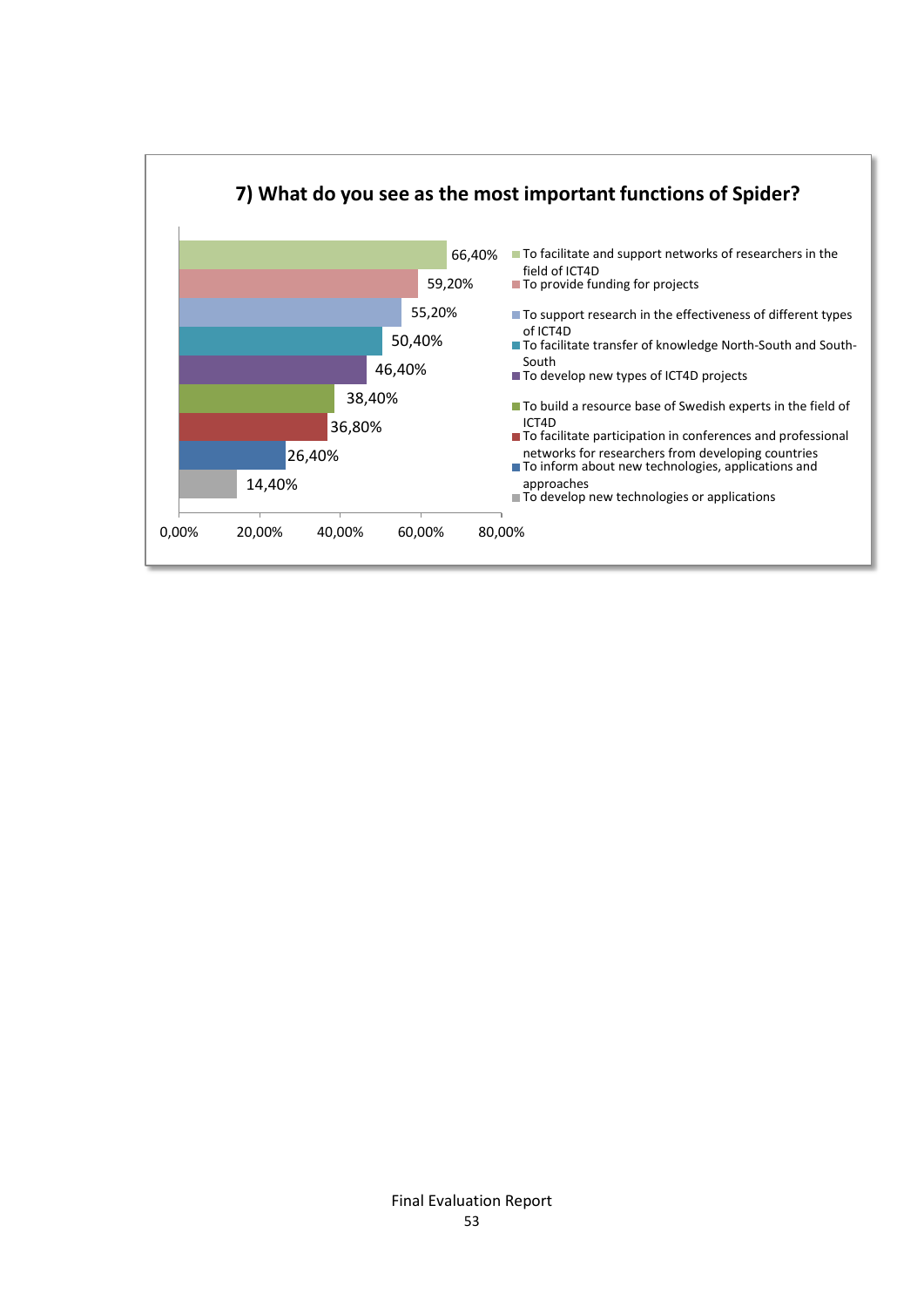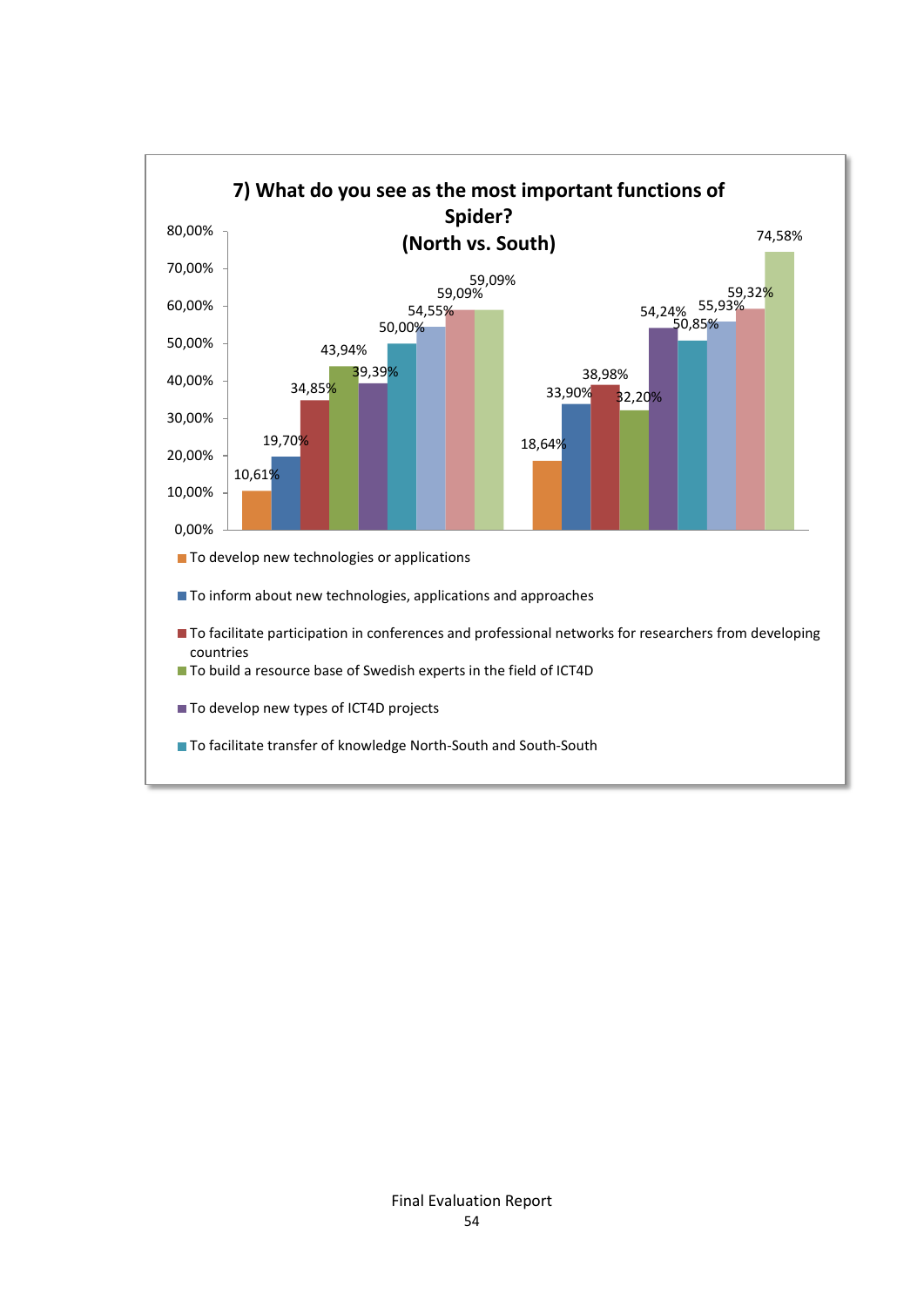

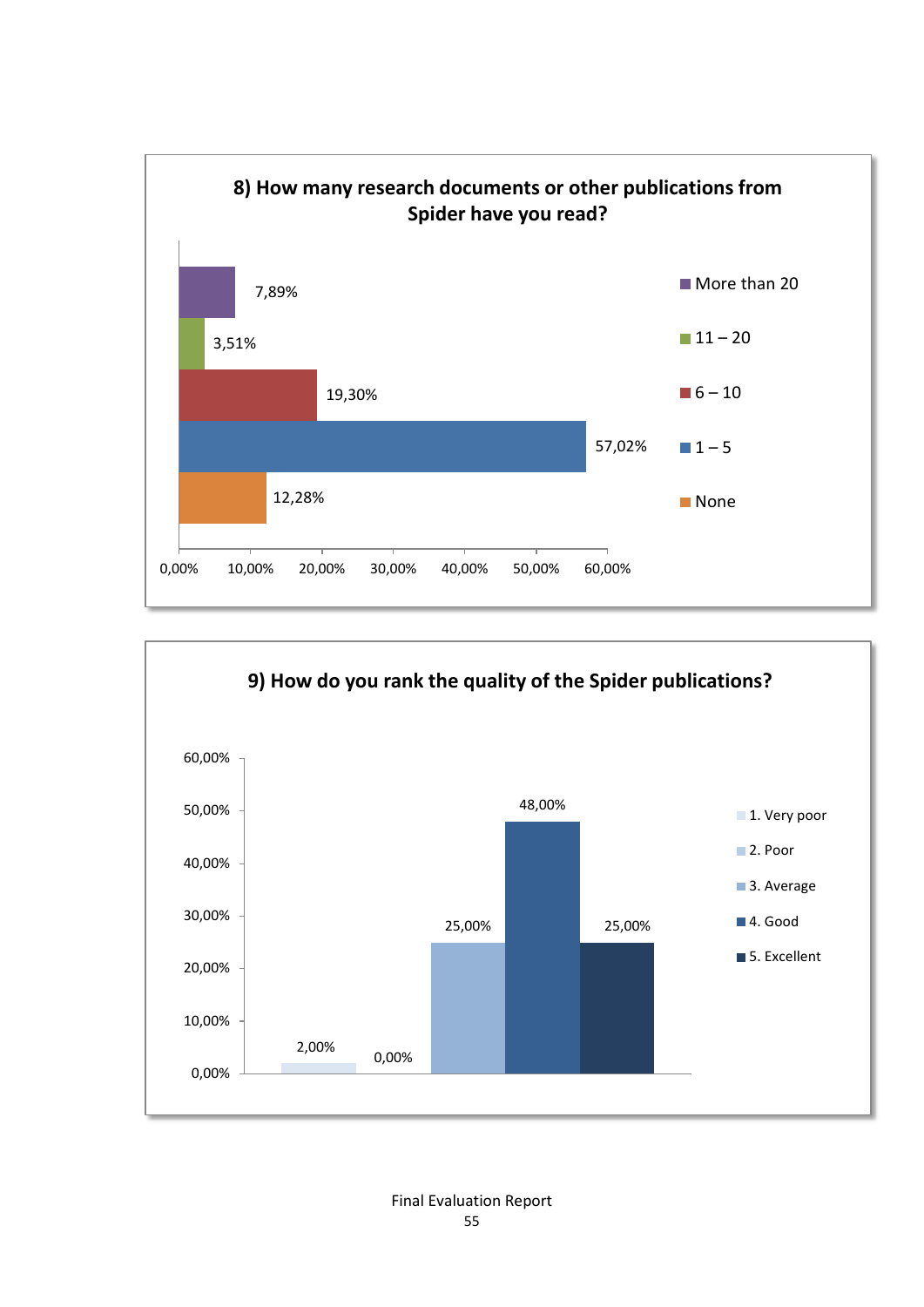

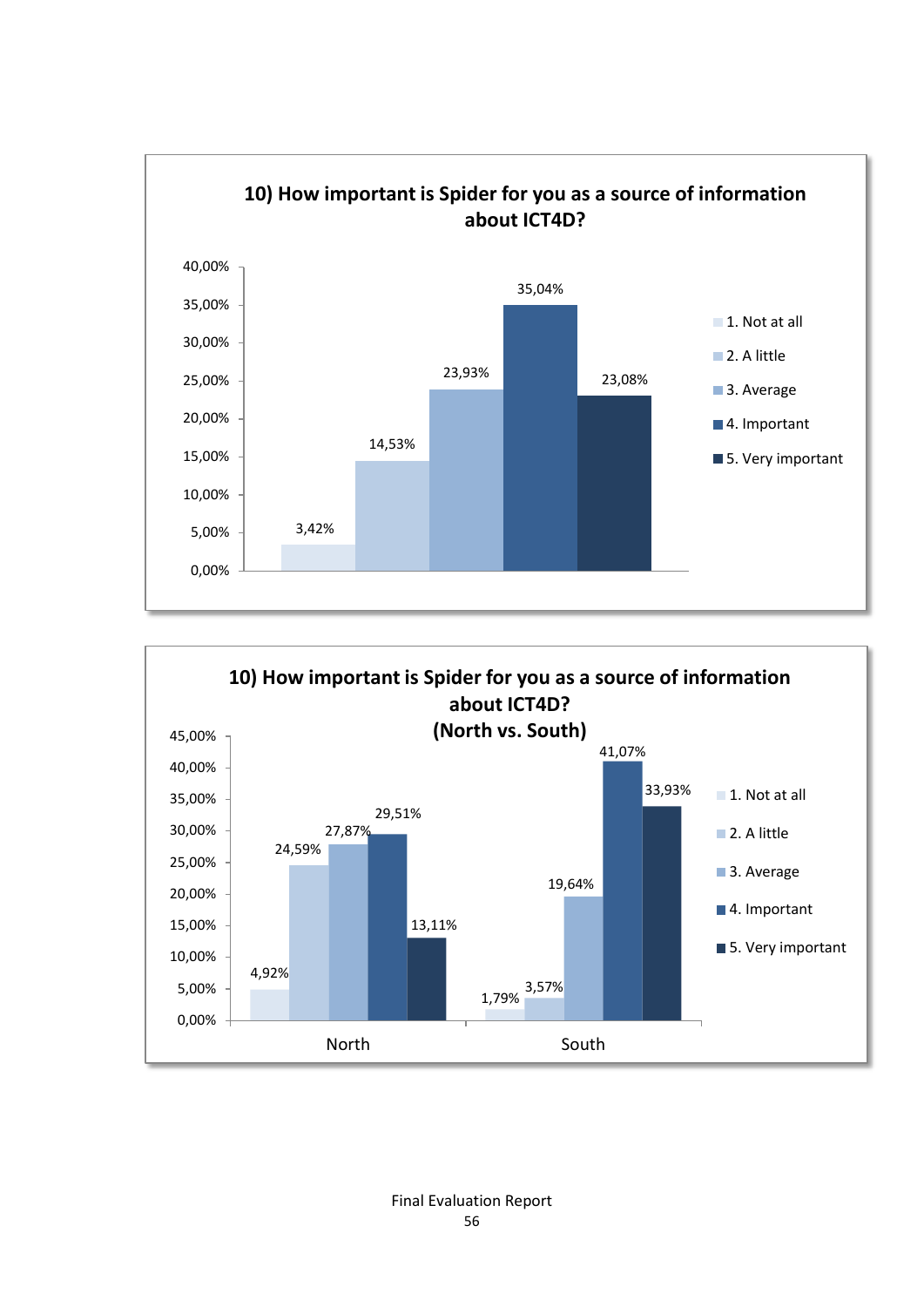

| Colleagues in developing countries.      |
|------------------------------------------|
| conferences                              |
| Conferences and workshops                |
| Conferences/workshops                    |
| consultants                              |
| From NGOs                                |
| <b>ICT4D Networks</b>                    |
| Participation at ICANN activities        |
| Reports from international organizations |
| <b>Seminars</b>                          |
| Sida resources                           |
| Workshops and conferences                |
| Zunia                                    |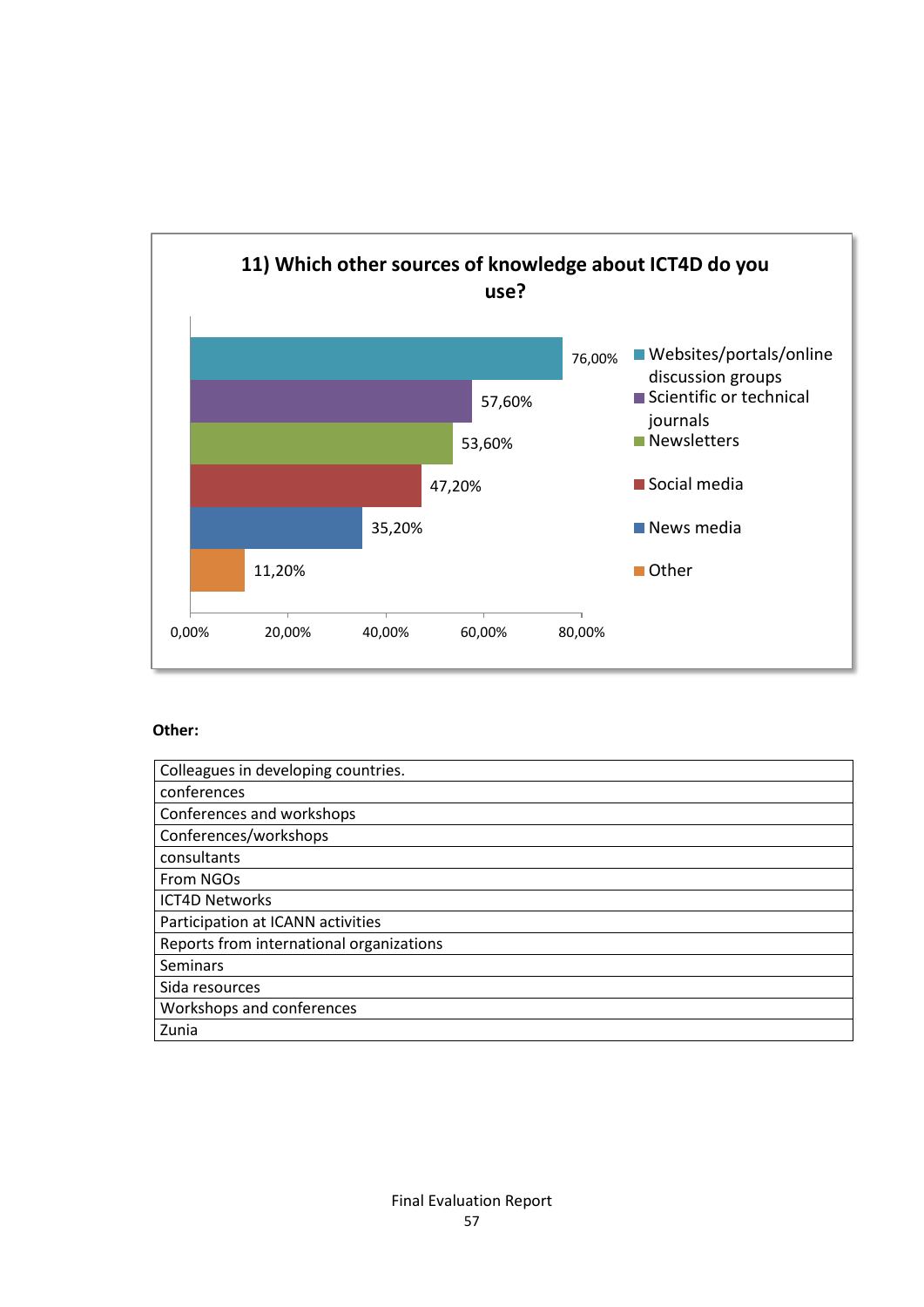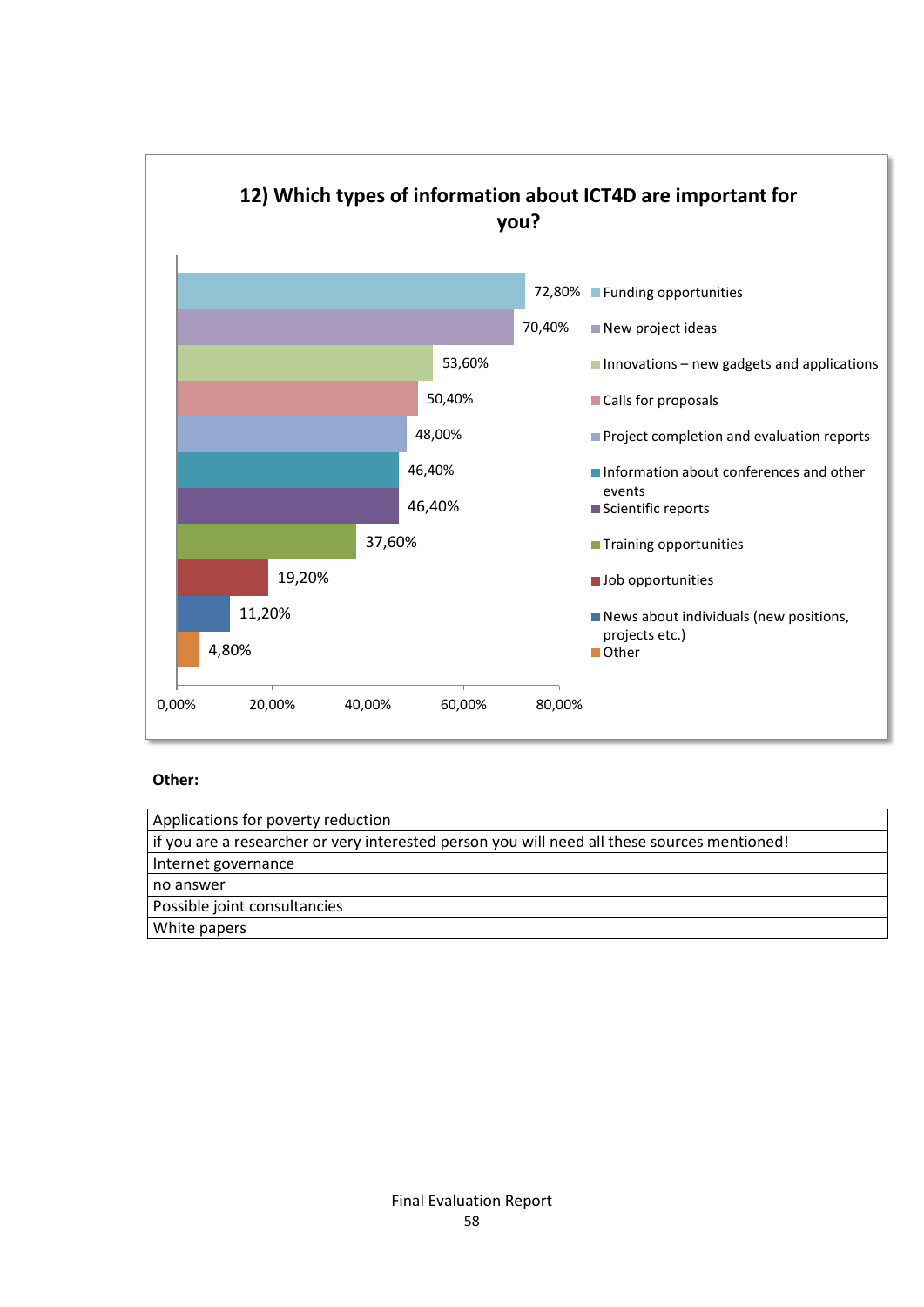

| fewer admin burdens/reports                                                                     |
|-------------------------------------------------------------------------------------------------|
| If we could integrate our students better in seminars at spider as well as junior ICT4D interns |
| more critical discussion of ICT4D in relation to social sciences                                |
| More detail about training opportunities that could be offered to clients                       |
| More evaluation of the impact of ICT4D projects                                                 |
| More job opportunities                                                                          |
| newsletter at all because I have not got any in a long time                                     |
| seminars with a bit less heavy-academic                                                         |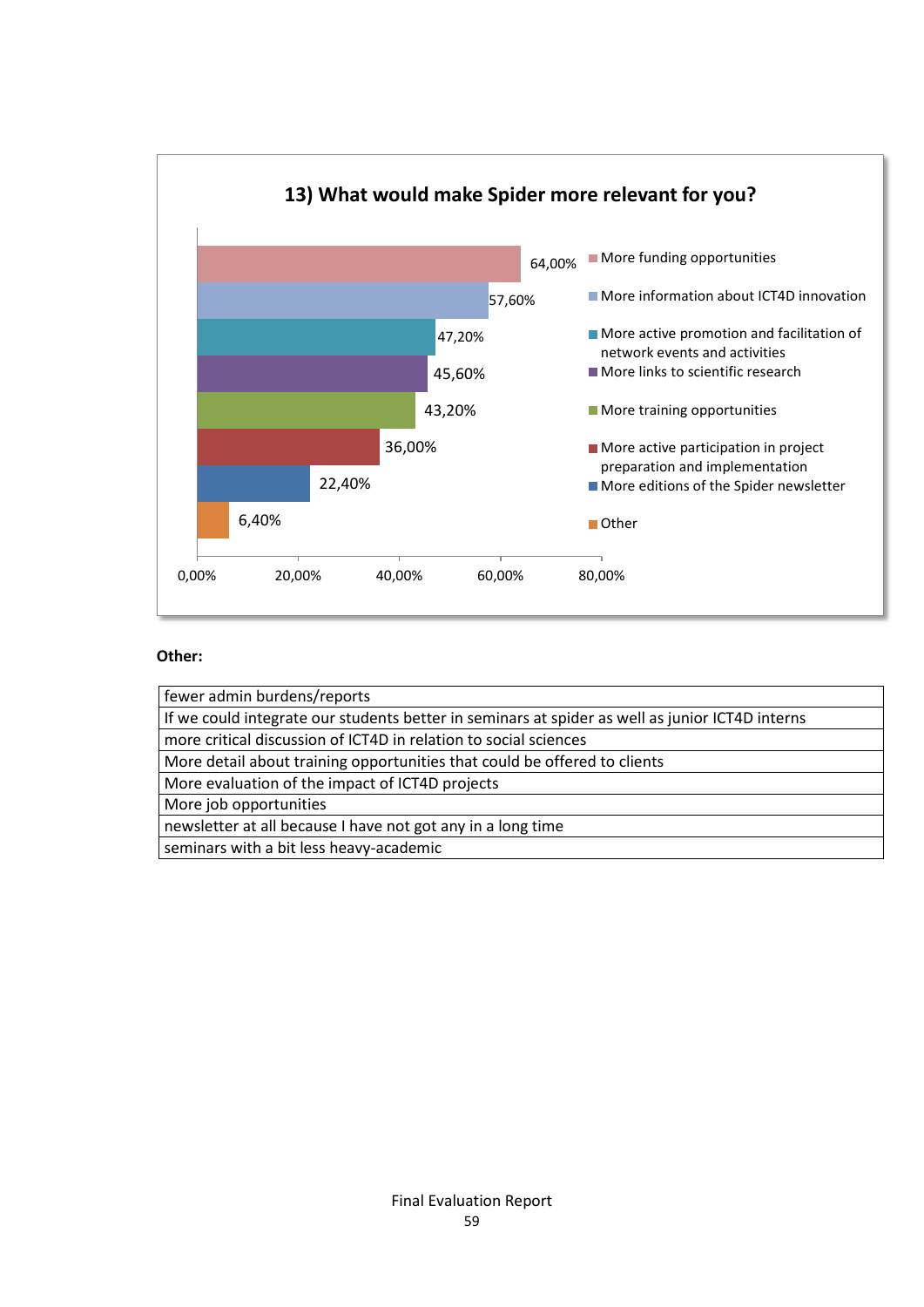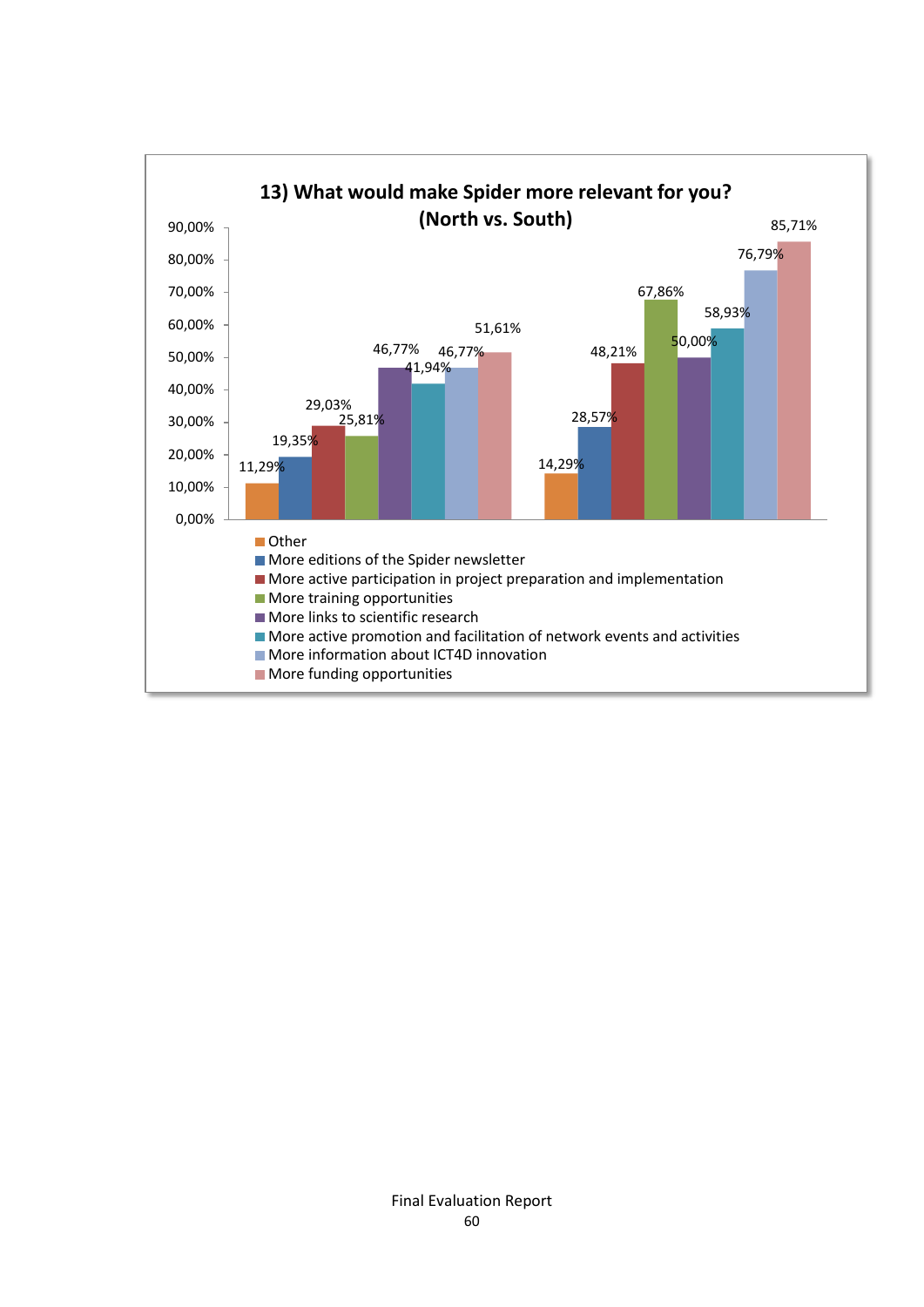

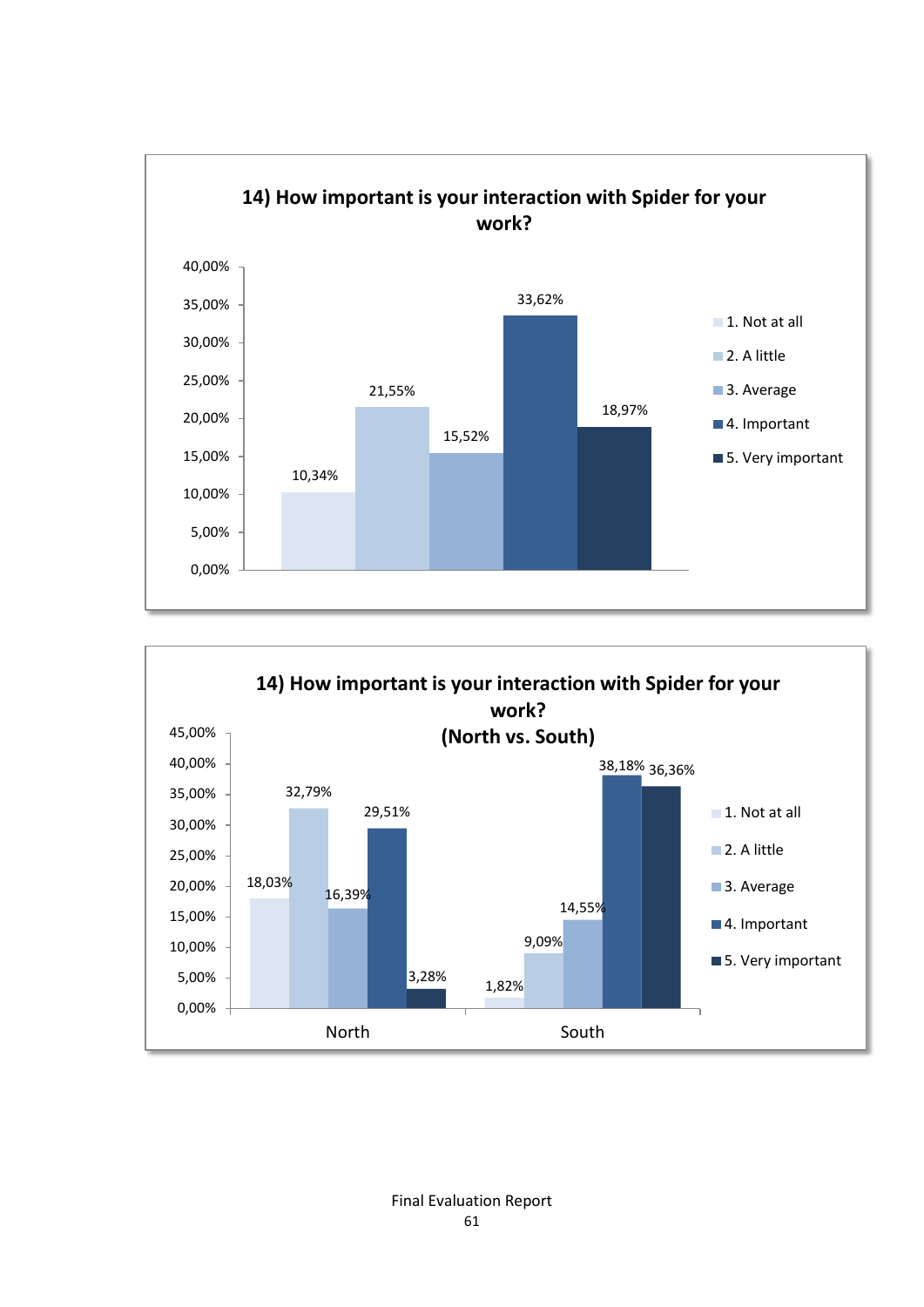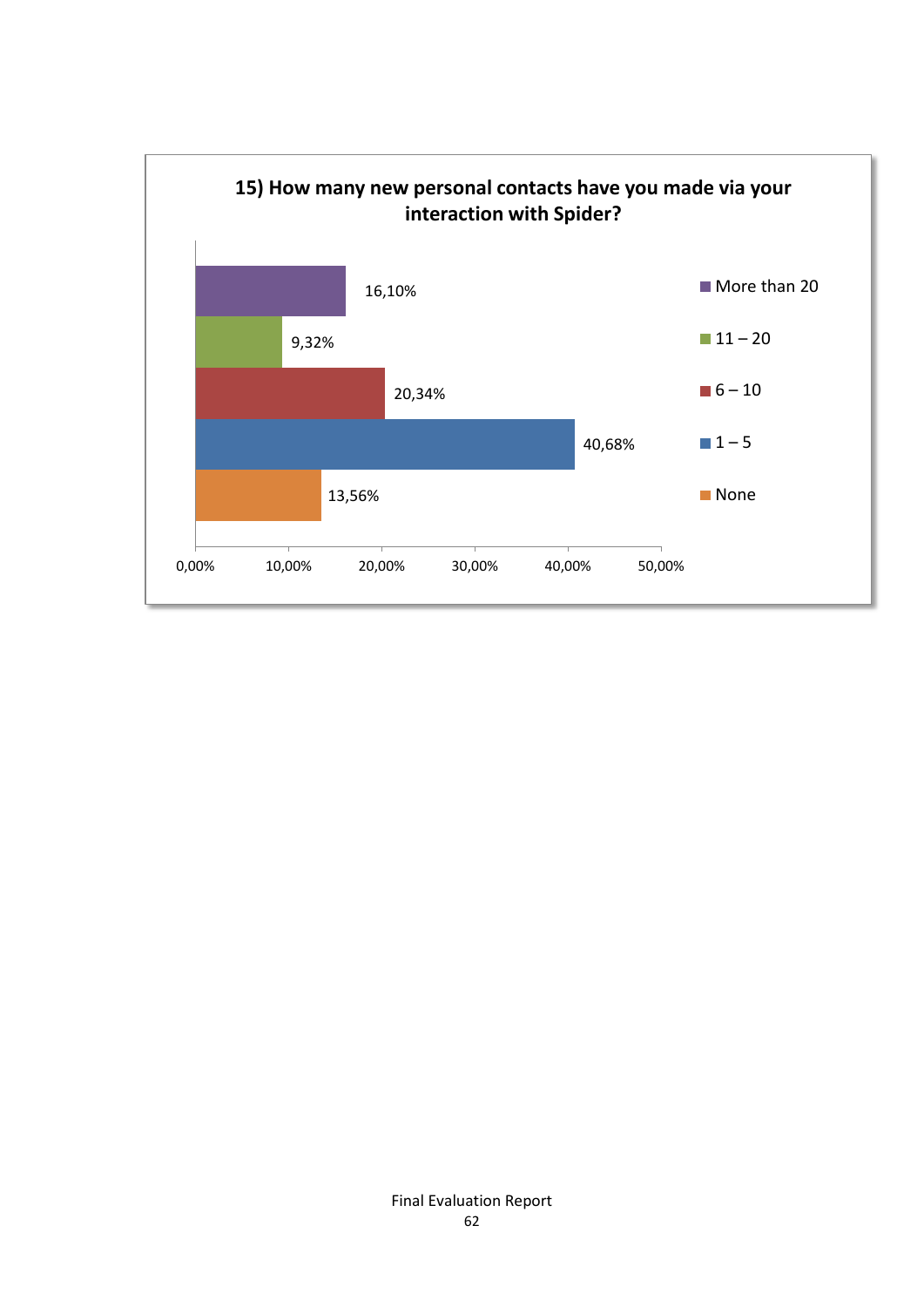

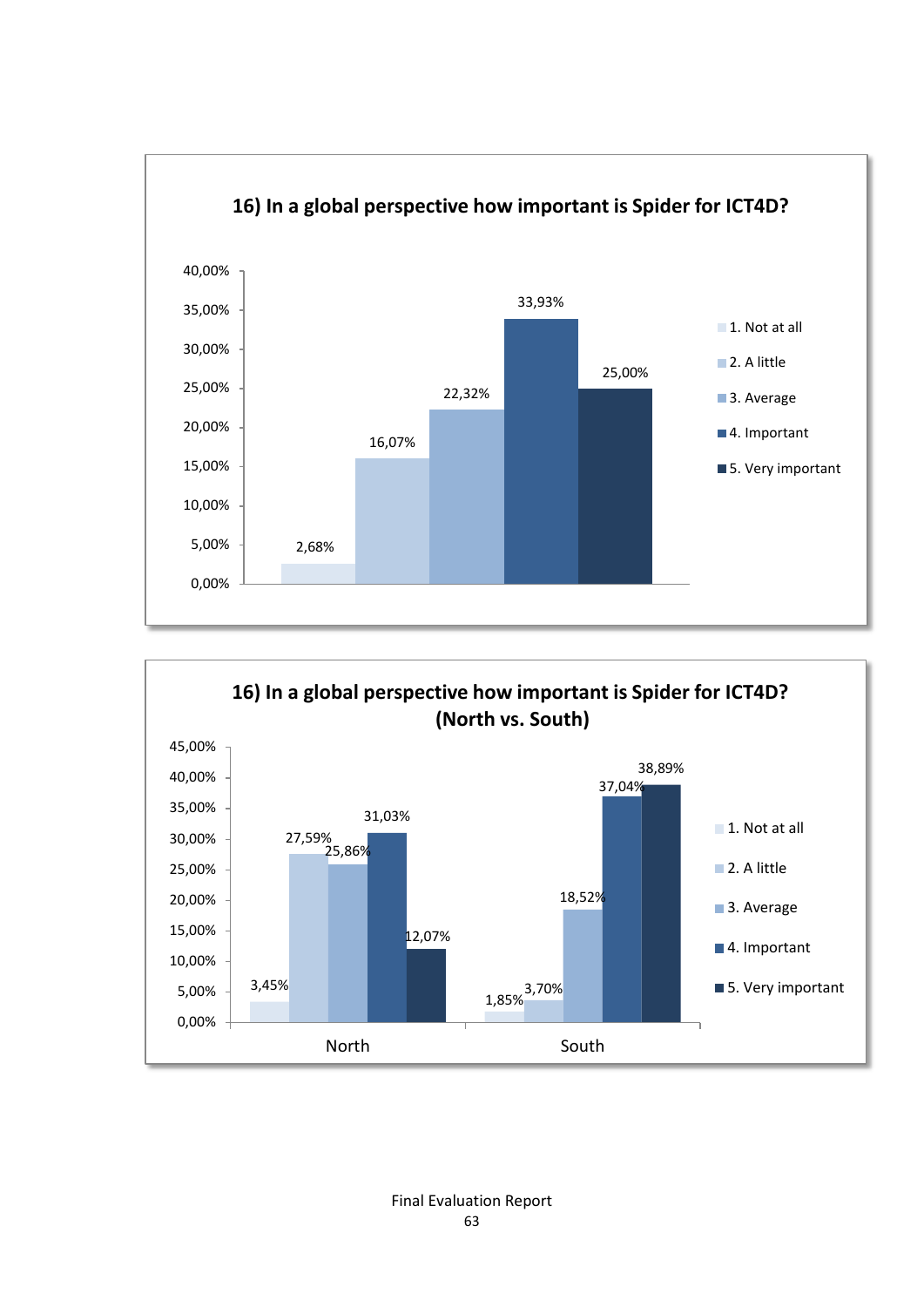

### **18) How important has the funding from Spider been for the organisational capacity development of your organisation?**

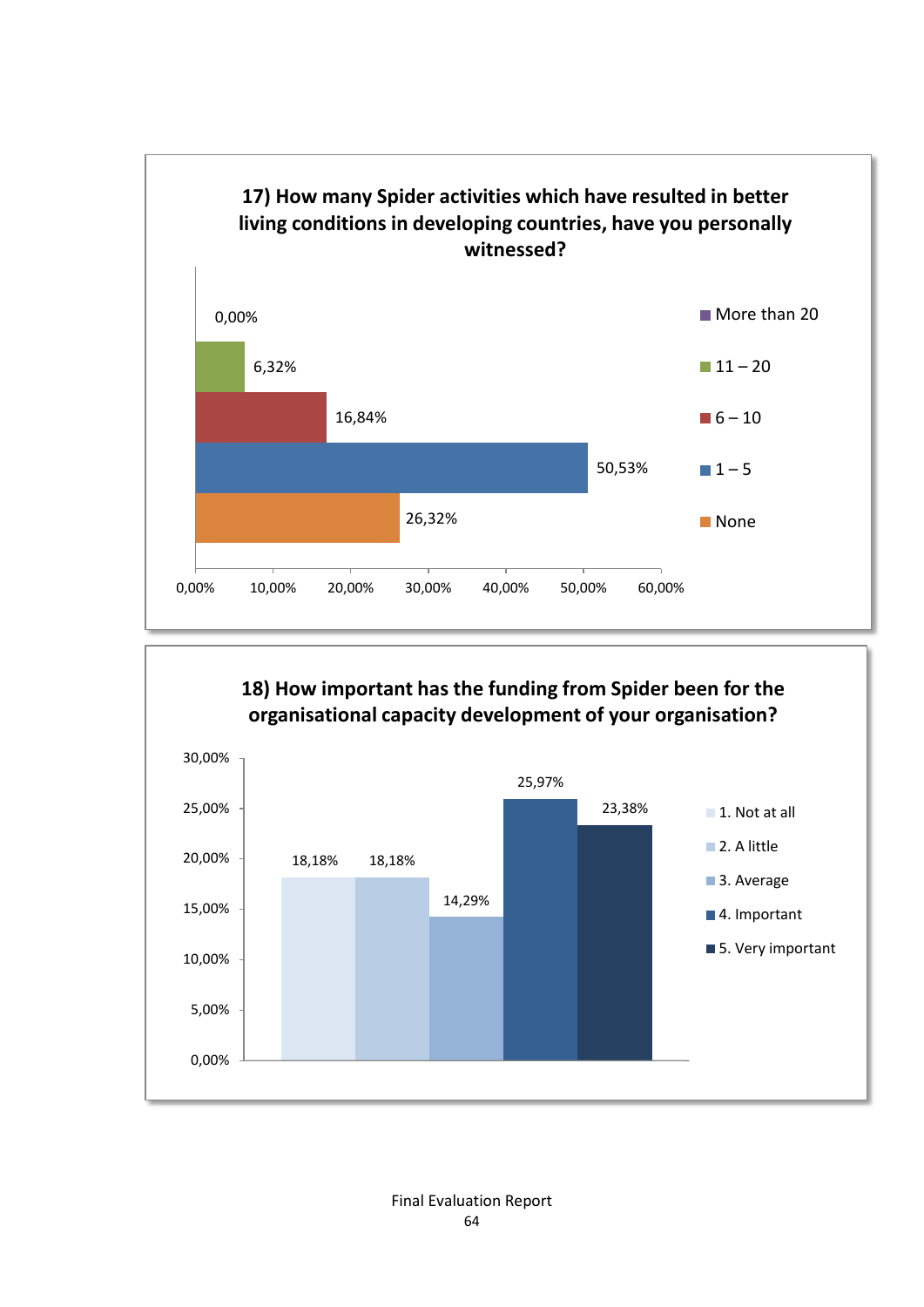

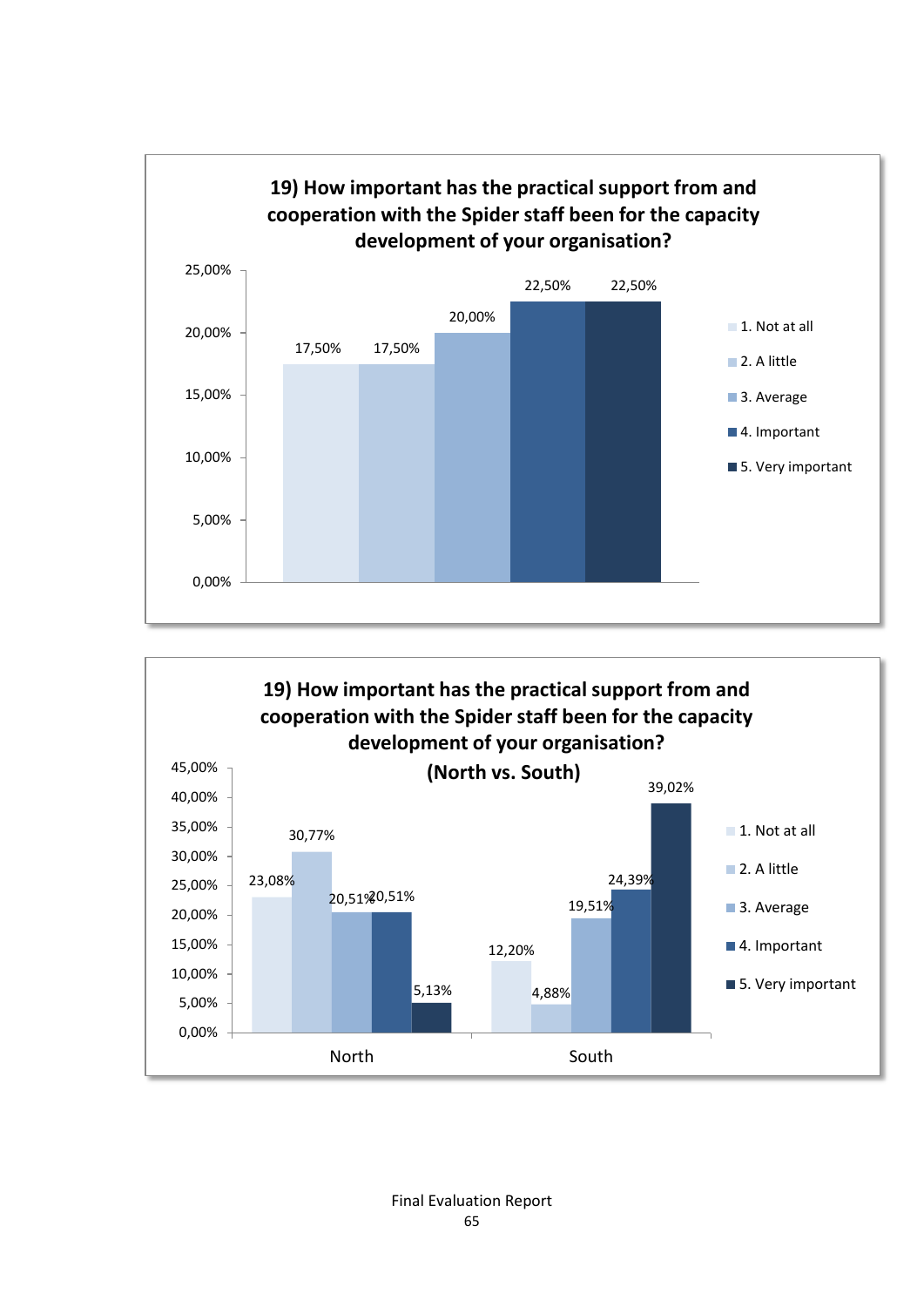

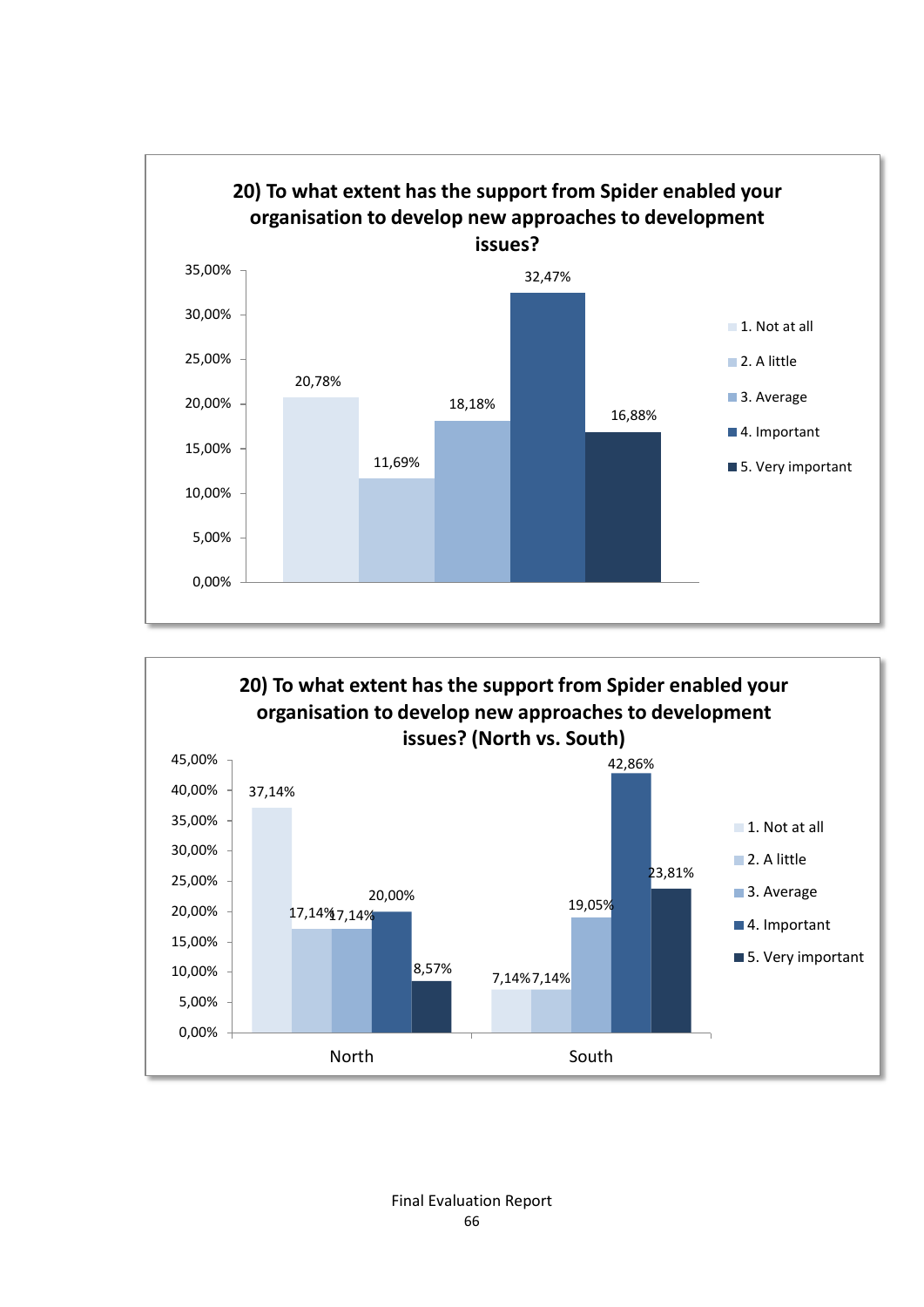

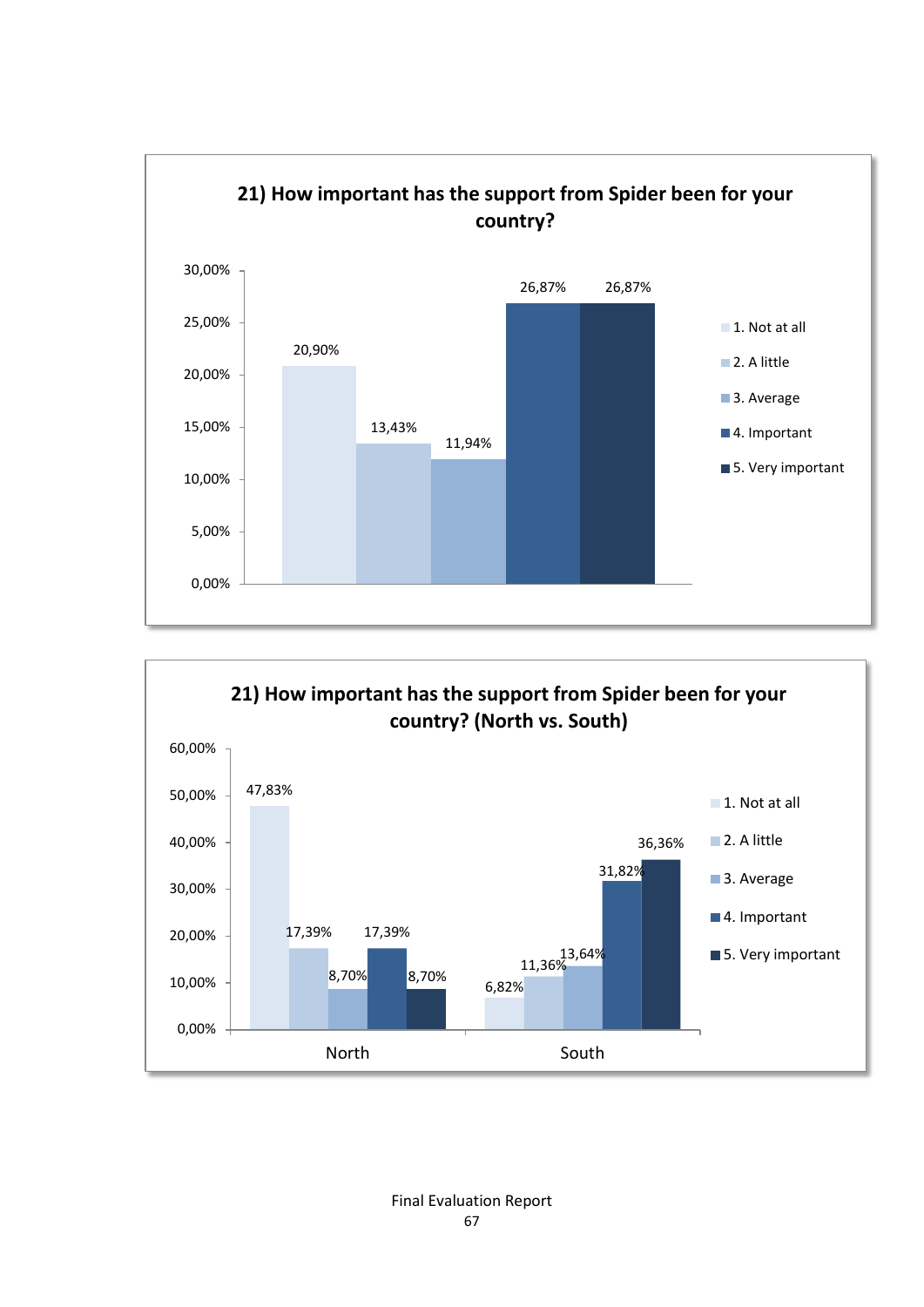